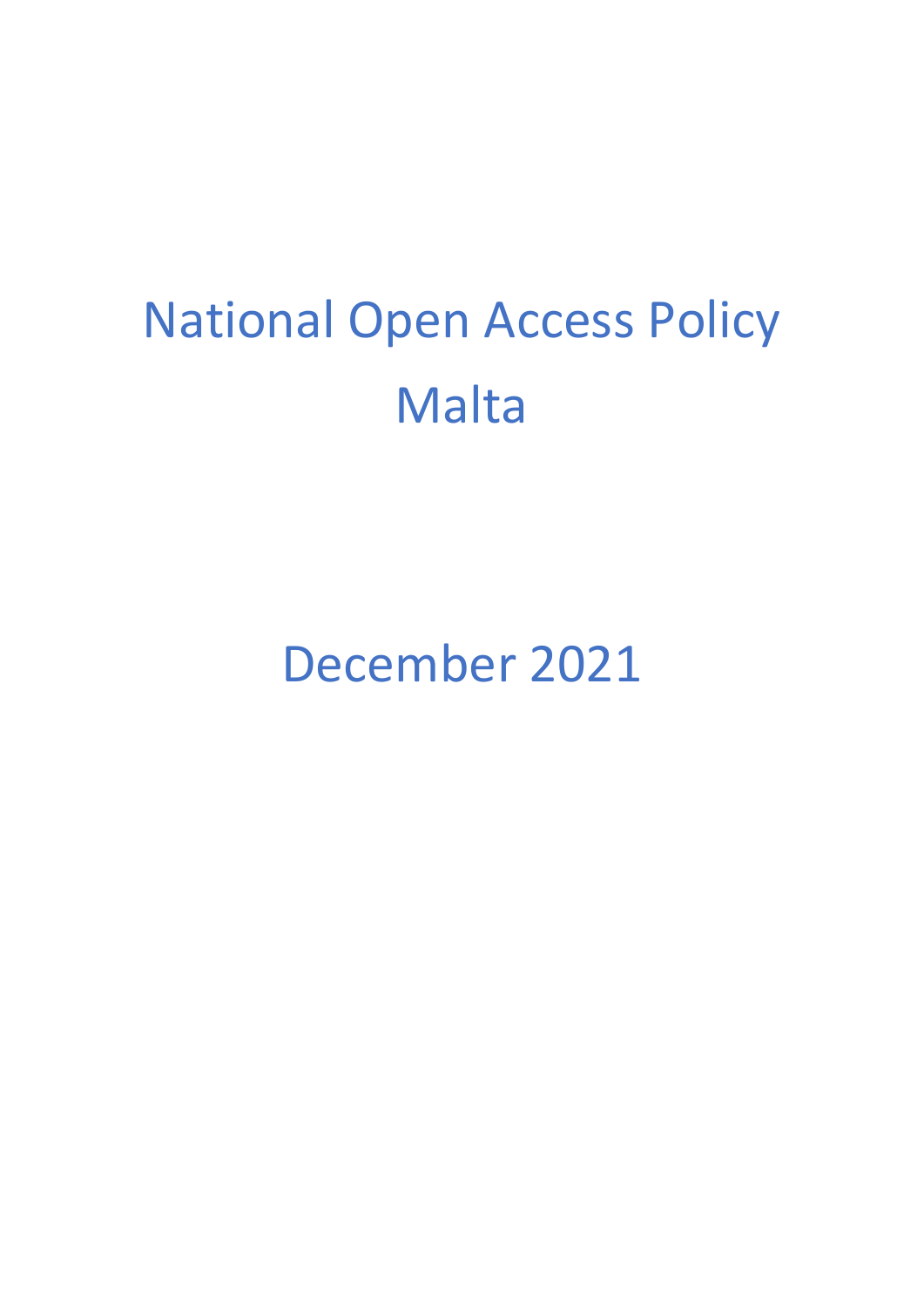# Contents

| 1.                                                                            |  |  |  |
|-------------------------------------------------------------------------------|--|--|--|
| 1.1                                                                           |  |  |  |
| 1.2                                                                           |  |  |  |
| 1.3                                                                           |  |  |  |
| 1.4                                                                           |  |  |  |
| 1.4.1 Maltese scientific system and research community Level Benefits  18     |  |  |  |
|                                                                               |  |  |  |
| $\mathbf{2}$                                                                  |  |  |  |
|                                                                               |  |  |  |
|                                                                               |  |  |  |
|                                                                               |  |  |  |
| 3                                                                             |  |  |  |
| 3.1. Malta's request to the European Commission's Policy Support Facility  25 |  |  |  |
| 3.2 The setting up of the National Open Science Technical Working Group 26    |  |  |  |
| 4                                                                             |  |  |  |
|                                                                               |  |  |  |
|                                                                               |  |  |  |
|                                                                               |  |  |  |
|                                                                               |  |  |  |
|                                                                               |  |  |  |
|                                                                               |  |  |  |
| 5                                                                             |  |  |  |
|                                                                               |  |  |  |
|                                                                               |  |  |  |
|                                                                               |  |  |  |
|                                                                               |  |  |  |
|                                                                               |  |  |  |
|                                                                               |  |  |  |
|                                                                               |  |  |  |
|                                                                               |  |  |  |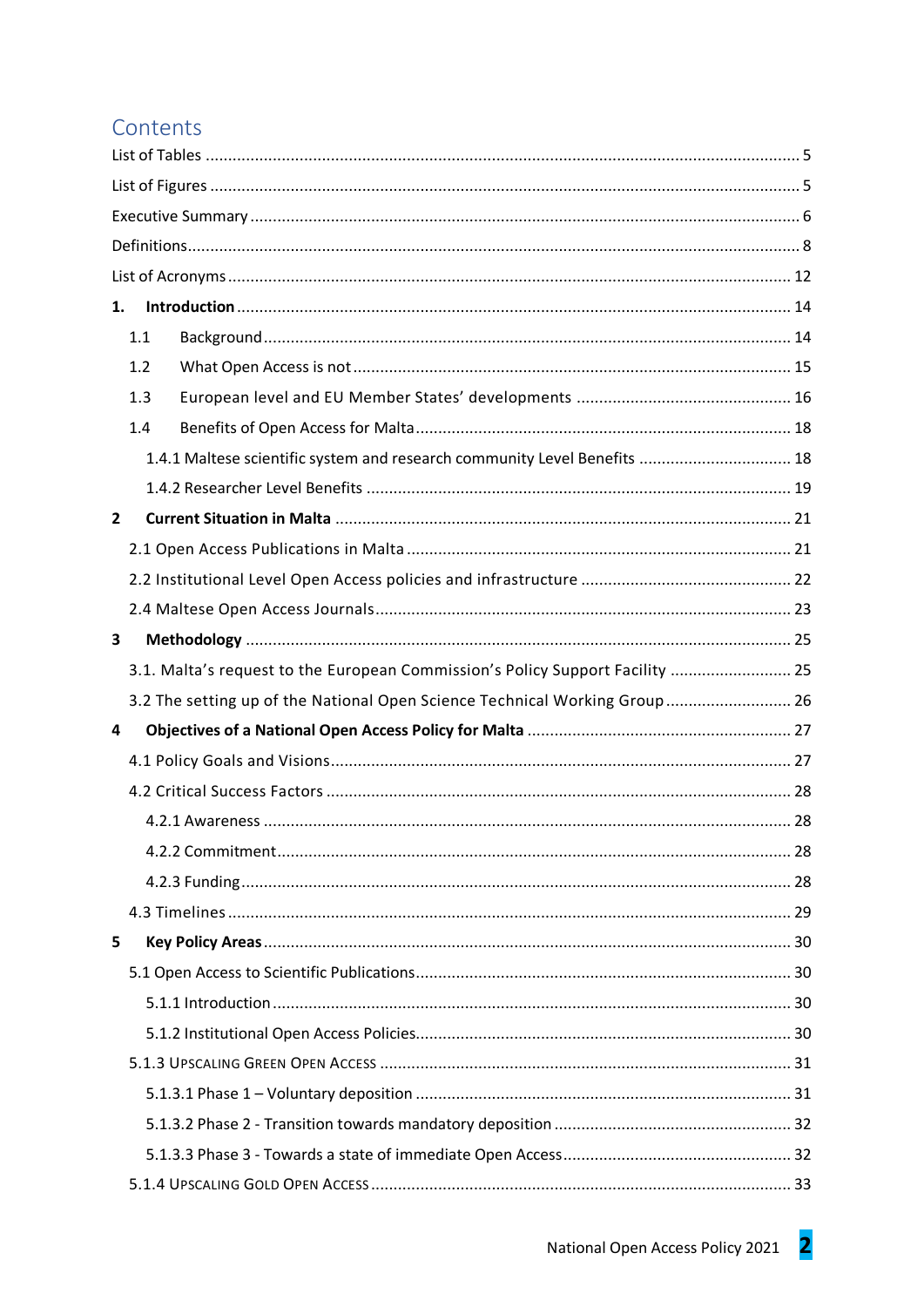|   | a) |                                                                                               |  |
|---|----|-----------------------------------------------------------------------------------------------|--|
|   | b) |                                                                                               |  |
|   | c) |                                                                                               |  |
|   | d) |                                                                                               |  |
|   | e) |                                                                                               |  |
|   | f) |                                                                                               |  |
|   |    |                                                                                               |  |
| 6 |    |                                                                                               |  |
|   |    |                                                                                               |  |
|   |    | 6.1.1 Recognising and Rewarding Researchers in the Context of Open Science  40                |  |
|   |    |                                                                                               |  |
|   |    |                                                                                               |  |
|   |    |                                                                                               |  |
|   |    |                                                                                               |  |
|   |    |                                                                                               |  |
|   |    |                                                                                               |  |
|   |    |                                                                                               |  |
|   |    |                                                                                               |  |
|   |    |                                                                                               |  |
|   |    |                                                                                               |  |
|   | a) | Establishment of institutional skills, competencies, and training centres for Open Science 47 |  |
|   | b) |                                                                                               |  |
| 7 |    |                                                                                               |  |
|   |    |                                                                                               |  |
|   |    |                                                                                               |  |
|   |    |                                                                                               |  |
|   |    | 7.4 Proposed Governance Model for Malta's National Open Access Policy  49                     |  |
|   |    |                                                                                               |  |
|   |    |                                                                                               |  |
| 8 |    |                                                                                               |  |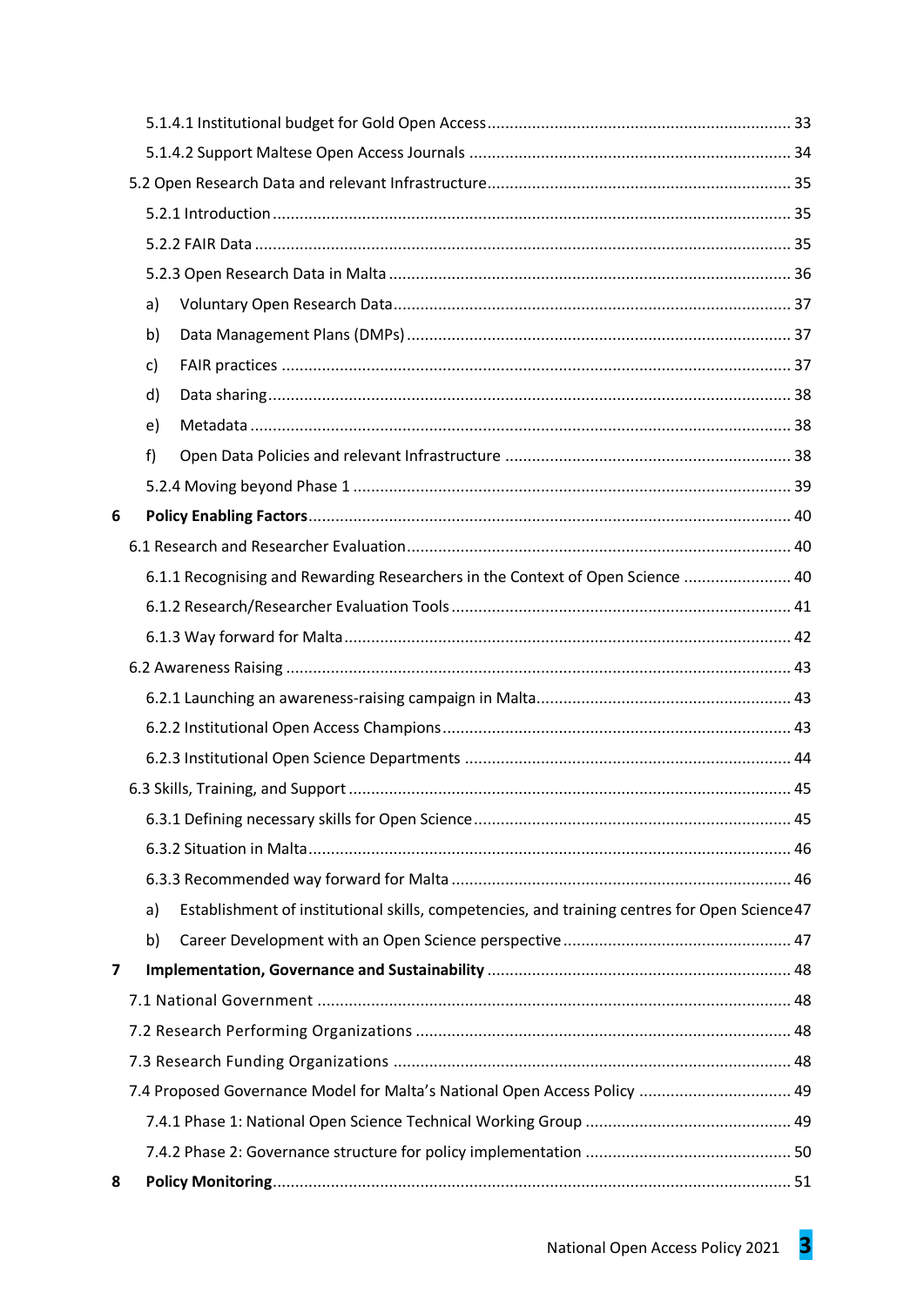| Annex I: Local stakeholders interviewed during PSF Experts' first country visit  53     |  |
|-----------------------------------------------------------------------------------------|--|
| Annex II: 'Pre-mortem' exercise undertaken during PSF Experts' second country visit  54 |  |
| Annex III: Members of the National Open Science Technical Working Group 55              |  |
|                                                                                         |  |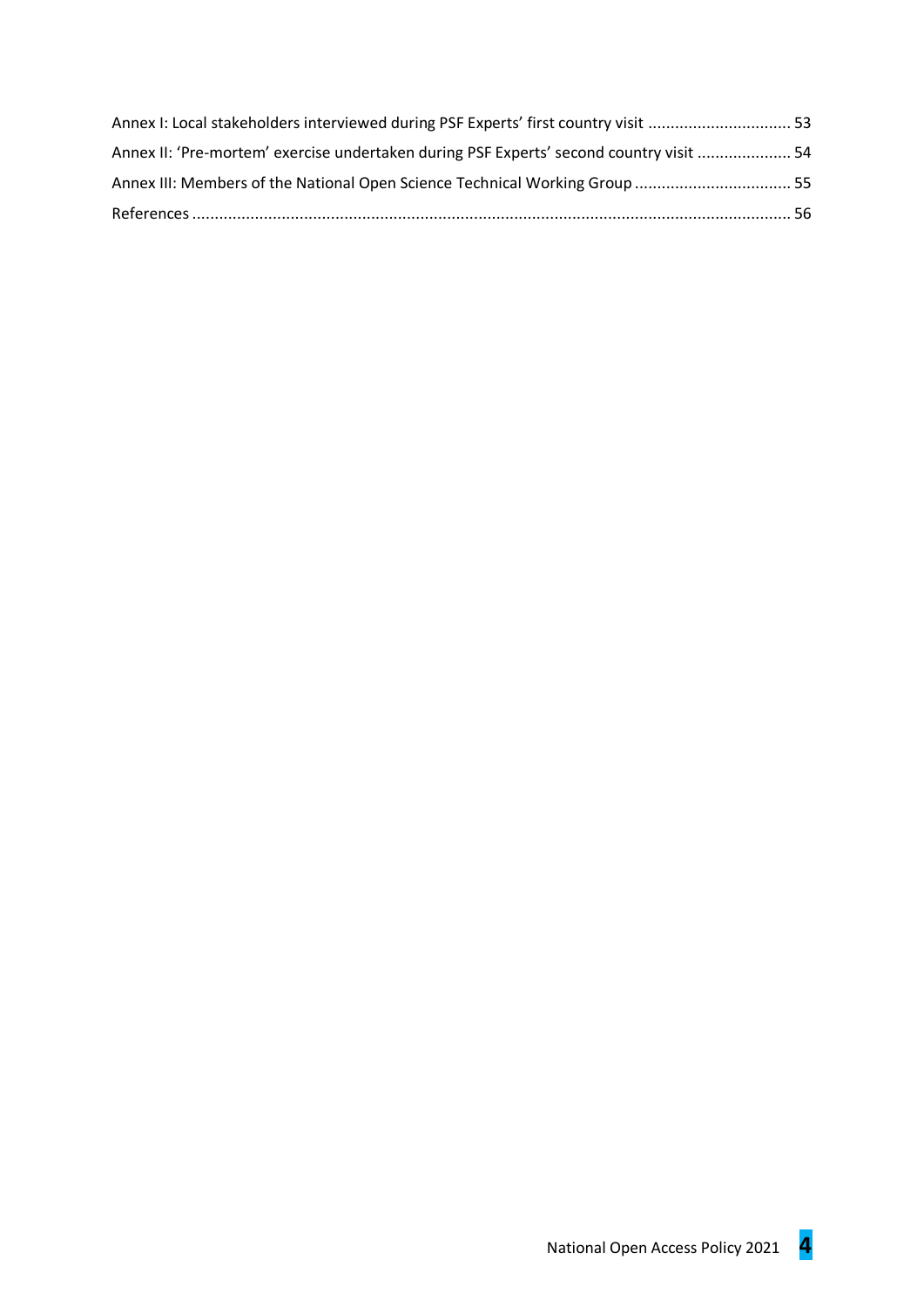# <span id="page-4-0"></span>List of Tables

# <span id="page-4-1"></span>List of Figures

<span id="page-4-2"></span>

| Figure 1: Extending the principle of 'Openness' to the entire research cycle  14                |  |
|-------------------------------------------------------------------------------------------------|--|
|                                                                                                 |  |
| Figure 3: Open Access to scientific publications and Research Data in the wider context of      |  |
|                                                                                                 |  |
|                                                                                                 |  |
| Figure 6: Percentage of Open Access Publications in total publications, by EU Members State  22 |  |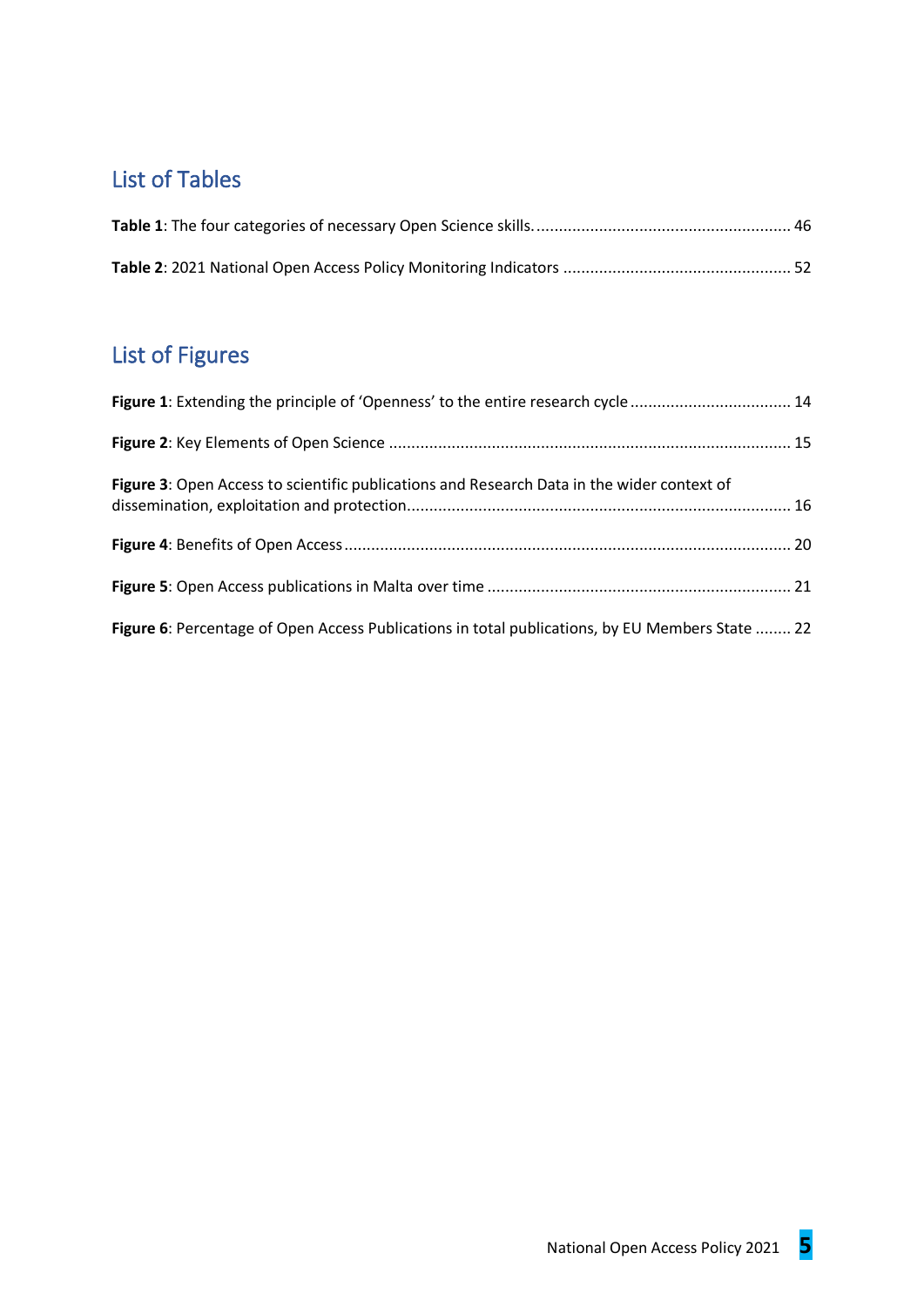# Executive Summary

- Presently, the Maltese Research and Innovation (R&I) system is characterised by a rather conservative publication culture and a lack of structured data sharing. Improving the circulation of knowledge through the introduction of a national policy addressing the 'openness' of the Maltese scientific system will improve scientific research, as well as accelerate innovation and the engagement of society. This will elicit clear advantages for Malta as an outward looking islandbased EU Member State. It will, however, take time and a significant effort to align all relevant actors and collectively move forward towards 'openness'.
- Therefore, in 2017 Malta submitted a request to the European Commission's Policy Support Facility within the auspices of Horizon 2020 for support in developing its first national Open Access policy. The appointed group of experts commenced the specific support exercise in 2019 and prepared a tailored framework with a set of recommendations for a Maltese policy on Open Access. In April 2020, the final PSF report<sup>1</sup> with these recommendations was launched.
- The PSF report entailed a robust framework for Malta to develop its first national Open Access policy, however the policy needed to reflect Malta's current realities, to ensure acceptance and eventual effective implementation. To that end, during the initial policy development stage, The Malta Council for Science and Technology coordinated the setting up and work proceedings of a dedicated working group (the National Open Science Technical Working Group), which was made up of expert representatives of key stakeholders active in the field of Open Science. The Working Group members exchanged knowledge, views and provided technical opinions and advice on translating the PSF recommendations into practical, actionable items for Malta ensuring that the development of this policy was carried out in a way that is appropriate for the local Maltese context and its framework conditions.
- Following several Working Group participatory meetings, MCST developed this National Open Access Policy which aims to provide a clear direction for Malta to create a scientific system where 'openness' is the default. This policy builds on the provisions of the PSF report of April 2020, and provides a future-proof, actionable roadmap enabling Malta to align itself with European level developments relating to Open Science. The roadmap within this policy focusses on Open Access to scientific publications, Open/FAIR Research Data under the principle of "as open as possible, as closed as necessary", and related actions on awareness raising, skills, training and support, and research and researcher assessment. The policy aims to provide actions which comprehensively lead to a state of immediate Open Access.
- The transformation of Malta's scientific system towards 'openness' by default, must be undertaken in a way that is appropriate for the local Maltese context. In addition, to identifying awareness, commitment and funding as key success factors, this policy recommends a "phase-in"

<sup>1</sup> [https://rio.jrc.ec.europa.eu/sites/default/files/report/SS Malta\\_Final Report.pdf](https://rio.jrc.ec.europa.eu/sites/default/files/report/SS%20Malta_Final%20Report.pdf)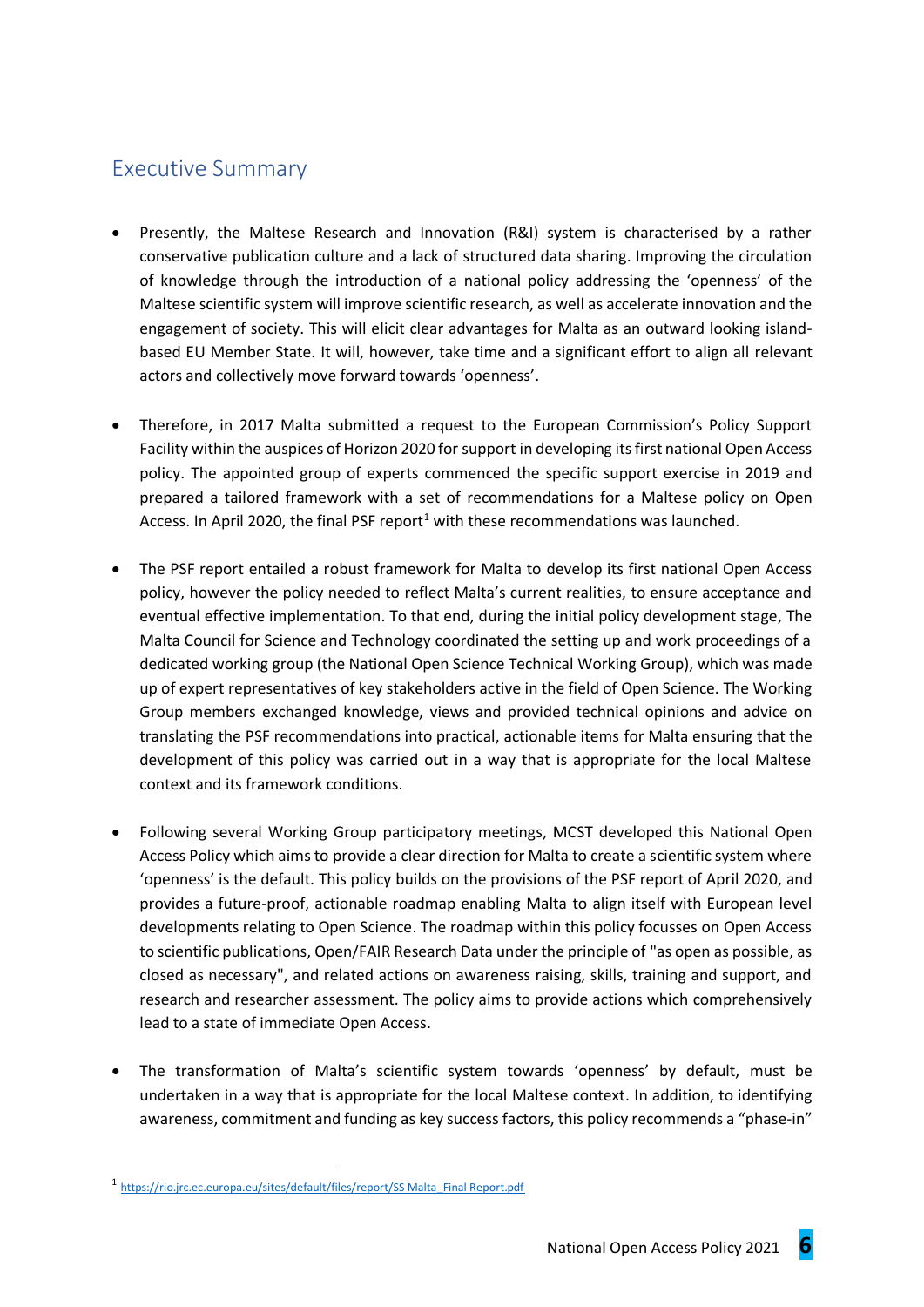approach for the implementation of the actions presented within, which is a step-by-step approach seeing the transitioning from an existing state onto a new one, in stages.

- The policy defines concrete phases for each subject area, with actions at each phase developing experience, skills, competences, and establish infrastructure, which become permanent, and built-upon in successive phases. The fact that phases of each subject area build on previous ones and that the relations between the phases have been carefully designed, facilitates the process towards achieving the projected goals. This approach renders this policy as operational as possible and strikes a balance between an over-ambitious policy, which would not find the support of local stakeholders, and an unambitious and uncontroversial policy which would not significantly improve the state of Open Access in Malta.
- The policy envisages that by the end of 2025 Malta transitions to a state of immediate Open Access in terms of publications by strengthening both Gold and Green Open Access approaches, together with significant progress in upgrading existing and developing new policies, infrastructure, and synergies necessary for FAIR research data management.
- Moreover, the policy encourages and provides guidance for relevant, local stakeholders to adjust their respective institutional research assessment and evaluation practices in a way that by the end of 2025, these adequately reward and incentivize Open Access practices. Furthermore, the policy calls for, a systematic upgrade of existing Open Access training activities and the development of well-coordinated support mechanisms fostering upskilling and increase in competences across all relevant Maltese institutions by the end of 2025.
- This policy also calls for a strong governance structure, that will ensure a well-coordinated effort, based on inclusiveness, trust and commitment which ultimately ensures the long-term success of the policy.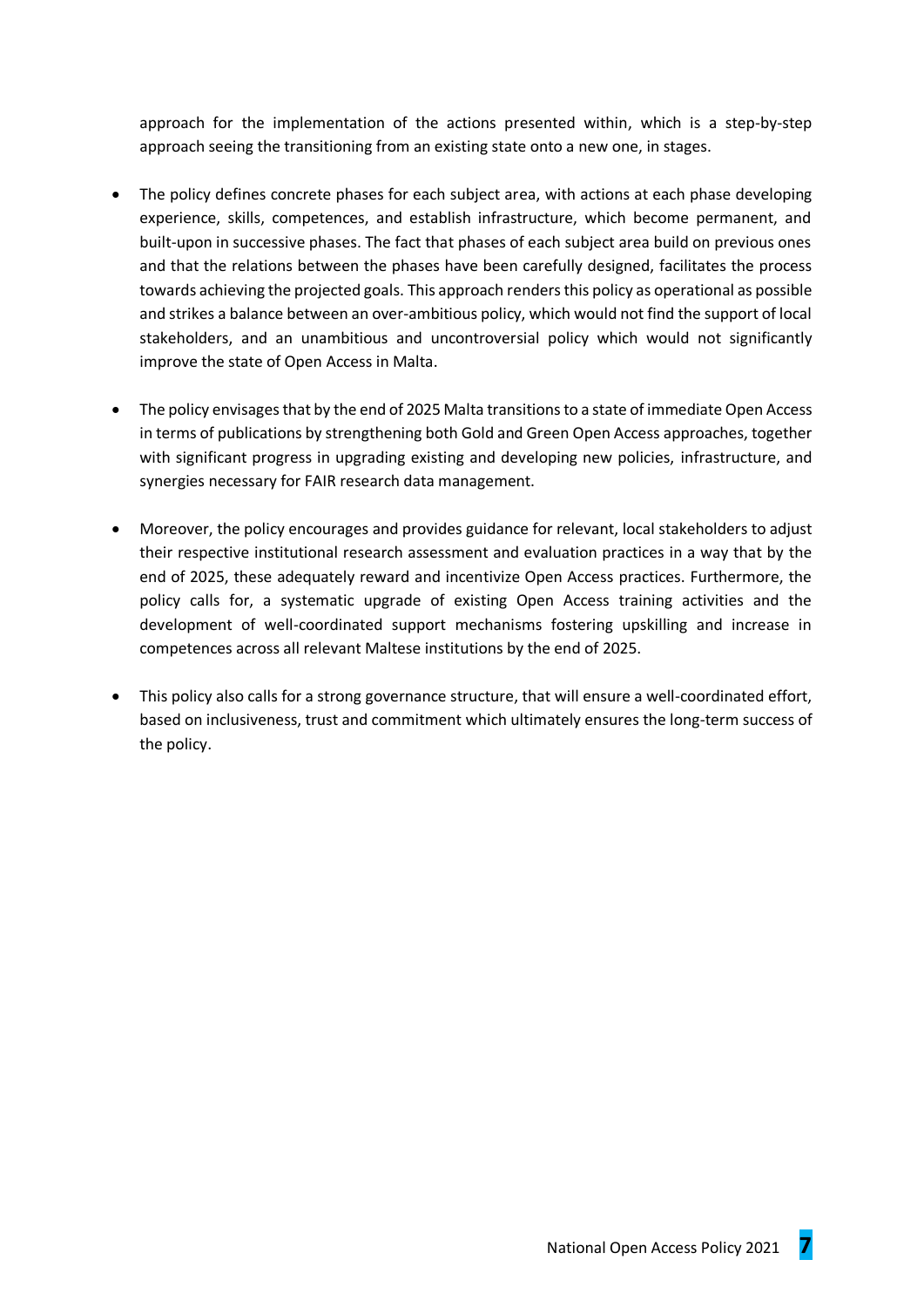# <span id="page-7-0"></span>**Definitions**

# Open Access to scientific publications

This can be defined as the practice of providing online access to peer-reviewed, scholarly research papers and scientific/academic information for reading, distribution, and productive re-use, not impeded by any financial, organizational, legal, or technical barriers, but with an obligation to attribute the work to the author. The two main Open Access approaches are, Green Open Access and Gold Open Access.

# Green Open Access (self-archiving)

The published article, or the final peer-reviewed manuscript that has been accepted for publication is made freely and openly accessible by the author, or a representative, by depositing (archiving), in an online repository, before, at the same time as, or after publication. Some publishers request that open access be granted only after an embargo period has elapsed. An embargo period is a period (can range from 6 to 24 months), that may be set by publishers in the copyright transfer agreement, during which time, the accessibility of an article archived in a digital repository is restricted.

# Open Access Repository

An Open Access repository, or open archive, is a digital platform that stores research and scholarly outputs, and provides free, immediate, and permanent access to these research outcomes for anyone to use (including users outside the institutional community), download and distribute. To enhance and facilitate Open Access, such repositories must be interoperable in line with the Open Archives Initiative Protocol for Metadata Harvesting (OAI-PMH)<sup>2</sup>. Search engines harvest the content of open access repositories, constructing a database of worldwide, free of charge available research.

# Gold Open Access (Open Access publishing)

The publishing of a peer-revied article in a journal which renders articles openly available on the publisher's platform without an embargo period. This Open Access approach shifts the publication costs away from the readers and onto the authors/research performing institute/entity funding the research, through one-off payments termed as Article Processing Charges.

# Hybrid Open Access

This mode of Open Access refers to the practice of publishing in a subscription-based journal, in which some articles are made openly available against payment of Article Processing Charges from the author, while other articles/content remain closed access and accessible solely to those paying subscriptions.

# Conventional non-Open Access Journals

Conventional (non-open access) journals require readers to pay to access journal content through access tolls such as subscriptions, site licenses or pay-per-view charges. Consequently, only those who have purchased a subscription to the journal/have purchased an article will be granted access.

<sup>2</sup> <http://www.openarchives.org/OAI/openarchivesprotocol.html>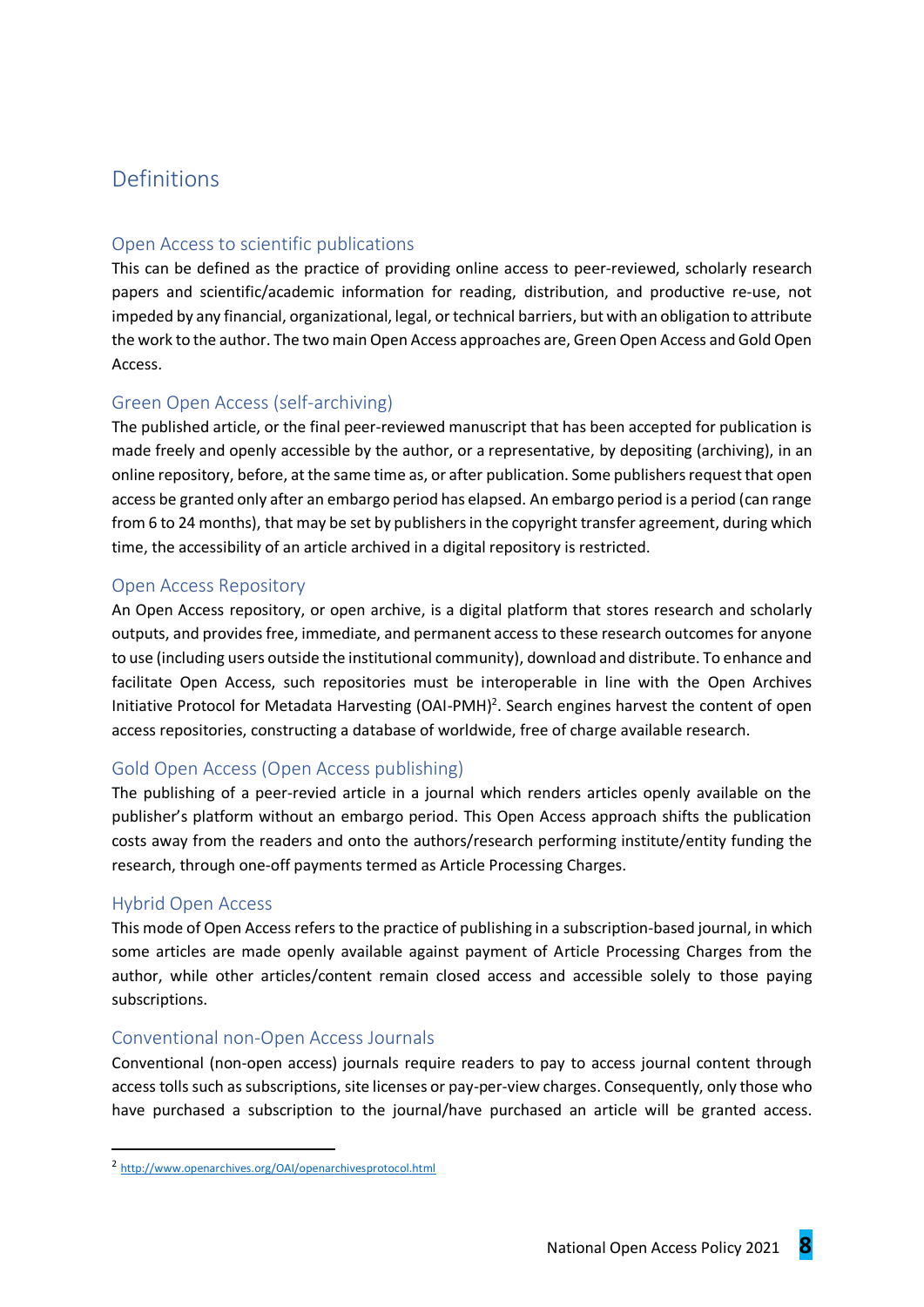Moreover, copyrights for the published content are usually transferred from the author to the publisher.

#### Open Access Journals

Open-Access journals do not require readers to pay to access the journal's contents. The scientific community and the public have free online access to such journals' content. Normally, authors publishing in such journals are able to retain copyright of their respective articles and Creative Commons licenses are often used granting certain rights to the publisher.

#### Journal Impact Factor

The Journal Impact Factor is a measure of the frequency with which the average article in a given journal has been cited in a particular year. The Impact Factor is used to measure the importance or rank of a journal within its field by calculating the times its articles are cited. The calculation is based on a two-year period and involves dividing the number of times articles were cited by the number of articles that are citable. Journals with higher impact factor values are often deemed to be more important, or carry more intrinsic prestige in their respective fields, than those with lower values.

#### H-index

The h-index is an author-level metric used to evaluate the cumulative impact and performance (productivity and citation impact of respective publications) of a scientist, researcher, or scholar. Thus, the h-index is based on both the quantity and quality of research outputs by comparing publications to citations and thus provides an estimate of the importance, significance, and broad impact of a scientist/researcher/scholar's cumulative research contributions. Moreover, the h-index corrects for the disproportionate weight of highly cited publications or publications that have not yet been cited.

#### Research Data

Research Data refers to resources which the researcher collects, observes, generates, produces, or uses throughout the research process. It underpins and is needed to validate the research, and it is meritorious in research if it is published.

#### FAIR Data

FAIR Data and Open Research Data, although similar and somewhat overlapping concepts, are different. Open Data is available for everyone to reuse but may not be consistent in the way the data is accessed, may lack in machine readability, and may be harder to be interpreted. On the other hand, FAIR Data presents a well curated digital manifestation of the data, persistent and consistent in the way it is accessed, but may be (partially) closed, or may be free for particular types of use/reuse only, under the principle of "as open as possible, as closed as necessary". Rendering research data FAIR, improves the **F**indability, **A**ccessibility, **I**nteroperability, and **R**eusability of datasets. The FAIR data principle emphasizes the capacity of computational systems to find, access, interoperate, and reuse data with no or minimal human intervention because of the increase in volume, complexity, and generation frequency of research data.

#### Data Management Plan

A Data Management Plan is a formal plan outlining how a researcher/s will collect, organize, analyze, preserve, and share their data, both during and after completing a research project. It thus helps researchers establish good data management practices, plan, and track the creation of research data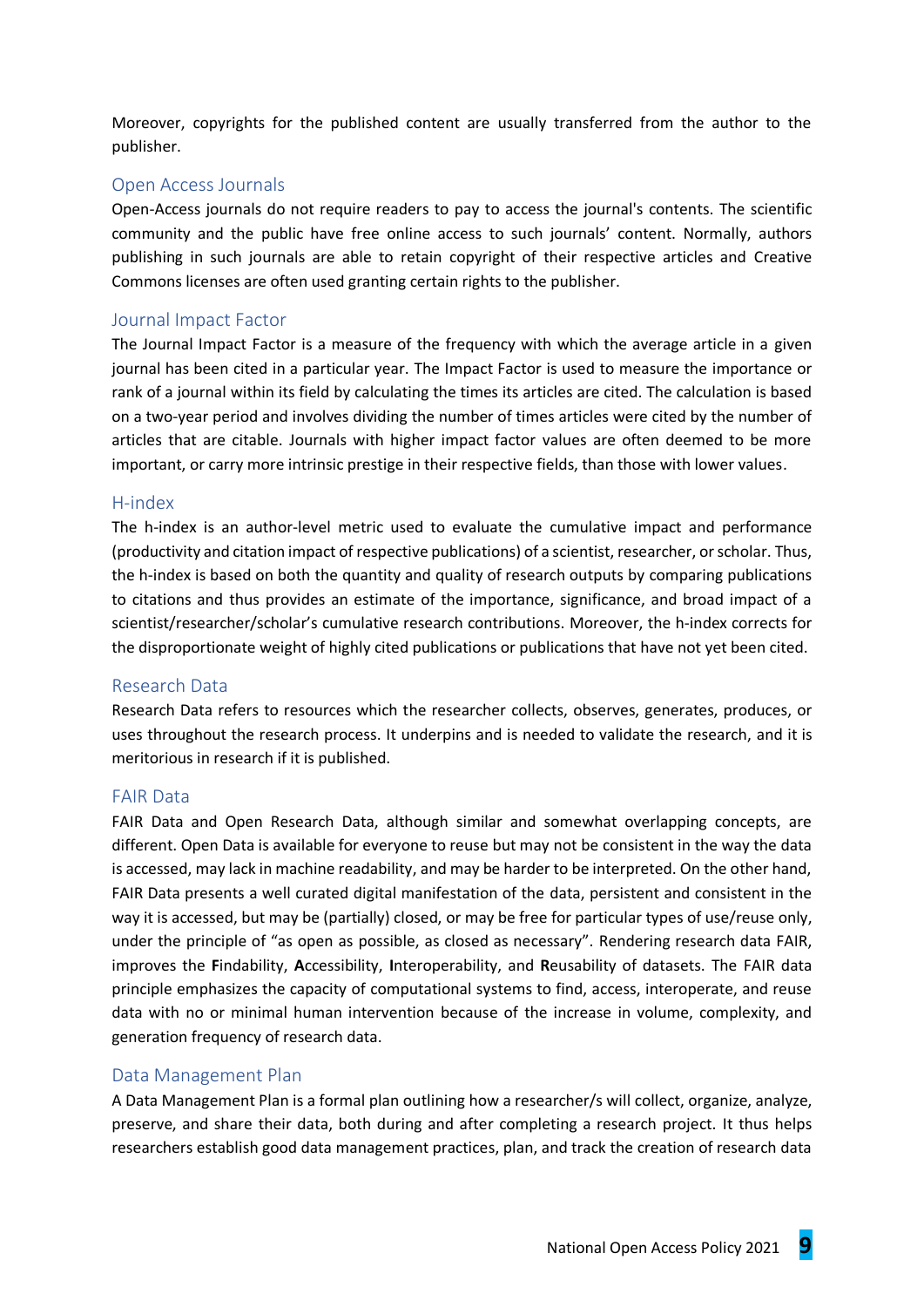and ensures adherence to funder requirements. A Data Management Plan is usually completed early in/prior to commencement of a research project

# Metadata

Metadata is data providing information about a dataset/s rendering research data findable, trackable and (re)usable and thus facilitate retrieval of the data when deposited in a data repository. Metadata usually include information such as contact information, geographic locations, details about units of measure, abbreviations or codes used in the dataset, instrument and protocol information, survey tool details, provenance, and version information. Moreover, it can be found in different formats ranging from free text to standardized, structured, machine-readable, extensible content.

# 'Openness' principle

This is an overarching concept or philosophy that is characterized by an emphasis on transparency and collaboration, more specifically referring to the accessibility of knowledge, technology and other resources, the transparency of action, the permeability of organizational structures, and the inclusiveness of participation. The principle of 'openness' in research refers to the freedom of access to underlying data, the processes and to the final outputs of research, by all those interested.

# 'Widening' principle/participation

The 'Widening' principle/participation (including those actions under Horizon Europe), contribute to building research and innovation capacity for countries lagging behind. This will give an opportunity for such countries to strengthen their potential for successful participation in transnational research and innovation processes, promote networking and access to excellence. Moreover, effective implementation of relevant actions, will enable countries to upgrade and strengthen their research and innovation systems, and thus allowing the EU to holistically advance, in line with the policy objectives of the European Research Area.

# Open-source software

Open-source software is computer software that is released under a license in which the copyright holder grants users the rights to inspect, use, study, change, enhance and distribute the software and its source code to anyone and for any purpose. Open-source software may be developed in a collaborative public manner.

# Open Collaboration

Open collaboration is collaboration that is; egalitarian (everyone can join with no barriers to participation), meritocratic (decisions and status are merit-based rather than imposed), and selforganizing (processes adapt to individuals rather than individuals adapt to pre-defined processes).

# Open peer-review

Open peer review is a scholarly review mechanism that is supposed to address various perceived shortcomings of the traditional scholarly peer review process, in particular its lack of transparency, lack of incentives, and wastefulness. Open peer review represents various possible modifications of the traditional scholarly peer review process. The three most common modifications to which the term is applied are; open identities (authors and reviewers are aware of each other's identity), open reports(review reports are published alongside the relevant article), and open participation (the wider community, and not only the assigned reviewers, are able to contribute to the review process).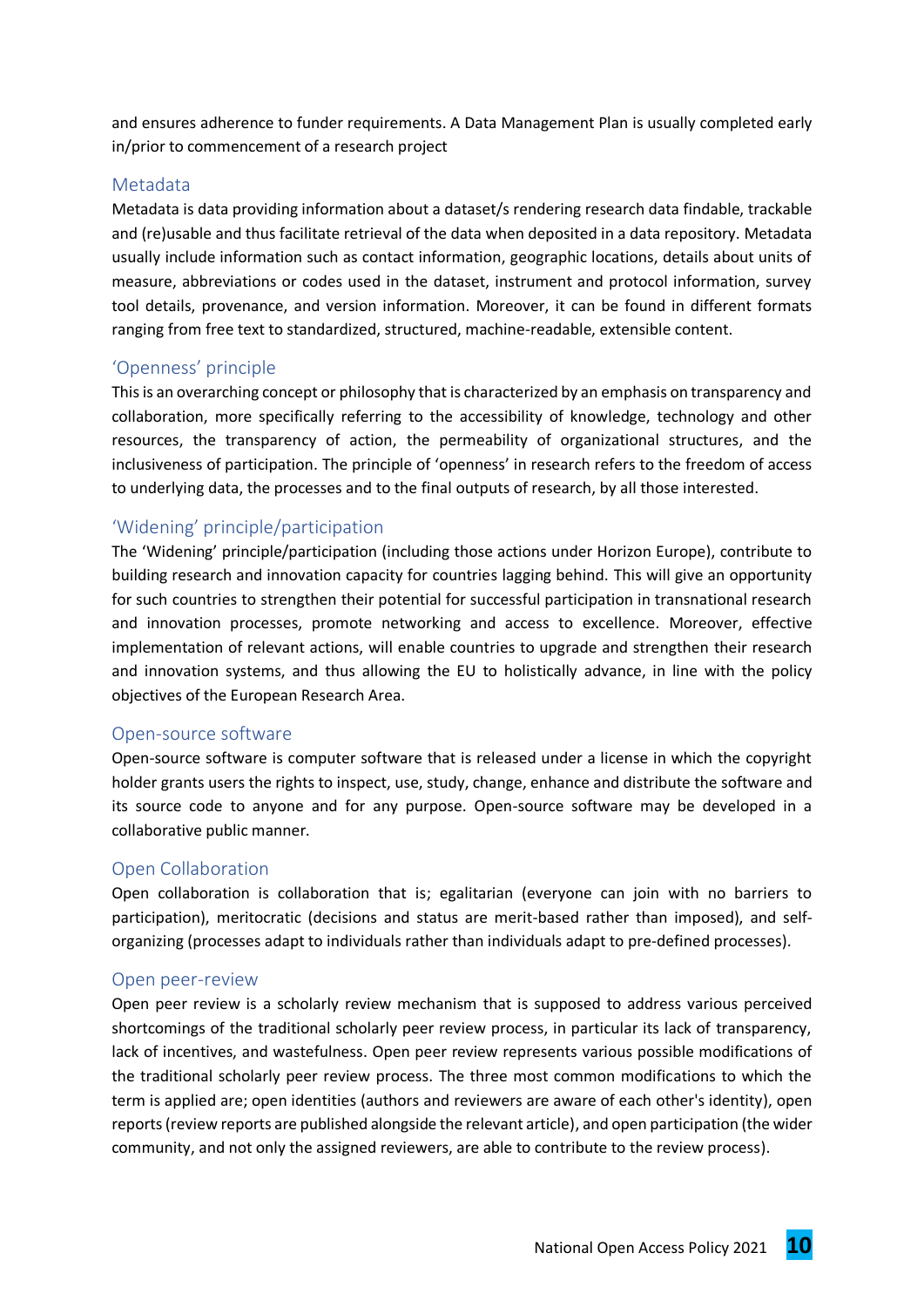# Open Notebooks

Open notebooks represent the practice of making all key outcomes of a research project, publicly available online as it is recorded. This practice involves placing the personal/laboratory notebook of the researcher online together with all raw and processed data, and any associated material, as originally generated. The practice of open notebooks is not the norm in academia, however, is considered as part of a general trend towards more open approaches in research practice and publishing.

#### Open Educational Resources

These are freely accessible, openly licensed text, media, and other digital assets that are useful for teaching, learning, and assessing as well as for research purposes.

#### Open Monographs

An open/Open Access monograph is a scholarly monograph which is made freely available with a Creative Commons license.

#### Citizen Science

Citizen science is an umbrella term, covering the part of Open Science in which citizens can participate in the scientific research process in different possible ways including as observers, funders, identifying images or analyzing data, or providing data themselves. This allows for the scientific process to be available for all citizens and enables stakeholders' engagement and public participation.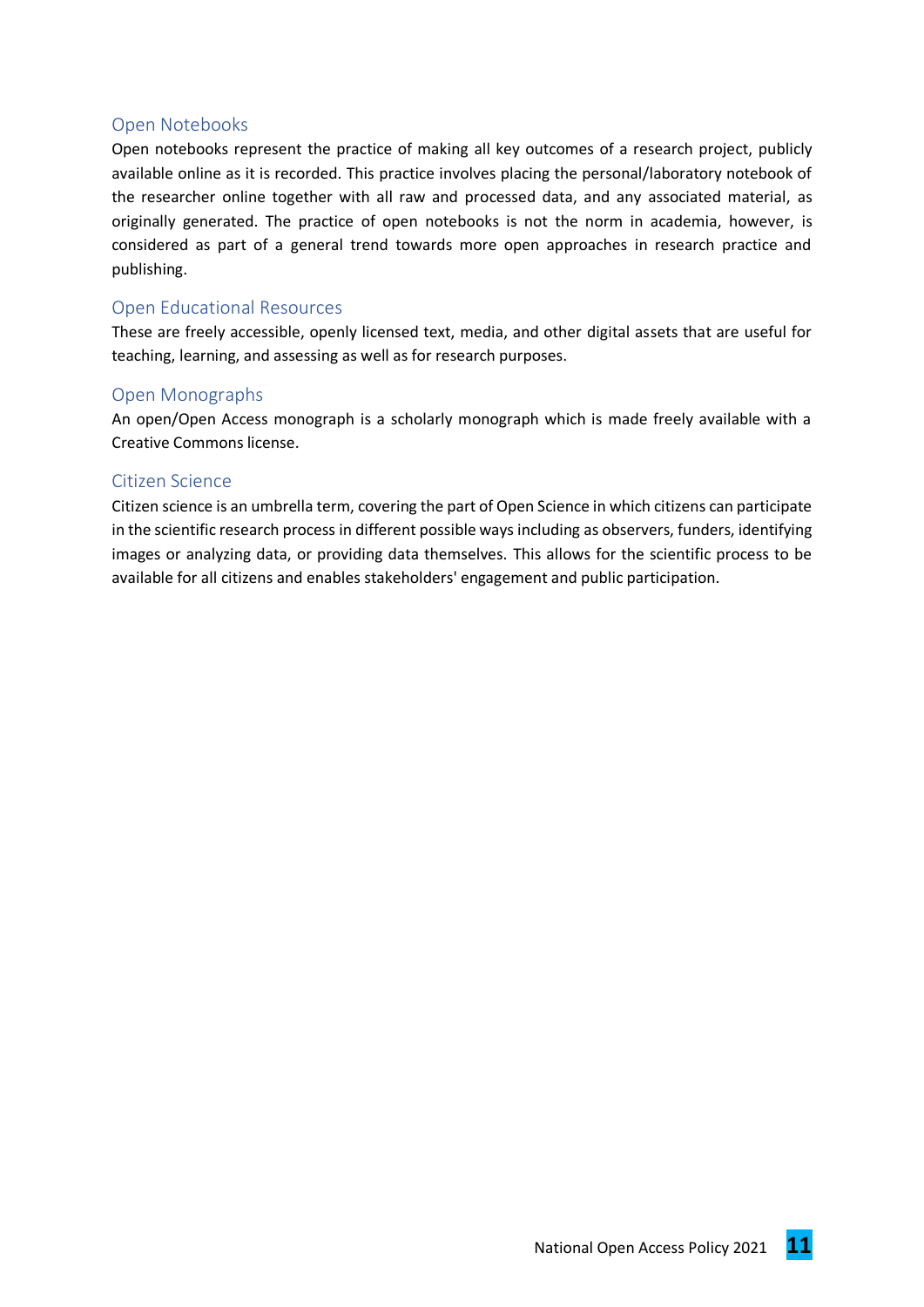# <span id="page-11-0"></span>List of Acronyms

- APC Article Processing Charge
- API Application Program Interface
- CAP Common Access Point
- CC Creative Commons
- DMP Data Management Plan
- DOAJ Directory of Open Access Journals
- DORA Declaration On Research Assessment
- EC European Commission
- EOSC European Open Science Cloud
- ERC European Research Council

ESCAPE - The European Science Cluster of Astronomy & Particle Physics ESFRI (European Strategy Forum on Research Infrastructures)

- EU European Union
- FAIR **F**indable, **A**ccessible, **I**nteroperable, **R**e-usable
- IF Impact Factor
- IPR Intellectual Property Rights
- MCAST The Malta College of Arts, Science & Technology
- MCST The Malta Council for Science and Technology
- MFEA Ministry for Foreign and European Affairs
- MFED Ministry for Education
- MITA Malta Information Technology Agency
- MS Member States (of the EU)
- MT Malta
- NGO Non-Governmental Organization
- NPO Non-Profit Organization
- OA Open Access
- OD Open Data
- ORD Open Research Data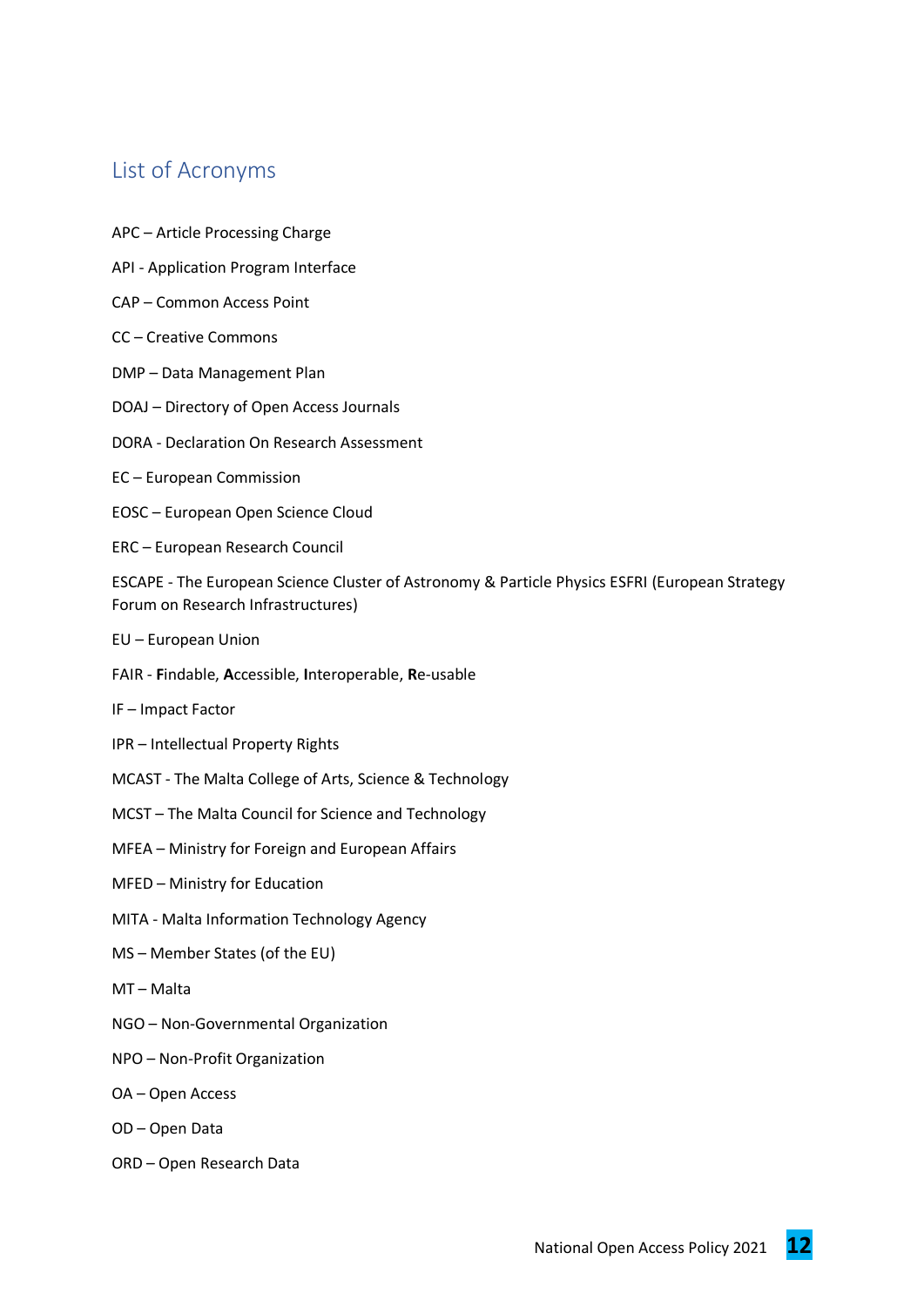- OS Open Science
- OS-CAM Open Science Career Assessment Matrix
- PaNOSC Photon and Neutron Open Science Cloud
- PSF Policy Support Facility
- R&D Research and Development
- R&I Research and Innovation
- RDM Research Data Management
- RFO Research Funding Organization
- RPO Research Performing Organization
- SSHOC Social Sciences and Humanities Open Cloud
- UM The University of Malta
- WG Working Group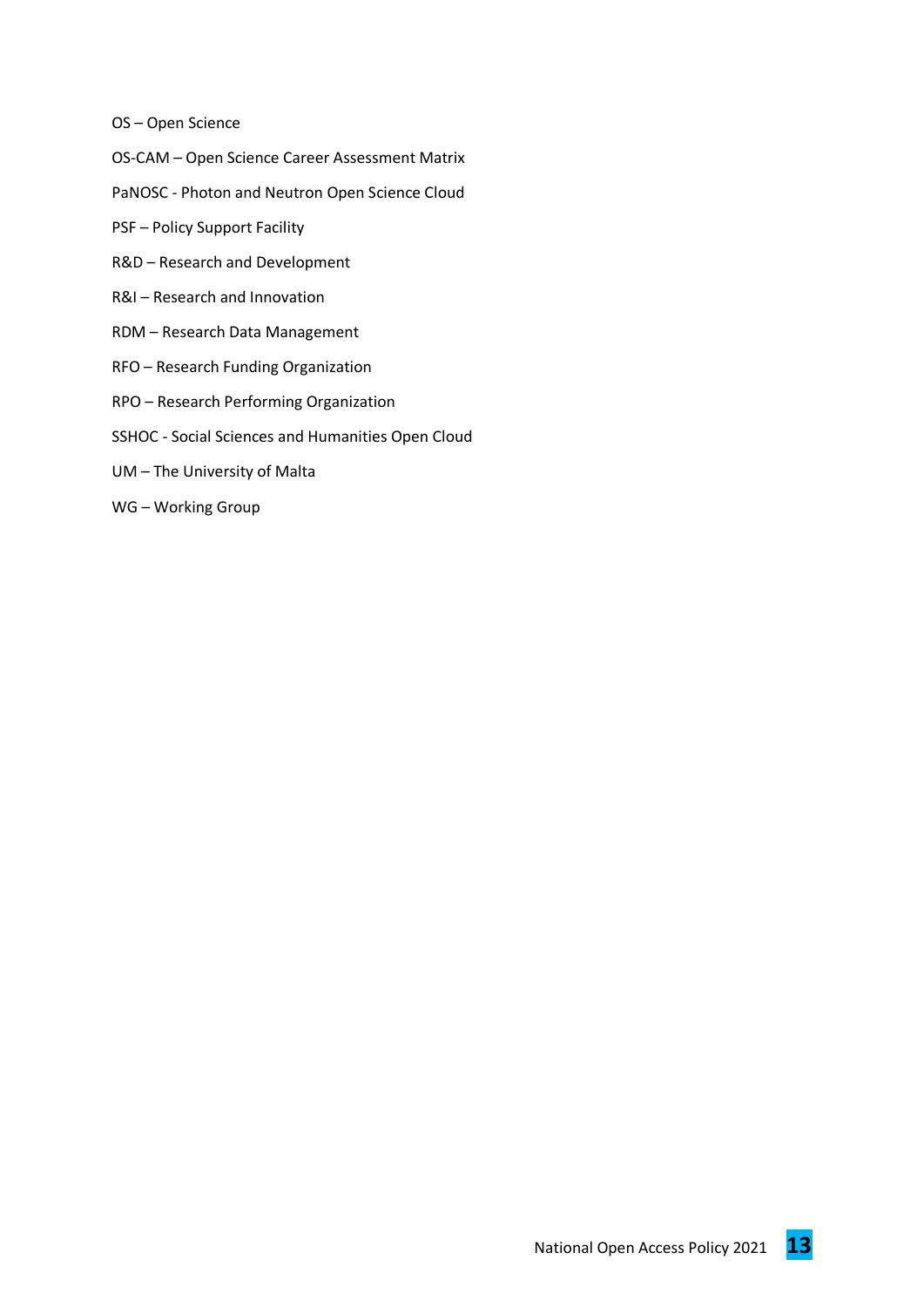# <span id="page-13-0"></span>1. Introduction

# <span id="page-13-1"></span>1.1 Background

Open Science represents a new approach to the scientific process which captures a systemic change to the way science and research have been carried out for the last fifty years. This approach is based on new ways of disseminating and diffusing knowledge, through cooperative work and collaborative tools, facilitated with ameliorated use of digital technologies. Open Science is key to the transition from standard practices of publishing research outputs, towards a research system which embraces active sharing, and the utilization of all available knowledge and publicly funded research outputs, at an early stage in the research process, with minimal or no restrictions at all.

Figure 1 illustrates, the extension of the 'openness' principle across the entire research cycle. It allows end users of research outputs to come up with new ideas and establish broader stakeholder networks. Such transformation in the modus operandi of doing research and organising science, has the potential to enhance the quality, impact, and benefits of science. It also accelerates the advancement of knowledge by making it more reliable, efficient, and accurate, better understood and accepted by society, and ultimately increasingly responsive to societal challenges.

However, Open Science should not be only considered as a way of opening the research process. Rather, it should be understood instrumentally as a driver for entrepreneurship, research integrity and inclusiveness, enabling growth and innovation through optimal reuse of scientific results by all stakeholders at all levels of society. As a result, Open Science practices would ultimately contribute toward a more competitive Europe and therefore should be embedded in the core of research and innovation strategies.



*Figure 1*: Extending the principle of 'Openness' to the entire research cycle (Retrieved from *https://www.fosteropenscience.eu/content/what-open-science-introduction* as last seen on 28/04/2021).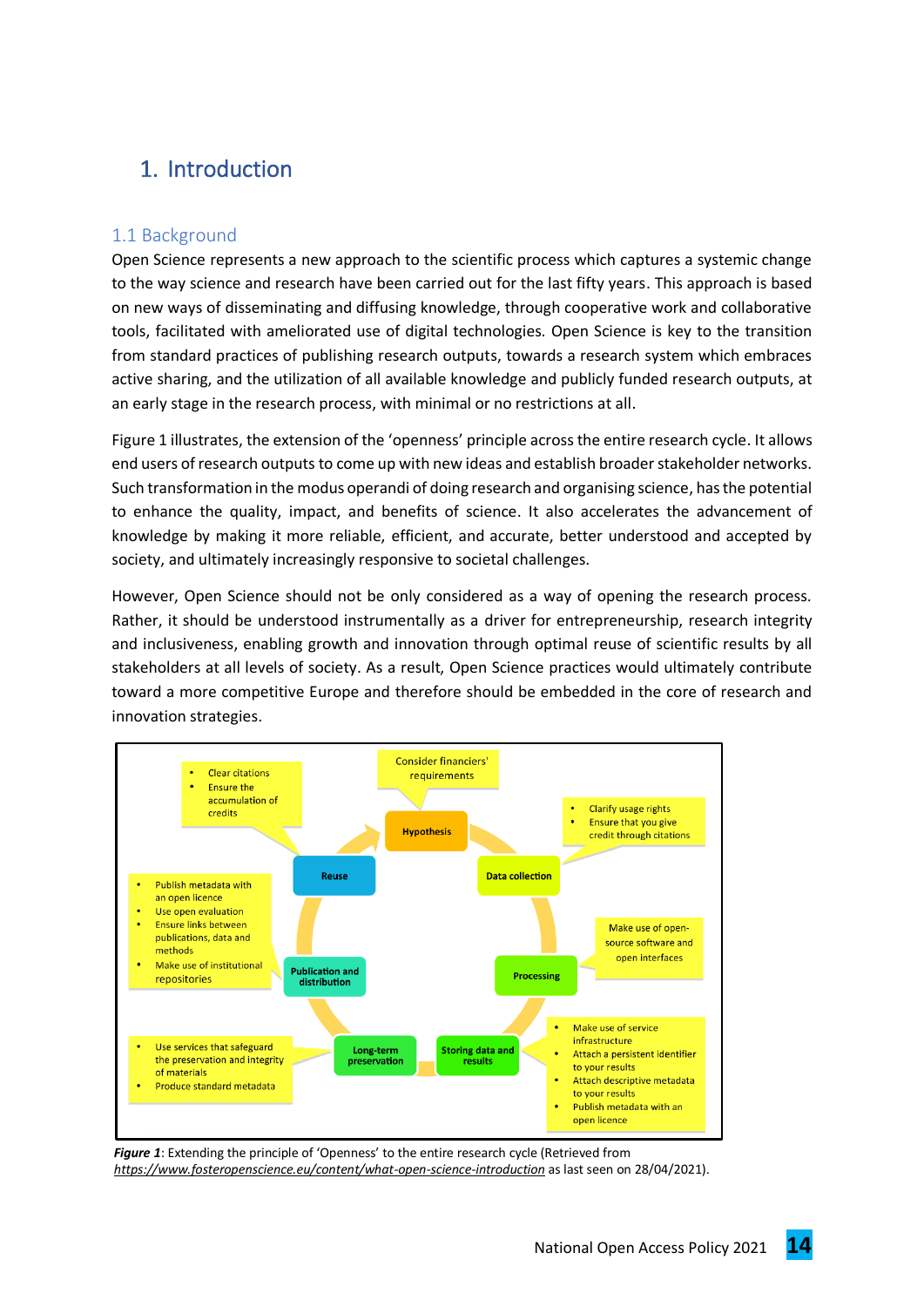Open Science is a comprehensive term encompassing various elements, all of which spearhead the enhanced openness of all forms of research outputs, resources, methods, or tools, at any stage of the research cycle. Most of the focus is usually placed on Open Access to publications and Open Research Data. Nonetheless, Open-Source Software, Open Collaborations, Open Peer Review, Open Notebooks, Open Educational Resources, Open Monographs and Citizen Science, all of which fall under the umbrella of Open Science.



*Figure 2*: Key Elements of Open Science retrieved from *https://www.fosteropenscience.eu/content/what-openscience-introduction* as last seen on 28/04/2021.

# <span id="page-14-0"></span>1.2 What Open Access is not

To ensure acceptance and to glean the full benefits of Open Access, it is imperative that Open Access is not misconstrued as plagiarism, predatory publishing or in any way a hinderance to Intellectual Property Protection. In terms of scientific quality, publications in Open Access (both Green and Gold approaches), are expected to go through the same level of scientific scrutiny and a robust peer-review process, such as the case with publications in subscription-based journals. The presence or absence of peer-review practices will also assist researchers and academics in choosing high-quality, reputable journals, and eliminate the use of journals termed as 'predatory'. The latter is an exploitative publishing business model imposing publication fees to authors, without checking the legitimacy of the articles, and without the editorial and publishing services provided by legitimate journals whether Open Access or otherwise. Moreover, the main authors of publications in Open Access, must always be given the proper credit owed, preventing cases of plagiarism.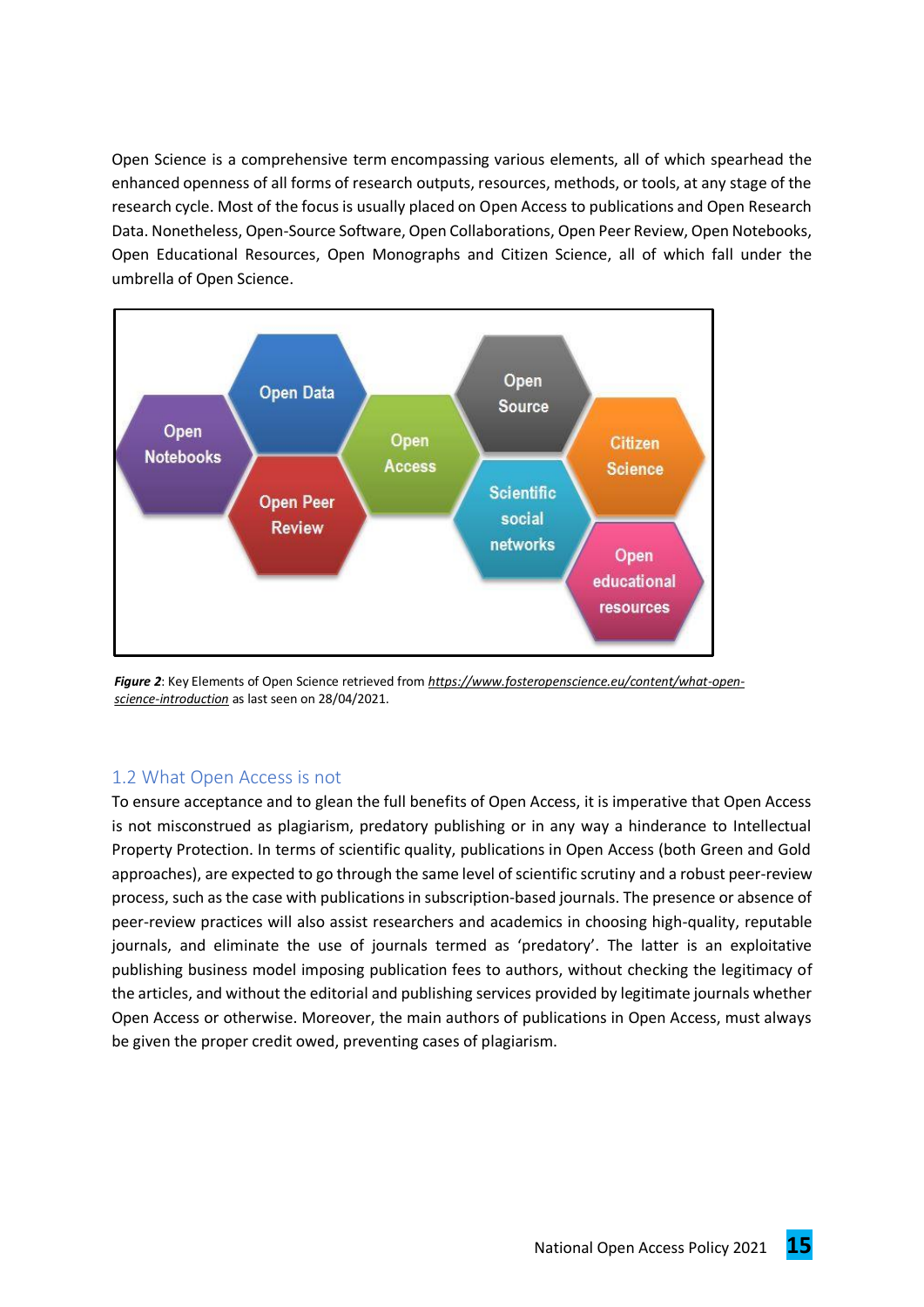The relationship between Intellectual Property and Open Science must also be clearly defined and interpreted correctly. Open Access does not affect or hinder in any way the decision to exploit research results commercially, including through patenting. It is up to the researchers to decide whether to publish directly in Open Access or seek protection. If researchers opt for commercialisation, then no publication, Open Access or otherwise, is made, before a patent is applied for.



*Figure 3*: Open Access to scientific publications and Research Data in the wider context of dissemination, exploitation and protection retrieved from *https://ec.europa.eu/research/participants/docs/h2020-fundingguide/cross-cutting-issues/open-access-data-management/open-access\_en.htm* as last seen on 28/04/2021.

# <span id="page-15-0"></span>1.3 European level and EU Member States' developments

Right from the inception of the various modalities of Open Science, notably Open Access to publications and Open/FAIR research data, EU Member States and other European countries have supported the concept of 'openness' and are continuously seeking to facilitate and maximize access and re-use of research outputs. Moreover, there is a push, at European level, for Open Science policies to cover all aspects of the research cycle, and for sharing of knowledge and data as early as possible in the research process. There is also broad acknowledgement amongst key European actors, that adequate and proper incentives and rewards are important towards achieving this goal.

In 2003, a landmark meeting organized by the Max Planck Society and the European Cultural Heritage Online project, brought together leading international research, scientific, and cultural institutions with the purpose of developing a web-based research environment which uses the Open Access paradigm as a mechanism for having scientific knowledge and cultural heritage accessible worldwide. This meeting resulted in the Open Access movement achieving one of its milestones, with the issuing and signing of the "Berlin Declaration on Open Access to Scientific Knowledge<sup>3</sup>". The Berlin Declaration builds on the widely accepted Budapest Open Access Initiative<sup>4</sup>, which calls for research

<sup>3</sup> <http://www.berlin9.org/about/declaration/>

<sup>4</sup> <https://www.budapestopenaccessinitiative.org/>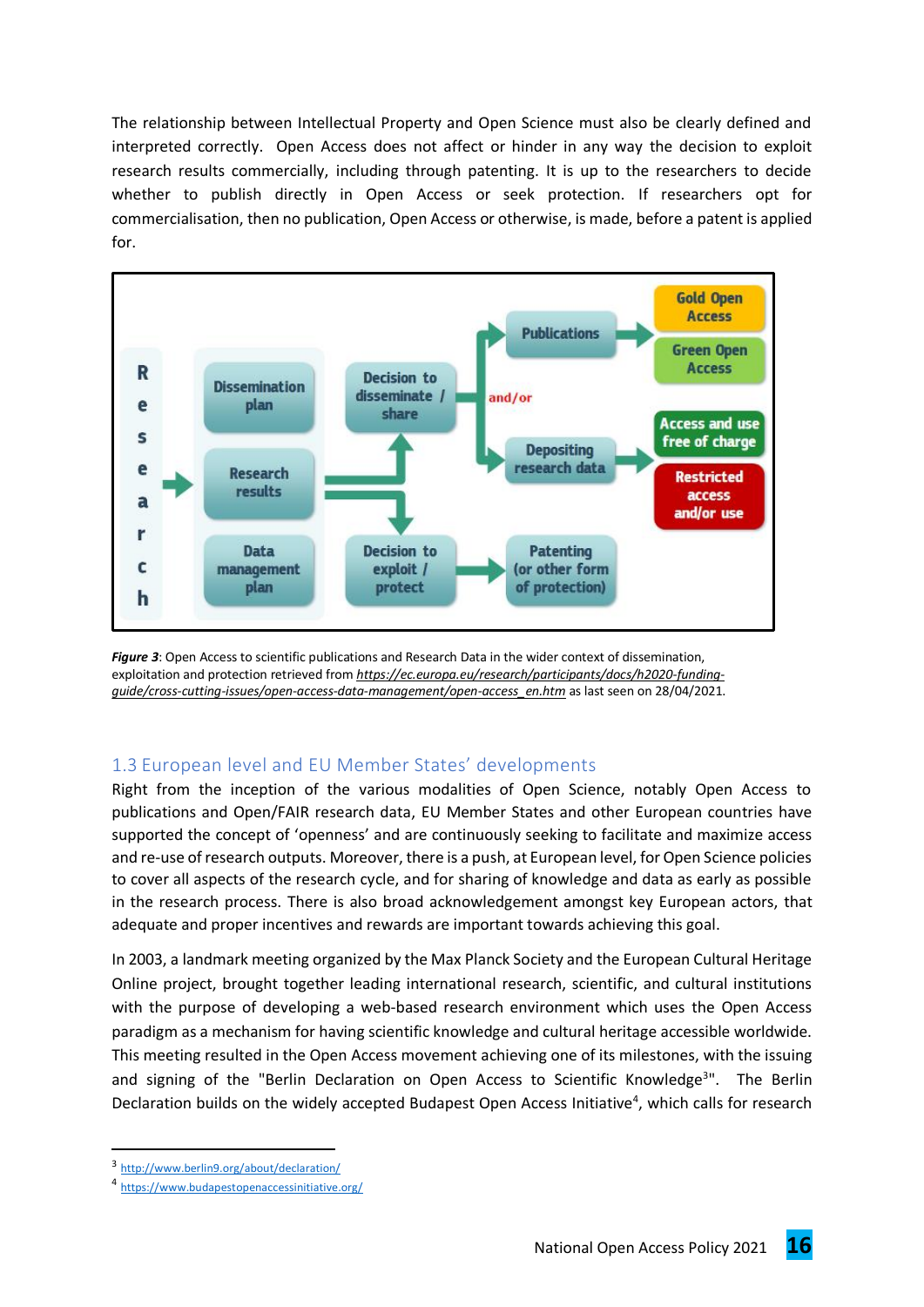outputs to be made widely available online by the respective authors without payment expectations, and to limit restrictions for use and re-use of results, by way of accelerating the pace of further research.

The Berlin Declaration is an international statement on Open Access and access to knowledge, which outlines concrete steps to further promote the Internet, as a medium for the dissemination of knowledge. It defines requirements of an Open Access contribution, which include that the author or rights holder grants users, free and irrevocable access to a publication, together with a license to copy, use, distribute, transmit and display the work publicly, and to make and distribute derivative works, in any digital medium, subject to proper attribution of authorship. Moreover, it states that a complete version of the work and all supplemental material are deposited in at least one online repository which uses suitable technical standards. The repository must also be supported and maintained by an academic institution, scholarly society, government agency, or other well-established organization seeking to enable Open Access, unrestricted distribution, inter-operability, and long-term archiving. In addition to publishing research outputs using these principles, the Declaration also encourages researchers to advocate in favor of Open Access and contribute towards the development of assessment tools and measures which relate to Open Access practices. The wide support for the Berlin Declaration is illustrated by the signatories, which amount to 690 (until 23/06/2021)<sup>5</sup>.

Projects funded within the auspices of Horizon 2020 Framework Programme, included specific deliverables, primarily open access to peer-reviewed publications, and encouraged access to, and reuse of research data. With regards to publications, Horizon 2020 beneficiaries were mandated to deposit the published version, or the final peer-reviewed manuscript in a repository of their choosing. In addition, beneficiaries needed to also ensure that the chosen repository grants accessibility to the deposited documents within 6 months of publication, or 12 months in case of research in the areas of Social Sciences and Humanities.

Looking beyond Horizon 2020 and towards the new EU Framework Programme, Horizon Europe (2021-2027), Open Access practices will continue to have a prominent presence in EU policies and will be embedded in selected work programs. In Horizon Europe, research data will be open by default with the caveat that the principle of 'as open as possible, as closed as necessary', is adhered to, by establishing a clear balance between openness and the protection of scientific information, commercialization and Intellectual Property Rights, privacy concerns and security. Emphasis will be placed on the proliferation of findable, accessible, interoperable, and re-usable (FAIR) data. The EC has launched an initiative under the auspices of the HE framework programme, titled 'Open Research Europe'<sup>6</sup> . This is a publishing platform aimed at fostering the integration of Horizon funded research outputs into a single European data space. Moreover, the platform facilitates beneficiaries' compliance with the terms of their funding and offers researchers a publishing venue to rapidly share their scientific research outputs. Moreover, the use of certified repositories and other EU Einfrastructures such as the European Open Science Cloud (EOSC) will be required for the deposition of research data in some Horizon Europe work programs.

EU Member States have a key role in the endeavour to move towards a more open research process. With significant advancements in digital technologies, Open Access is increasingly featuring in

<sup>5</sup> <https://openaccess.mpg.de/319790/Signatories>

<sup>6</sup> <https://open-research-europe.ec.europa.eu/about/>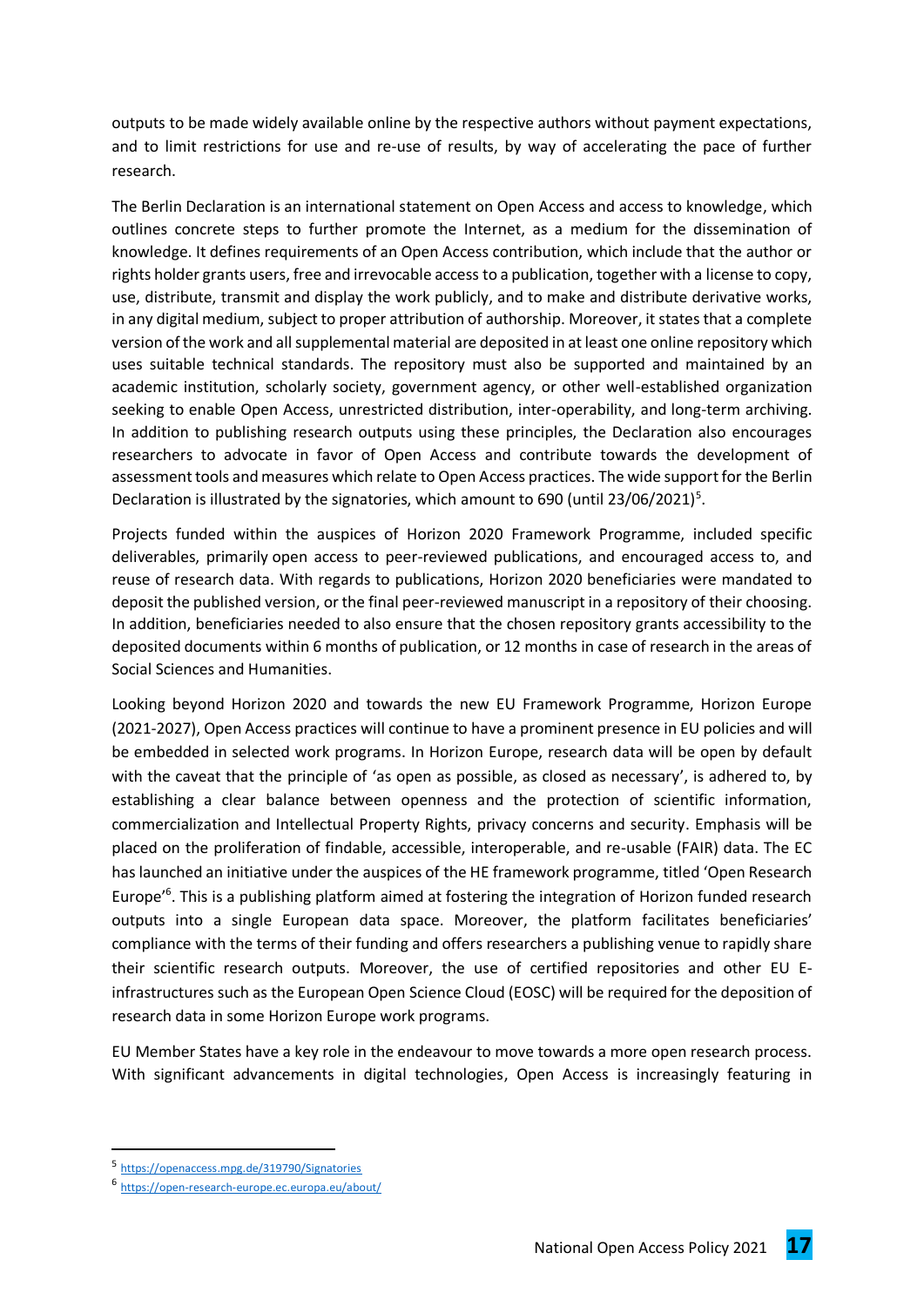Member States' R&I policies. European researchers can avail themselves from enhanced support to create an open, collaborative research environment, also based on reciprocity.

In September 2018, an international consortium of research funding and research performing organizations, with the support of the European Commission and the European Research Council, announced the launch of cOAlition  $S^7$ , an initiative with the aim to make full and immediate Open Access to research publications a reality. The principle of the main consortium's initiative, Plan S, is that from 2021, all scholarly publications emanating from research funded by public grants must be published in compliant Open Access Journals, on Open Access Platforms, or made immediately available through Open Access Repositories without embargo. cOAlition S funders include national research funders, European and international organizations, and charitable foundations, which have agreed to implement Plan S, in cooperation with the European Commission and the ERC to accelerate the transition to full Open Access.

Building on the European Commission Recommendations on Access to and Preservation of Scientific Information (2012, revised 2018) $^8$ , and the Council Conclusion on the transition towards an Open Science system (2016)<sup>9</sup>, several EU Member States contributed to the establishment of the Open Science Policy Platform providing recommendations to the EC on best practices relating to the continued development and practical implementation of the Open Science Policy. In doing so, EU Member States moved a step closer towards aligning with the European Vision on Open Science.

# <span id="page-17-0"></span>1.4 Benefits of Open Access for Malta

# <span id="page-17-1"></span>1.4.1 Maltese scientific system and research community Level Benefits

The introduction of new policies on Open Access, facilitating and endorsing public access to research outputs, was a contributing element of the steady increase in awareness on OA and in the number of researchers opening-up their respective research outputs (more details in Section 2). Many of such policies are often driven by ethical, utilitarian arguments, arguing the right of taxpayers to access literature emanating from publicly funded research. As valid as such arguments may be, it is as important to address and find achievable solutions to eliminate barriers to changing researchers' behaviour and perceptions of OA, notably that OA practices could present a risk to career development and advancement. In view of this, more work is needed to promote the benefits of the 'openness' principle with regards to research outputs, to eliminate such concerns.

The OA resources for R&D in Malta particularly those attributed to basic research are relatively scarce. Consequently, by practicing OA, researchers increase the reproducibility of research outcomes. This will prevent unnecessary duplication and thus greatly contribute towards making best use of limited resources.

Maltese researchers, entrepreneurs, and other public and private actors, require access to scientific results and the ability to form collaborative partnerships, to generate new scientific knowledge,

<sup>7</sup> <https://www.coalition-s.org/>

<sup>8</sup> <https://digital-strategy.ec.europa.eu/en/library/recommendation-access-and-preservation-scientific-information>

<sup>9</sup> <https://data.consilium.europa.eu/doc/document/ST-9526-2016-INIT/en/pdf>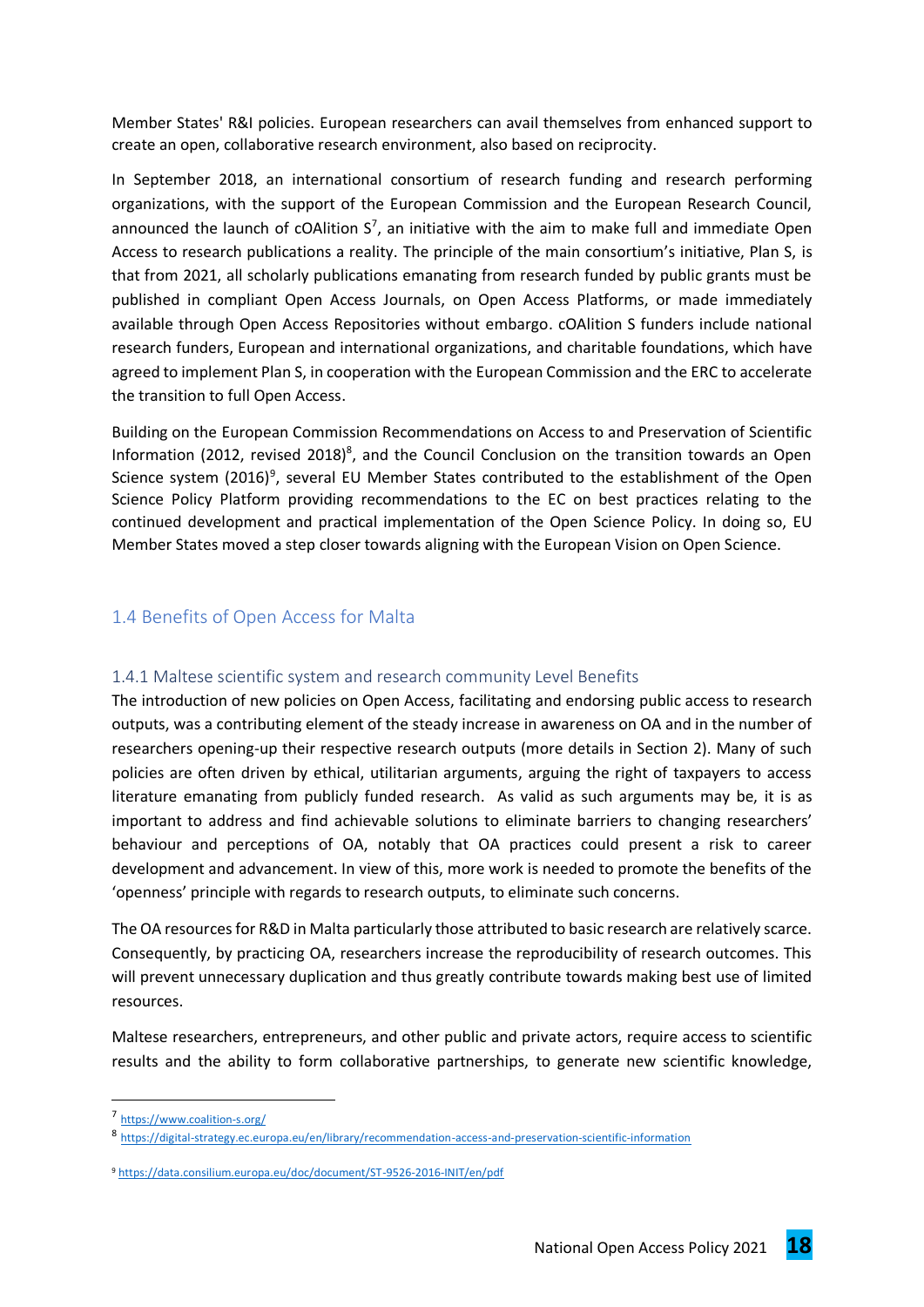ensure the industrial uptake when applicable, and ultimately the development of innovative products and services. Consequently, the scientific system would greatly benefit from fewer barriers to knowledge transfer, OA to scientific research, and mobility of researchers and brain circulation. In addition to speeding up the research process and the promotion of re-use of research outcomes, increased accessibility of results, renders the assessment of research more transparent and combats scientific fraud through increased reproducibility.

Opening-up research outputs can be also instrumental for more industry-academia collaborations, increasing the uptake and re-use of scientific information by different Maltese private sector enterprises. With the assistance of additional support measures, such collaborations increase the probability of effective re-use and exploitation of scientific knowledge leading to the development and commercialization of new innovative solutions, products and services specifically targeting users' needs.

An open research process, enables a wider use of research outputs, data, methods, and infrastructures, increasing the effectiveness and mobility of research-based knowledge. This in turn promotes advancements in the societal knowledge base by facilitating equal access to evidence-based knowledge and fosters an increase in equality within the research community and society at large. To maximize the benefits gleaned from research, it needs to positively impact and be accepted and endorsed by society at large. Increasing the transparency of the scientific system and the availability of research results for societal use, is an important step towards achieving this.

#### <span id="page-18-0"></span>1.4.2 Researcher Level Benefits

Beyond the benefits gleaned by the Maltese scientific system and research community, there is evidence that research outputs published in Open Access are associated with high citation rates and in certain instances have a bigger impact in the short-term when compared to publications in subscription-based journals<sup>10</sup>. Even though in the long-term, the impact has been found to be similar between these modes of publication, still studies show a slightly larger impact for publications in OA. Moreover, the OA citation advantage can be conferred regardless of whether researchers choose to publish in OA Journals (Gold Open Access approach), or self-archive in OA repositories (Green Open Access approach), and whether OA publishing practices are initiated by the researchers or mandated by an institution or funder.

When publishing in subscription-based journals researchers must forfeit ownership of their respective research products by granting copyrights or exclusive reuse rights to the publishers of such journals. To the contrary when publishing in OA journals, researchersretain nearly all rights to their manuscripts and materials. However, the Gold Open Access approach is not the only way with which researchers can retain control of their work when publishing. There are ways to openly share work while still publishing in non-Open Access journals seen as prestigious in their respective field. Researchers may decide to practice OA via the Green approach, deposit their research outputs in an open repository, while simultaneously publish in any journal of their choosing under Creative Commons licenses<sup>11</sup>. In

<sup>10</sup> <https://journals.library.ualberta.ca/istl/index.php/istl/article/view/2512>

<sup>11</sup> <https://creativecommons.org/licenses/>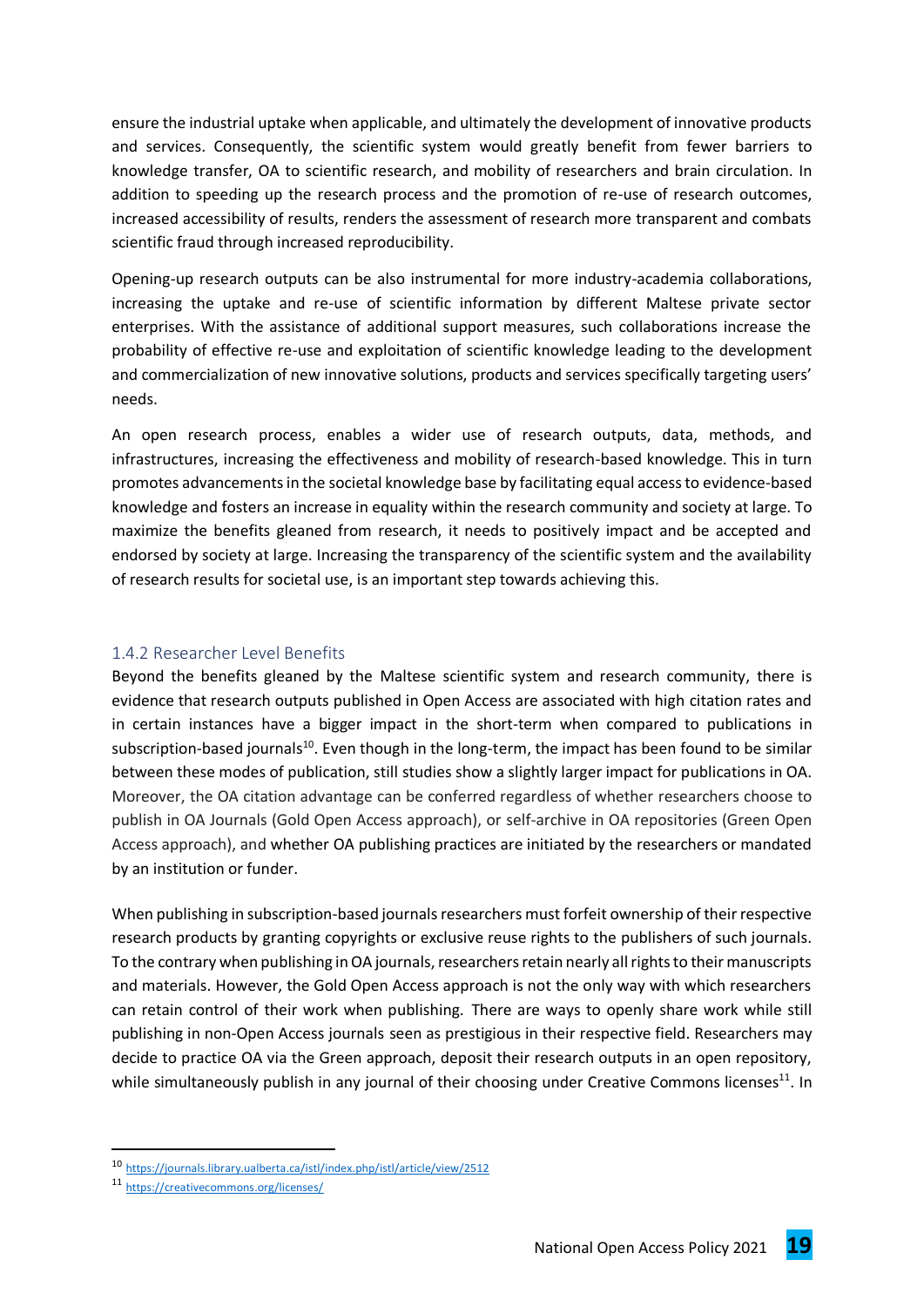doing so, authors retain copyright, and simply grant specific (non-exclusive) rights to publishers, and thus, will have the right to immediately open-up their manuscripts through OA repositories.

Therefore, with the use of these licenses, researchers can eliminate embargo periods imposed by certain publishers and yield a state of immediate Open Access whereby the re-use of existing research results can be done at an earlier stage. As a result, OA has the potential of accelerating the process with which researchers built on existing knowledge. This shows that research outputs available in OA are cited and exert an impact earlier than non-OA publications.

Enhancing reproducibility, pursuant to research outputs made available in OA, will ameliorate the quality of research conducted in Malta, and inevitably increases the number of citations for researchers. Furthermore, Maltese researchers will also have the opportunity to access European and International resources which are made available in OA.

Research collaborations by way of participating in new projects, are pivotal towards enhancing the knowledge base. However, identifying and cooperating with appropriate collaborators is also significant. OA practices increases researchers' visibility of their respective work by research communities and can therefore serve as a key enabler for researchers to connect with one another. Apart from spearheading collaborations, it also facilitates rapid access to novel data and software resources and create new opportunities to interact with and contribute to ongoing projects. Open collaborations and large-scale collaborative research, contribute to the 'widening' principle allowing for the distribution of work and expertise among many researchers, thus proving to be essential for certain projects' success. Equally important, open collaborations not only result in new functionalities from which the broader scientific community benefits, but also regularly provide researchers with enhanced community recognition, and lead to new employment opportunities.



*Figure 4*: Benefits of Open Access. Edited from *https://www.mysciencework.com/omniscience/openscience-open-access-far-apart* (as last seen on 02/07/2021).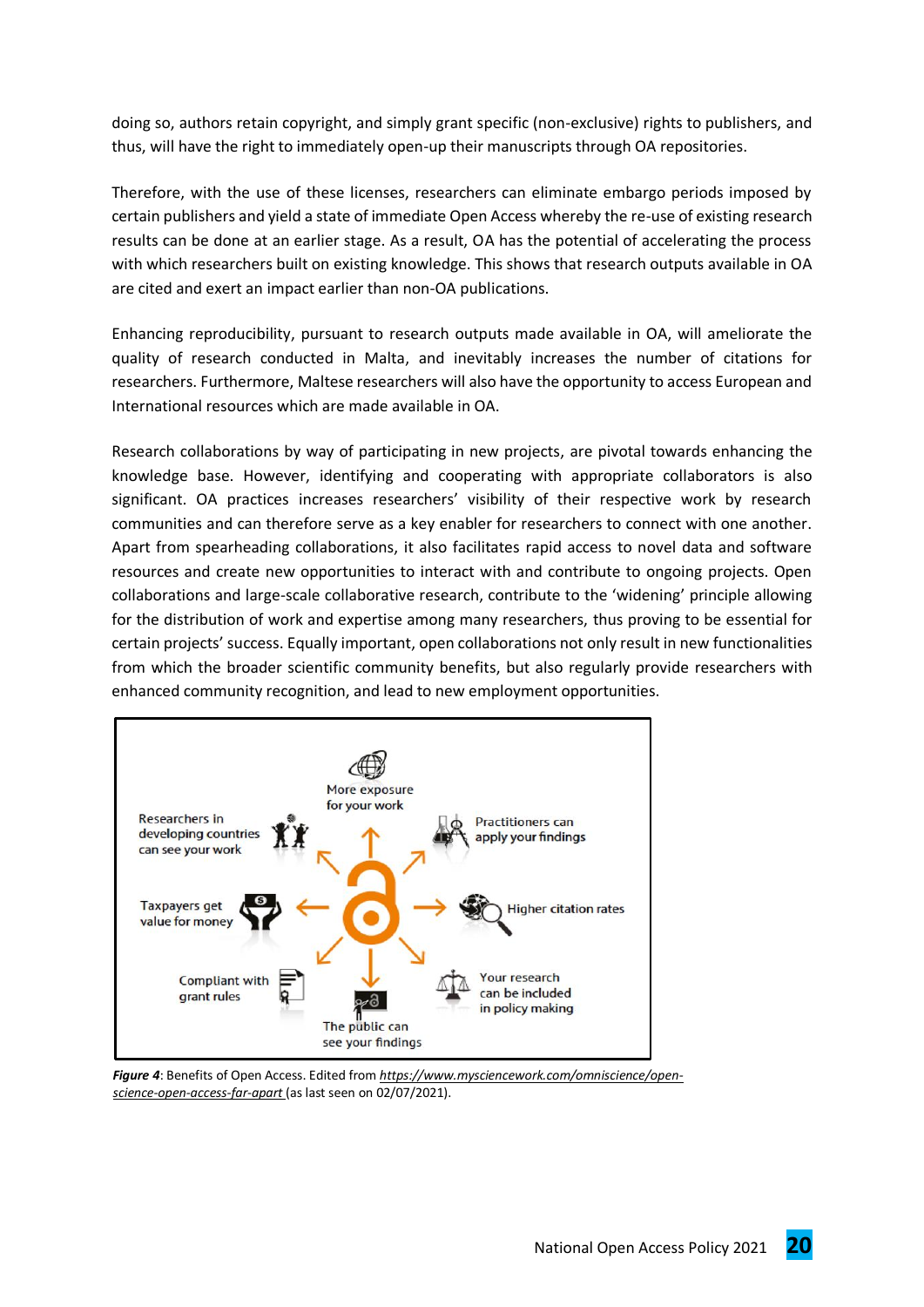# <span id="page-20-0"></span>2 Current Situation in Malta

# <span id="page-20-1"></span>2.1 Open Access Publications in Malta

Figure 5 illustrates that over the years, the total number of Open Access publications in Malta has been on the increase, with a slight decrease being registered in 2018 and 2019. This overall increase in the number of publications made available in OA, could be an indication of increased awareness of OA and willingness to share research outputs. Such positive signals augur well for the future acceptance and uptake of a national Open Access policy for Malta.



*Figure 5*: Open Access publications in Malta over time retrieved from *https://www.openaire.eu/os-malta* as last seen on 06/05/2021.

Malta is an innovative country with a twenty-first century approach to digitisation. However, when compared to practices in other EU Member States, Malta is not yet up to speed when it comes to practicing Open Access (Figure 6). One plausible reason feeding into this, could be related to the relative lack of policies addressing OA at national and institutional level, and open repositories in which researchers can archive research outputs in OA.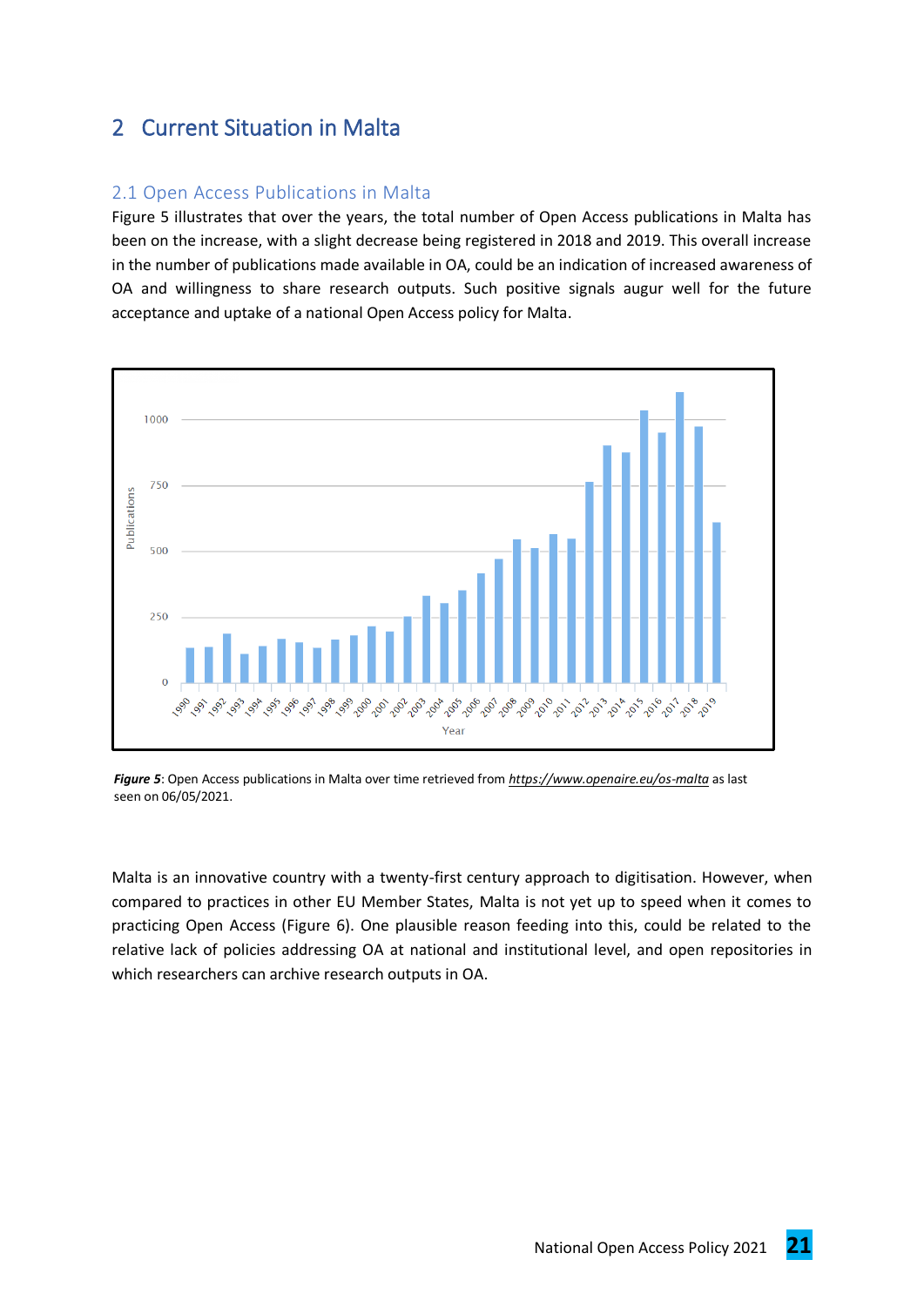

*Figure 6*: Percentage of Open Access Publications in total publications, by EU Members State retrieved from *https://ec.europa.eu/info/research-and-innovation/strategy/strategy-2020-2024/our-digital-future/open-science/openscience-monitor/trends-open-access-publications\_en#open-access-to-publications* as last seen on 06/05/2021.

Presently in Malta, only 1 institution has developed and implemented a dedicated institutional Open Access policy, and there are no concrete policies for, or around, ORD and/or FAIR Data yet. With regards to infrastructure, 3 institutions have established an institutional Open Access repository with 1 of these being dedicated to scholarly outputs. There are also 82 Malta-based Open Access Journals, all of which are available online.

# <span id="page-21-0"></span>2.2 Institutional Level Open Access policies and infrastructure

In 2014, the University of Malta Library developed and implemented the first Maltese institutional repository (OAR@UM). It is an online platform in which UM academics, researchers and support staff can deposit research content, which are preserved and disseminated via OA and can be accessed through the internet without authentication. All content deposited on OAR@UM can be retrieved and is easily harvested by indexing services and search engines such as Google and Google Scholar and this repository has also been registered with reputable Open Archive Initiative service providers including OpenAIRE, COnnecting Repositories, and Bielefeld Academic Search Engine (BASE). The research material uploaded on OAR@UM include, monographs, peer-reviewed journal articles, electronic theses and dissertations, conference proceedings and audio-visual materials. National intellectual and cultural heritage outputs are also accepted on OAR@UM and disseminated in OA. Moreover, for content uploaded on OAR@UM in restricted access, a 'Request a Copy' button on the repository's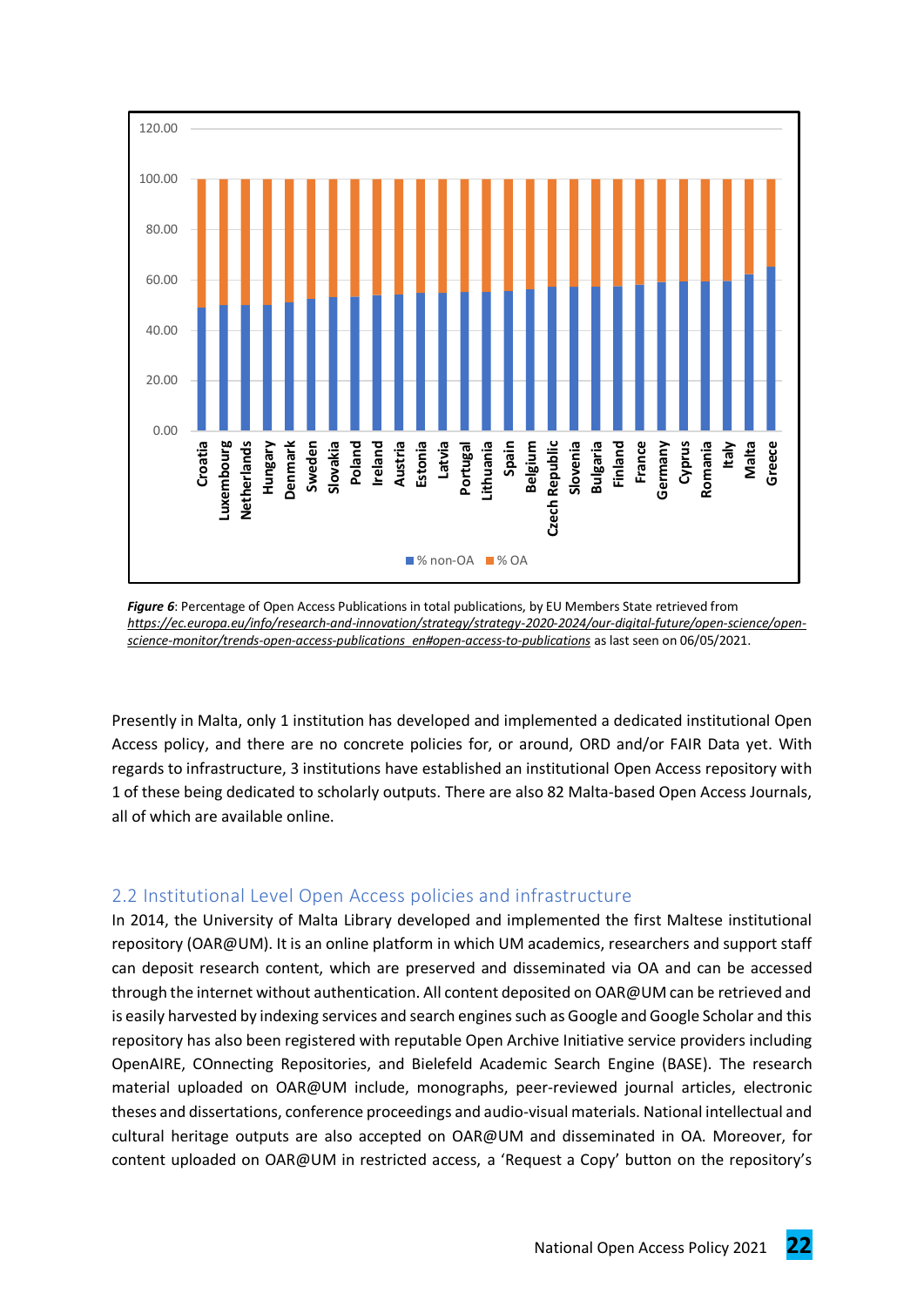platform allows non-UM users to request an electronic copy of the documents directly from the author.

In 2017, the UM implemented its Open Access policy<sup>12</sup> which recommended and encouraged academics and researchers to adopt the Green Open Access approach and upload their research papers onto OAR@UM in Open Access. In June 2021, this policy has been upgraded, and UM academics and researchers are now obliged to deposit a copy of their research papers on OAR@UM. Moreover, the UM's institutional Open Access policy supports Gold OA publishing when funds for 'Article Processing Charges' are available. While authors are free to publish in journals of their own choosing, the OAR@UM gives researchers an OA option for peer-reviewed publications.

An online repository was also implemented by the National Archives of Malta consisting of the collective memory of the Maltese national, through the preservation and accessibility of public records. Public records are defined in the same archives law (Cap. 477 of the Laws of Malta) as records (not publications) produced or received by public entities and departments. A substantial amount of the public records stored in this online are open to the public and can be accessed either through the National Archives respective<sup>13</sup> website or through the Archives Portal Europe<sup>14</sup>.

The Malta Libraries has also implemented an online institutional repository serving as an online public access catalogue. This online catalogue consists of documents created and published annually by government ministries and entities. Documents preserved in Malta Libraries' online repository include, annual reports, business reports, audit reports, business and strategic plans, policy documents, commission reports, together with reports created by NGOs, NPOs and other nongovernmental associations that have valid content value. Moreover, Malta Libraries recently uploaded an online incunabulum<sup>15</sup>. This initiative enhanced the availability of several documents, which are now easily accessible to the public in Open Access.

# 2.3 Institutional Level Open/FAIR Data policies and infrastructure

Several stakeholders are showing a keen interest in the area and are currently investing resources for the eventual upgrade of current policies and infrastructure, or the development of new ones, to cater for the opening-up of research data.

# <span id="page-22-0"></span>2.4 Maltese Open Access Journals

Several national research performing organizations have introduced their own Open Access journals. The UM currently has 81 full-text Maltese journals available in OA on the OAR@UM repository<sup>16</sup>, with 2 of these journals being indexed in the Directory of Open Access Journals (DOAJ). The DOAJ is a community-curated online directory that indexes and provides access to high quality, OA, peerreviewed journals.

<sup>12</sup> <https://www.um.edu.mt/library/oar/handle/123456789/20022>

<sup>13</sup> nationalarchives.gov.mt

<sup>14</sup> archivesportaleurope.eu

<sup>15</sup> [https://www.maltalibraries.gov.mt/iguana/www.main.cls?surl=search&p=\\*#recordId=1.30755&srchDb=1](https://www.maltalibraries.gov.mt/iguana/www.main.cls?surl=search&p=*#recordId=1.30755&srchDb=1)

<sup>16</sup> Open Access: Maltese journals - Library - [L-Università ta' Malta \(um.edu.mt\)](https://www.um.edu.mt/library/openscience/maltesejournals)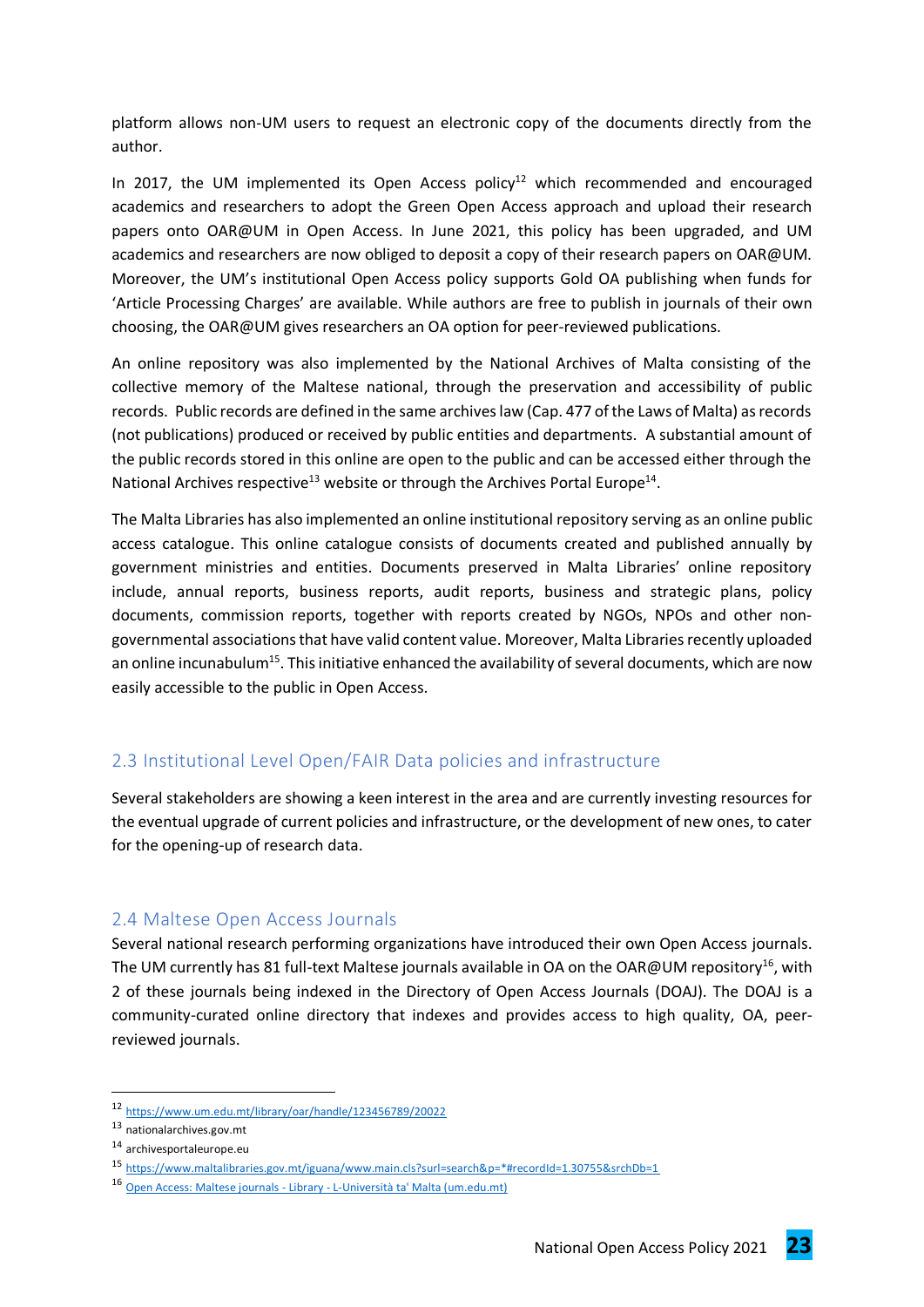The Malta College of Arts, Science and Technology (MCAST) publishes the 'MCAST Journal of Applied Research & Practice' which serves as a platform for showcasing vocational and applied research that is carried out either by researchers and professionals working within MCAST, or with its collaborative partners. This journal is also available online and thus accessible in OA to the public<sup>17</sup>.

The Malta Chamber of Scientists has implemented an online journal entitled 'Xjenza' which is a peerreviewed, Open Access, international journal. It encompasses research articles, original research reports, reviews, short communications, and scientific commentaries in various fields including mathematics, statistics, geology, engineering, computer science, social sciences, natural and earth sciences, technological sciences, linguistics, industrial, nanotechnology, biology, chemistry, physics, zoology, medical studies, electronics, and all other applied and theoretical aspect of science. Apart from providing access to research being performed nationally and internationally by Maltese scholars 'Xjenza' aims to provide a launching platform into scientific publishing for a wide scope of potential authors, including students and young researchers, in a peer-reviewed environment. Two issues are produced every year which can accessed through the 'Xjenza' website<sup>18</sup>.

<sup>17</sup> <https://journal.mcast.edu.mt/resources/html/cms/MAINPAGE>

<sup>18</sup> <https://www.xjenza.org/>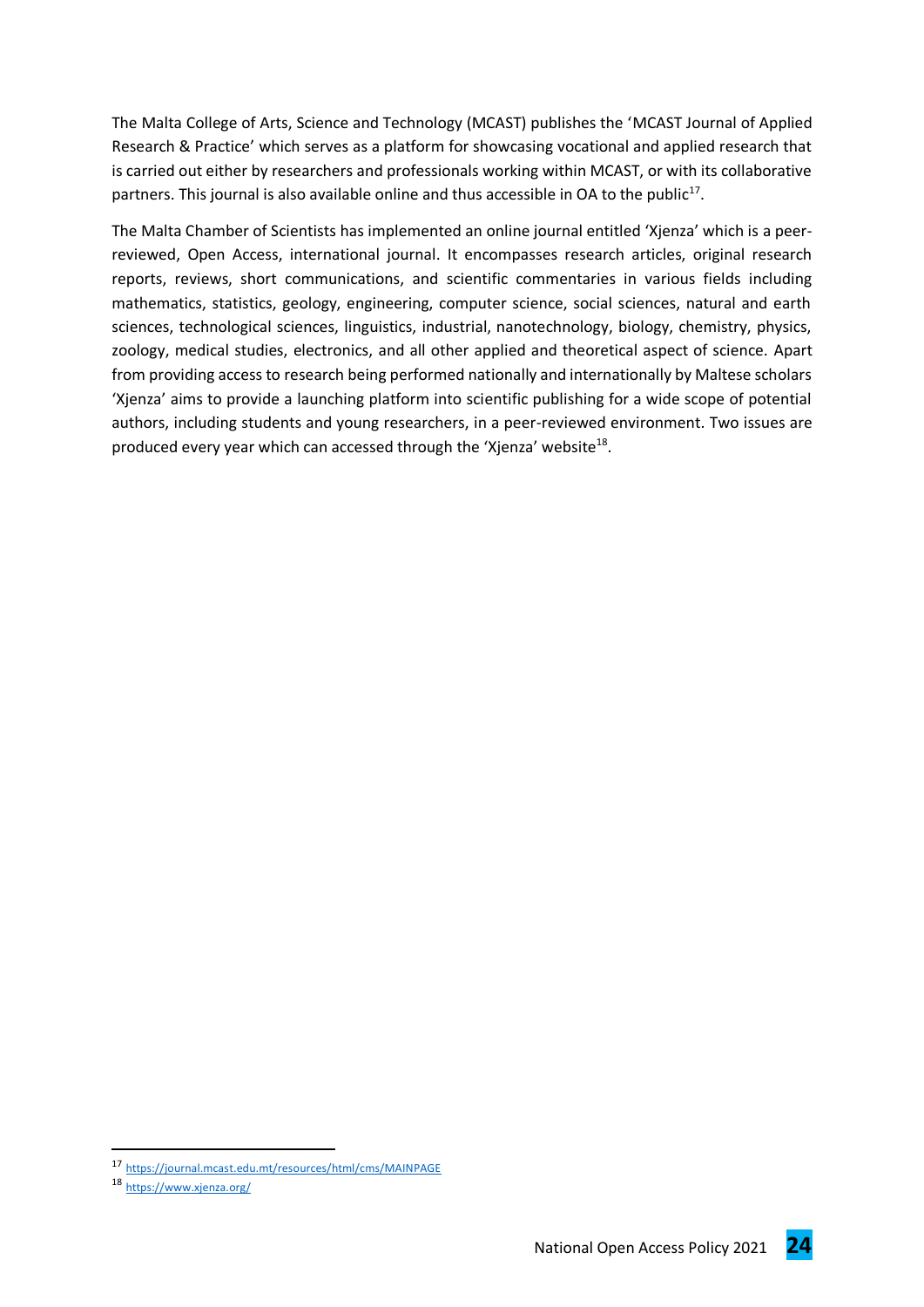# <span id="page-24-0"></span>3 Methodology

# <span id="page-24-1"></span>3.1. Malta's request to the European Commission's Policy Support Facility

Towards the end of 2017, Malta submitted a request to the European Commission's Policy Support Facility (PSF) within the auspices of Horizon 2020 for support in developing its first national Open Access policy.

The European Commission appointed a group of experts and the PSF specific support exercise commenced in July 2019. The aim of the PSF exercise was to provide contextualized external advice and operational recommendations on defining the vision, goals, and scope of a national Open Access policy in Malta, together with the provision of clarifications on the requirements for its implementation.

The appointed expert group for this Specific Support on the Development of a national Open Access policy in Malta prepared a set of tailored recommendations based on:

- (a) The background report prepared by Technopolis Consulting Group This report<sup>19</sup> provided the experts engaged in this specific support exercise with relevant background information and outlines the current state-of-play of OA in Malta.
- (b) PSF Expert Group first country visit (October 2019) During the PSF Experts' first country visit, interviews were set up with key, national stakeholders in the Maltese R&I and scientific publication system. The interviews with the list of stakeholders as illustrated in Annex I during the bilateral visits of the PSF Experts were based on a semi-structured questionnaire.
- (c) Two workshops held during the PSF Expert Group's second country visit (December 2019) The PSF Expert Group's second visit to Malta entailed two workshops. The stakeholders which were visited and interviewed during the first country visit were invited to participate in these workshops.

High-level representatives from key stakeholder participated during the first workshop during which the experts presented draft recommended actions for the development of an Open Access policy in Malta, which was followed by a "pre-mortem" exercise. This exercise, as outlined in Annex II, required the stakeholders to imagine a situation one year after the adoption of the Maltese Open Access Policy with the recommendations as presented by the PSF experts, and identify potential reasons and explanations for an unsuccessful policy.

The consolidated outcomes of the first workshop fed into the proceedings of the second workshop during which expert representatives from the key stakeholders provided advice on the PSF Experts' recommendations and proposed policy framework, and on the implementation process of the recommended actions.

In April 2020, the final PSF Report<sup>20</sup> entitled "Open Access: an opportunity for Malta", was launched.

<sup>19</sup> <https://rio.jrc.ec.europa.eu/library/specific-support-malta-background-report>

<sup>20</sup> [https://rio.jrc.ec.europa.eu/sites/default/files/report/SS Malta\\_Final Report.pdf](https://rio.jrc.ec.europa.eu/sites/default/files/report/SS%20Malta_Final%20Report.pdf)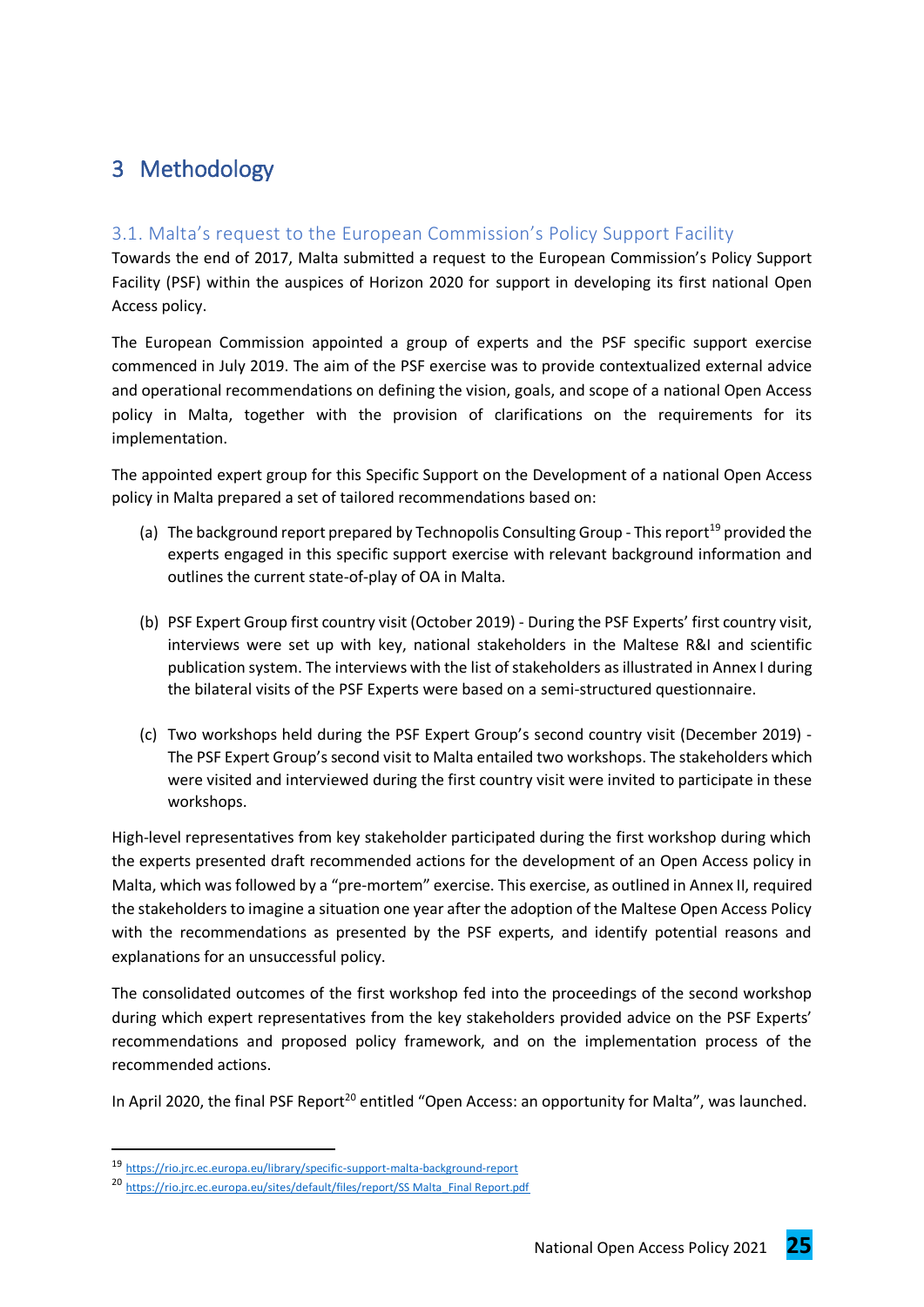# <span id="page-25-0"></span>3.2 The setting up of the National Open Science Technical Working Group

The PSF report provided Malta with a robust framework for developing its first national Open Access policy. Nonetheless, as the report itself recommends, the policy's development needed to be carried out in a way that is appropriate for the local Maltese context and its framework conditions, to ensure acceptance and eventual effective implementation.

To that end, during the initial policy development stage, a dedicated working group (the National Open Science Technical Working Group) was set up, made up of expert representatives of key stakeholders relevant for the development of the Maltese Open Access Policy as illustrated in Annex III. MCST coordinated the setting up and the work of this working group.

The group served as the principal avenue for communication management, coordination and knowledge and information exchange required for the co-design of Malta's National Open Access Policy. The coordinated approach adopted through this working group and the creation of wider networking were key to ground the policy into Malta's current realities through individual and collective expertise and experience.

Several working group participatory meetings were set up, during which the group members exchanged their views and provided technical opinions and advice on translating the PSF recommendations into practical, actionable items, contextualized in a small, peripheral country context such as Malta.

In addition to enabling the embedding of the PSF Experts' recommended actions within the factual context of Malta, the National Open Science Technical Working Group also reviewed draft texts of the policy prior to the launch of a public consultation exercise.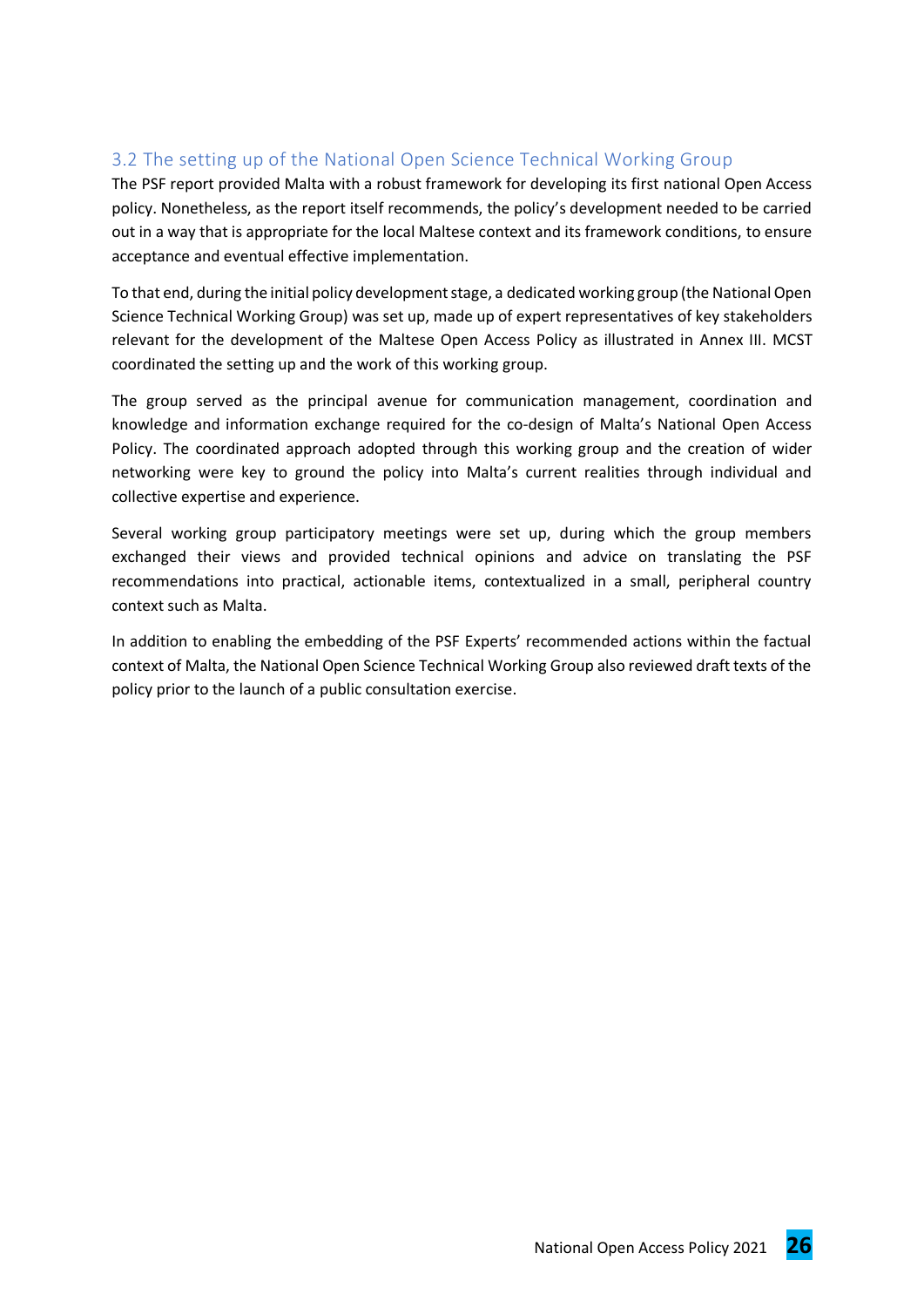# <span id="page-26-0"></span>4 Objectives of a National Open Access Policy for Malta

# <span id="page-26-1"></span>4.1 Policy Goals and Visions

The Maltese R&I system is characterised by a rather conservative publication culture and a lack of structured data sharing. Improving the circulation of knowledge through the introduction of a national policy addressing the 'openness' of the Maltese scientific system will improve scientific research, as well as accelerate innovation and the engagement of society. This will elicit clear advantages for Malta as an outward looking island-based EU Member State. It will, however, take time and a significant effort to align all relevant actors and collectively move forward towards openness.

The National Open Access Policy presents a roadmap focusing on different subject areas, namely: Open Access to scientific publications, ORD/FAIR Data under the principle of "as open as possible, as closed as necessary", and related actions on awareness raising, skills, training and support, and research and researcher assessment. The policy aims to provide actions which comprehensively lead to a state of immediate Open Access.

The vision of this national policy is to create a local scientific system where 'openness' of research outputs and scientific knowledge is the default. The mission of this policy is to provide a future-proof, actionable roadmap for Malta to achieve this vision while also enabling it to align itself with European level developments. This policy builds on the findings of the PSF report of April 2020, while contextualizing the PSF report in the Maltese context and local framework conditions.

With regards to the implementation of the actions presented, the adoption of a "phase-in" approach is recommended. A phased implementation approach is a method of transitioning from an existing state to a new one in stages. The policy defines concrete phases for each subject area, with actions at each phase developing experience, skills, competences, and establish infrastructure, which become permanent, and built-upon in successive phases. As a result, the phases of each subject area build on previous ones, facilitating the process towards achieving the projected goals. This is also coupled with the fact that each phase and the relations between the phases have been carefully designed to make the end goal achievable. This approach renders the policy as operational as possible and strikes a balance between an over-ambitious policy, which would not find the support of local stakeholders, and an unambitious policy, which would be uncontroversial but would not significantly improve the state of Open Access and Open Data in Malta. In line with Malta's context, a step-by-step approach is essential for the policy to gain acceptance.

By the end of 2025, it is envisaged that Malta transitions to immediate OA in terms of publications, together with the significant progress in upgrading existing and developing new infrastructure and synergies necessary for FAIR research data management. Moreover, the policy encourages relevant stakeholders, and provides guidance so that by the end of 2025, institutional research assessment and evaluation practices are adjusted in a way that adequately reward and incentivize OA practices. Furthermore, the policy calls for a systematic upgrade of existing OA training activities and the development of well-coordinated support mechanisms fostering upskilling and increase in competences across all relevant Maltese institutions by the end of 2025.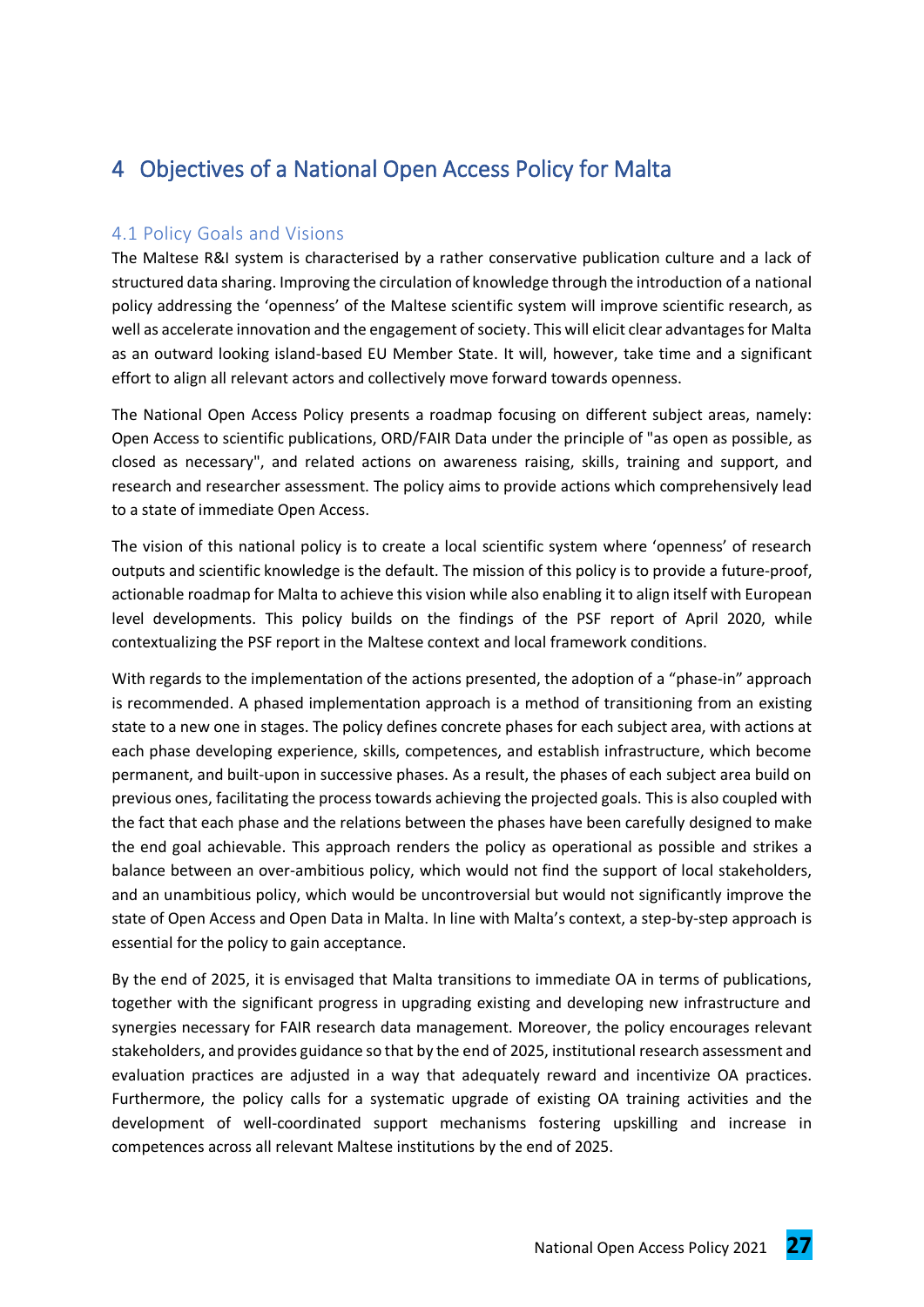The policy calls for a strong governance structure as described in Section 7, that will ensure a wellcoordinated effort based on inclusiveness, trust and commitment which ultimately ensures the longterm success of this policy.

# <span id="page-27-0"></span>4.2 Critical Success Factors

Certain enabling framework conditions, notably, awareness, commitment, and funding, are crosscutting requirements for the success of the policy.

#### <span id="page-27-1"></span>4.2.1 Awareness

Awareness raising of both the potential benefits and challenges of Open Access among all relevant stakeholders (academia, citizens, politicians, industry) in Malta is pivotal to foster understanding, support, and the underlying commitment to a national Open Access policy. It is important to present the arguments supporting this policy and to create customised narratives for the different stakeholders, which should be communicated not only at specific Open Access events but also at general events attended by the scientific community, the business community, and the public. This requires actions including a wide awareness raising campaign across the country. All communication and dissemination activities must be undertaken in a structured and coordinated manner. To ensure this, an overarching organization is to be given the strategic and operational responsibility for awareness raising in Malta.

#### <span id="page-27-2"></span>4.2.2 Commitment

For Malta to benefit from this National Open Access Policy, it is imperative to ascertain the involvement of all key stakeholders as described in the Section 7. Regular and on-going dialogue, between the relevant stakeholder groups must be ensured, whilst considering both the communalities and the intrinsic differences that exist between them. This dialogue should be driven by a logical and systematic strategy and operationalised through narratives clearly outlining and succinctly emphasizing the benefits the policy can provide to each stakeholder group. Thus far, MCST coordinated the conversations with all relevant actors as to maximise the level of commitment, ultimately developing an over-all inclusive policy.

This dialogue needs to go beyond the development of this policy to continuously identify actors that are currently not among the key stakeholders, those who are currently not aware of Open Access issues, and those that have not yet conveyed interest. Although incentivising them to become involved is a demanding task, such bottom-up support could ultimately contribute towards enhancing the success of the policy.

# <span id="page-27-3"></span>4.2.3 Funding

This policy recognizes the need for a stable funding structure at the implementation stage of this policy. The economic model drawn up by the PSF panel of experts estimating OA and ORD funding in Malta (PSF Report Annex I), can act as a basis and feed into the development of an economic model for OA funding in Malta. As with the translation of the PSF recommendations into practical, actionable items for Malta, such an economic model needs to be tailored to the local, Maltese context and Malta's framework conditions to ascertain its sustainability and effectiveness.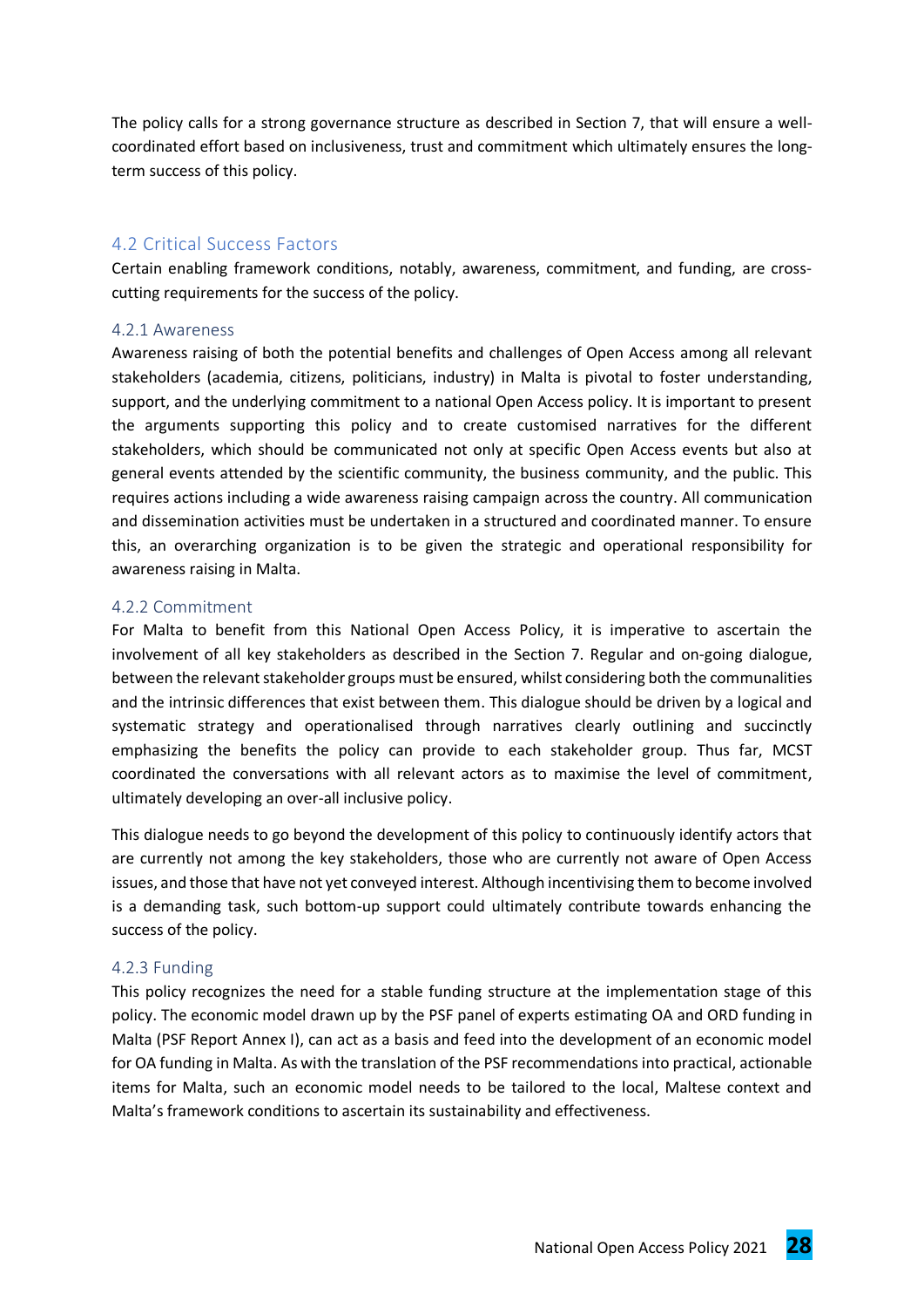# <span id="page-28-0"></span>4.3 Timelines

This first National Open Access Policy reflects the national context and setting in 2021, and its implementation will commence in the beginning of 2022 and span over the course of the next few years. The launch of the policy in 2021 will be accompanied by a broad awareness-raising campaign.

The implementation of this policy will be monitored over time through different indicators as outlined in Section 8, as well as the governance structure referred to in Section 7, and lessons learnt, and experience gained will feed into the upgrading of the policy document at the end of 2025.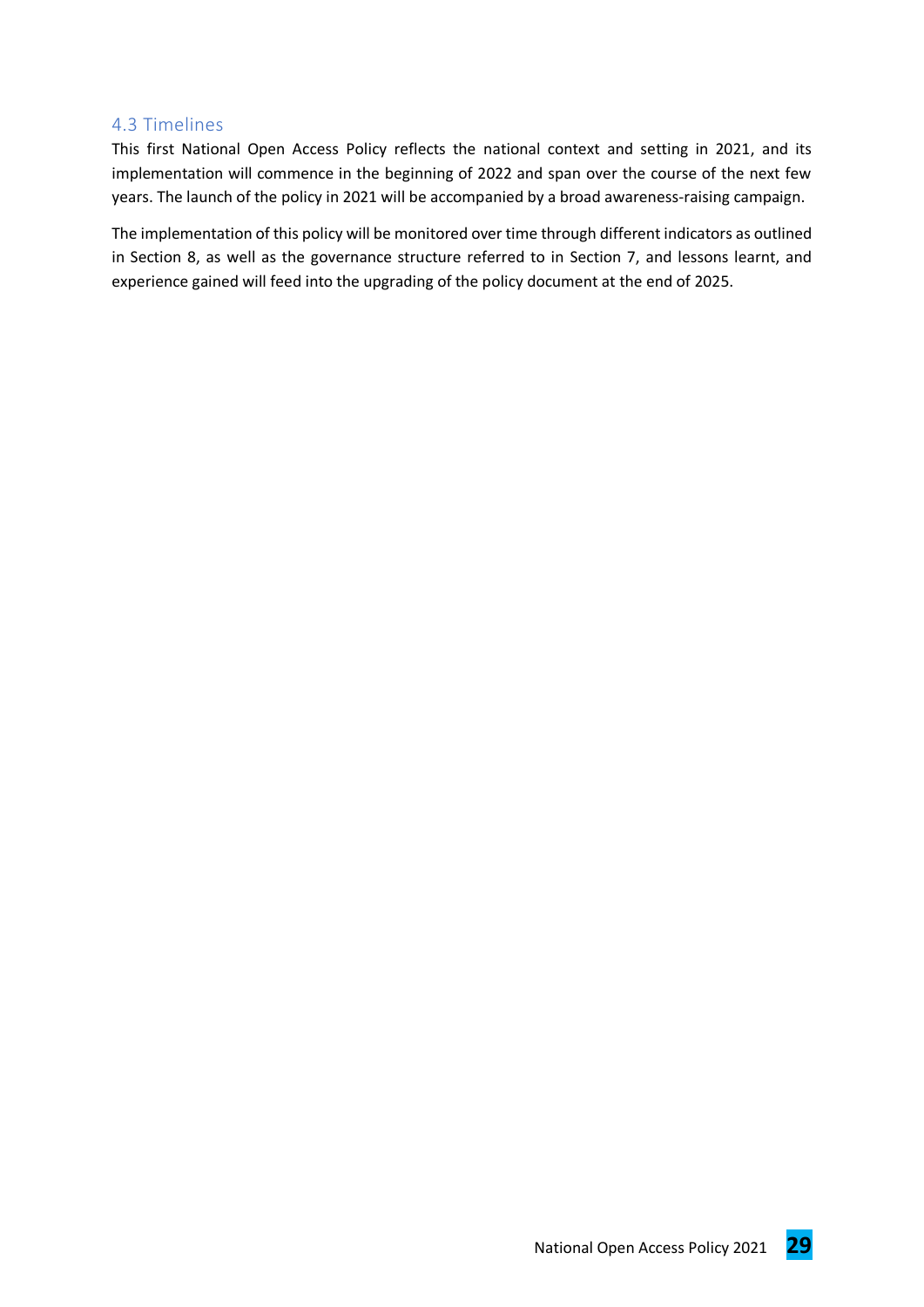# <span id="page-29-0"></span>5 Key Policy Areas

# <span id="page-29-1"></span>5.1 Open Access to Scientific Publications

#### <span id="page-29-2"></span>5.1.1 Introduction

Green Open Access (self-archiving), and the Gold Open Access (publishing in Open Access Journals), are the predominant publishing methods practiced by Maltese researchers by way of opening-up their scientific research outputs.

Both these publishing approaches are equally essential for the OA ecosystem, each with its own specific advantages and disadvantages. This policy addresses both approaches and presents a phased approach towards strengthening both Green and Gold OA in Malta. The policy actions presented in this Chapter complement the existing publishing practices already being undertaken by local researchers, but at the same time build on current practices, upgrade existing and establish new infrastructure to improve the current situation of OA practices in Malta, with the aim of enabling immediate OA by 2025. Such actions would therefore foster a 'future proof' policy and the measures outlined in this Chapter should serve as tools to implement it as such.

#### <span id="page-29-3"></span>5.1.2 Institutional Open Access Policies

The only institutional Open Access policy in place, is that of the University of Malta as outlined in Section 2. This indicates that the majority of key stakeholders performing or funding research, including those with an operational institutional repository, lack an Open Access policy governing OA publishing and self-archiving within their respective institution.

Whereas the establishment of necessary infrastructure is essential, institutional policies play a complementary role in providing an overarching framework for an institution's OA practices. The implementation of an institutional Open Access policy can drive the correct application of OA practices, support researchers in the dissemination process and spearhead compliance and acceptance of the 'openness' principle.

To that end, this policy commends those national stakeholders that employ researchers, or are in the process of engaging in such employment, those funding research, and those which disseminate documents and other material in OA through a repository or otherwise, to develop and implement an institutional Open Access policy to further streamline and promote OA practices in Malta.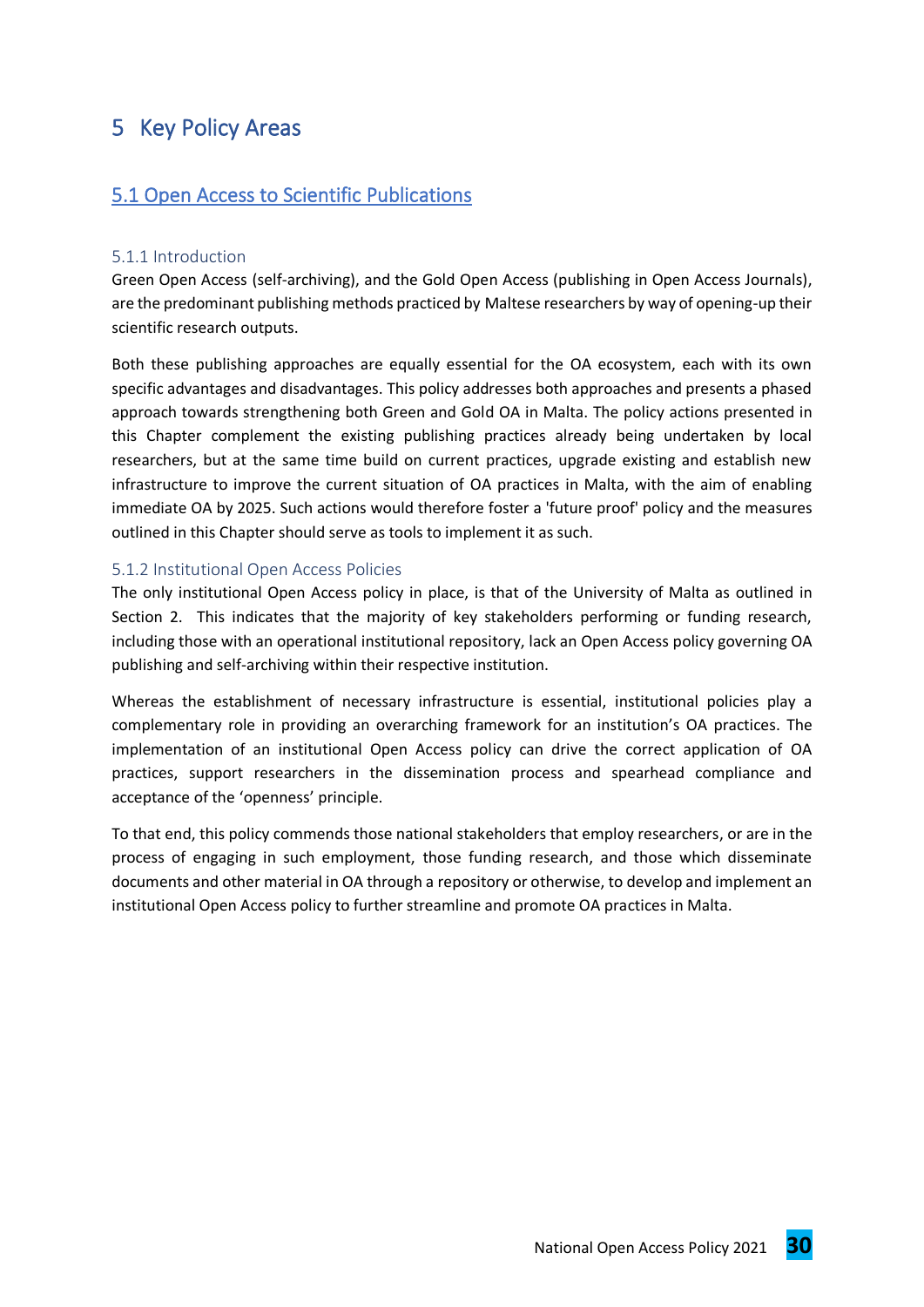#### <span id="page-30-0"></span>5.1.3 UPSCALING GREEN OPEN ACCESS

#### <span id="page-30-1"></span>5.1.3.1 Phase  $1 -$  Voluntary deposition

In this phase, depositing and providing Open Access to research outputs in accordance with the embargo periods stipulated by the respective publishers should be encouraged but will remain voluntary for Maltese researchers.

#### *a) Setting up of Institutional Repositories*

As illustrated in Section 2, to date, there are three operational institutional Open Access repositories in Malta. However, many Maltese organizations conducting, or funding research are still lacking an institutional repository in which respective researchers or beneficiaries can self-archive research outputs. In view of this, and due to the fact, that some research performing organizations foresee a future increase in their respective research activities the need of more institutional repositories is inevitable.

The setting up of institutional Open Access repositories will enable stakeholders to archive, preserve and disseminate their respective scientific outputs. This enhances the sharing of knowledge generated by researchers and provides an opportunity for the use and re-use of an institution's research outputs for further research activities. Through indexing and tracking of scientific outputs, individual researchers can benefit from the setting up of such repositories by obtaining a permanent link for all their respective research outputs.

This policy strongly encourages Maltese institutions (RPOs and RFOs), which currently lack an institutional repository but engage in research activities or are aiming at reinvigorating their research system, to develop their institutional repository. To ensure best use of limited resources and to prevent duplication of work, this policy strongly encourages entities embarking on this task to seek advice from and collaborate with local stakeholders having relevant knowledge and experience on the subject matter. This local networking, together with establishing communication channels with reputable Open Archive Initiatives will facilitate the process and will ensure the development of highquality institutional repositories. Moreover, a budget should be made available to those institutions willing to develop an institutional repository, to assist setting up such an Open Access repository.

#### *b) Establishing a Common Access Point*

Beyond 2025, to further enhance the mobility of knowledge emanating from research activities undertaken in Malta, the establishment of Common Access Point (CAP) will be considered to possibly serve as a link and common entry point between existing institutional Open Access repositories. The establishment, management, and ownership of the CAP shall be discussed and decided at 'Executive Committee' level as per the proposed 'Governance Structure' for policy implementation (further details in *Section 7.4.2*). MCST could be responsible for its dissemination and marketing.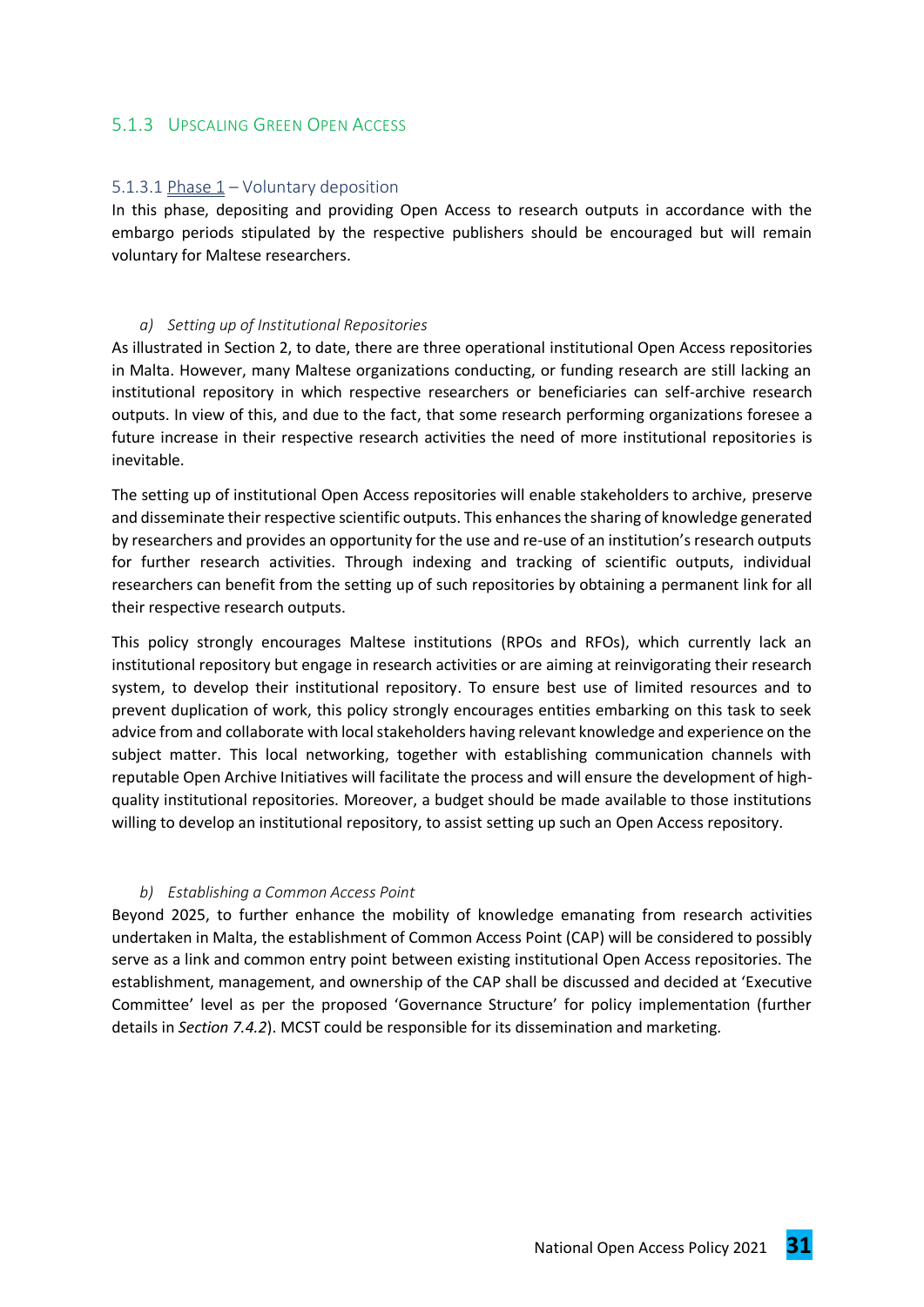# <span id="page-31-0"></span>5.1.3.2 Phase 2 - Transition towards mandatory deposition

Once the necessary Phase 1 infrastructure is in place and operational, institutions managing such infrastructure should establish and provide dedicated support to researchers within their institution and develop an easy deposition process with sufficient resources and easy-to-use tools.

These are key factors which can greatly assist both research performing and research funding organizations to amend respective Open Access policies and gradually shift self-archiving of scientific research outputs from a voluntary practice to a mandatory one. For such a transition to be successful, researchers and funding beneficiaries must be fully aware of the benefits gleaned from the Green Open Access approach and consider self-archiving of respective research outputs as a personal achievement and contribution to the research community rather than an obligation.

Whereas this policy strongly encourages research funders to introduce OA deliverables within project applications, a degree of flexibility as to when OA requisites are imposed will be necessary for some scientific research outputs, including but not limited to, those with Government security and/or sensitive information issues. Due to the sensitive nature of such research activities, a case-by-case approach may be adopted when mandating self-archiving.

This phase's policy vision is for self-archiving of copies of published articles and other scientific research outputs emanating from research funded by national programmes and funding schemes to become mandatory, when possible, whilst at the same time allowing researchers to publish in any journal of their choosing. The deposited items will then become either openly accessible, or otherwise accessible through a 'request a copy' option in line with embargo periods set by Journal Publishers.

# <span id="page-31-1"></span>5.1.3.3 Phase 3 - Towards a state of immediate Open Access

Traditionally, as part of the process of submitting an article to a journal, authors are required to transfer their copyright to the journal publisher. This infers that authors forfeit the rights to their research outputs and grant ownership to the journal publisher. However, at European level there is increasing awareness and promotion of the concept of 'Copyright Retention', (such as the work of cOAlition S), with the aim of fostering a gradual shift towards granting specific licenses to publishers instead of copyrights.

This last phase of upgrading the Green Open Access route in Malta consists of the phasing-in of publication processes with zero embargo periods, fostering a state of immediate Open Access. RPOs should seek to set up Creative Commons licenses at institutional level such that authors can retain copyright and ownership of their research articles and grant adequate licenses to publishers. In addition to yielding a state of immediate OA, enhancing knowledge transfer and the over-all quality of research in Malta, this would also align Malta with key policy initiatives and instruments at EU level such as plan S and Horizon Europe.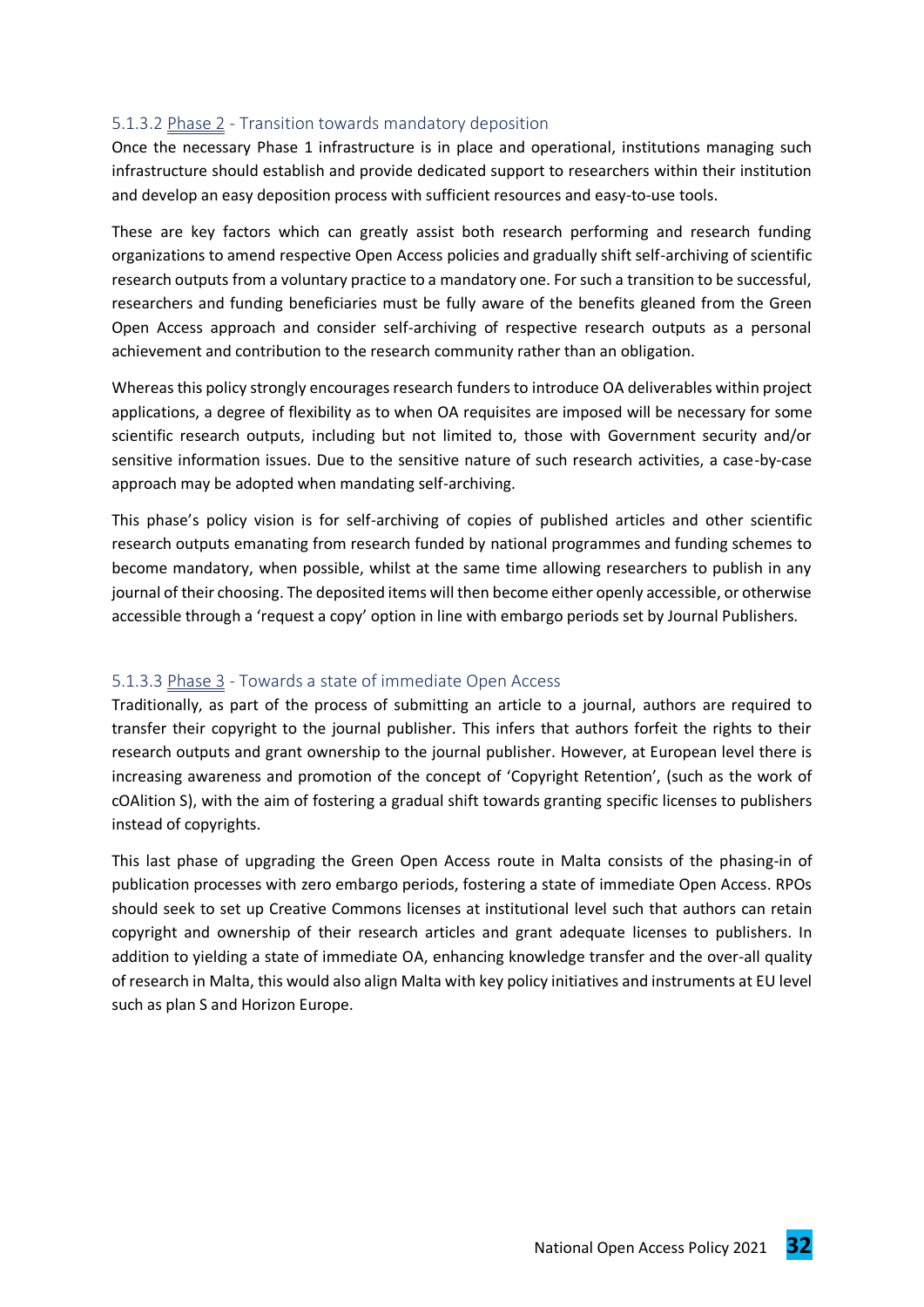# <span id="page-32-0"></span>5.1.4 UPSCALING GOLD OPEN ACCESS

The Gold Open Access publishing approach is a means of making research articles immediately and freely accessible without barriers such as embargo periods and subscription costs. Open Access Journals offering this type of publishing service do not charge subscription of access fees bust most charge publication fees known as "Article Processing Charges". APCs are usually covered by the authors themselves, the institution with which the author is affiliated, or the research funder.

The average APC fee is that of  $\epsilon$ 1,400 per published article, with some thematic, high impact factor journals from major publishers charging fees around €2,000 per article. This effectively limits Open Access circulation among the less affluent authors, academics, students, and institutions.

In Malta, there are currently no specific measures or actions in support of the Gold Open Access route of publishing. This policy presents two initiatives with the aim of supporting researchers and authors opting to practice Open Access Publishing (Gold Open Access), and Maltese Open Access Journals.

#### <span id="page-32-1"></span>5.1.4.1 Institutional budget for Gold Open Access

This policy recommends the allocation by central government of a funding pot at institutional level dedicated towards funding APCs required to publish articles in Open Access Journals. Such funds would encourage researchers to practice Gold Open Access and enable the development of sustainable and reliable structures within individual stakeholders, for the funding of OA publications. MCST is to retain oversight of the process and outcomes of such funding initiatives by establishing salient monitoring indicators (more details in Section 8).

To ensure an equitable and sustainable fund, this policy advises those RPOs adopting such an institutional budget, to govern the pertinent funding with the use of clear and stringent criteria, namely:

- a ceiling for maximum cost per publication
- a ceiling on the maximum number of publications per individual researcher
- Non-eligibility of publication in Hybrid Open Access Journals

In case an institutional pilot fund is set up, this policy recommends that the institution monitors the pilot outcomes throughout its course and to carry out an evaluation process at the end of the pilot period. In addition to analyzing the cost-to-benefit ratio of the pilot fund, the data collected through regular monitoring, would enable an evidence-based decision regarding the continuation of the fund beyond the piloting period and the eventual setting up of a permanent Gold Open Access Fund.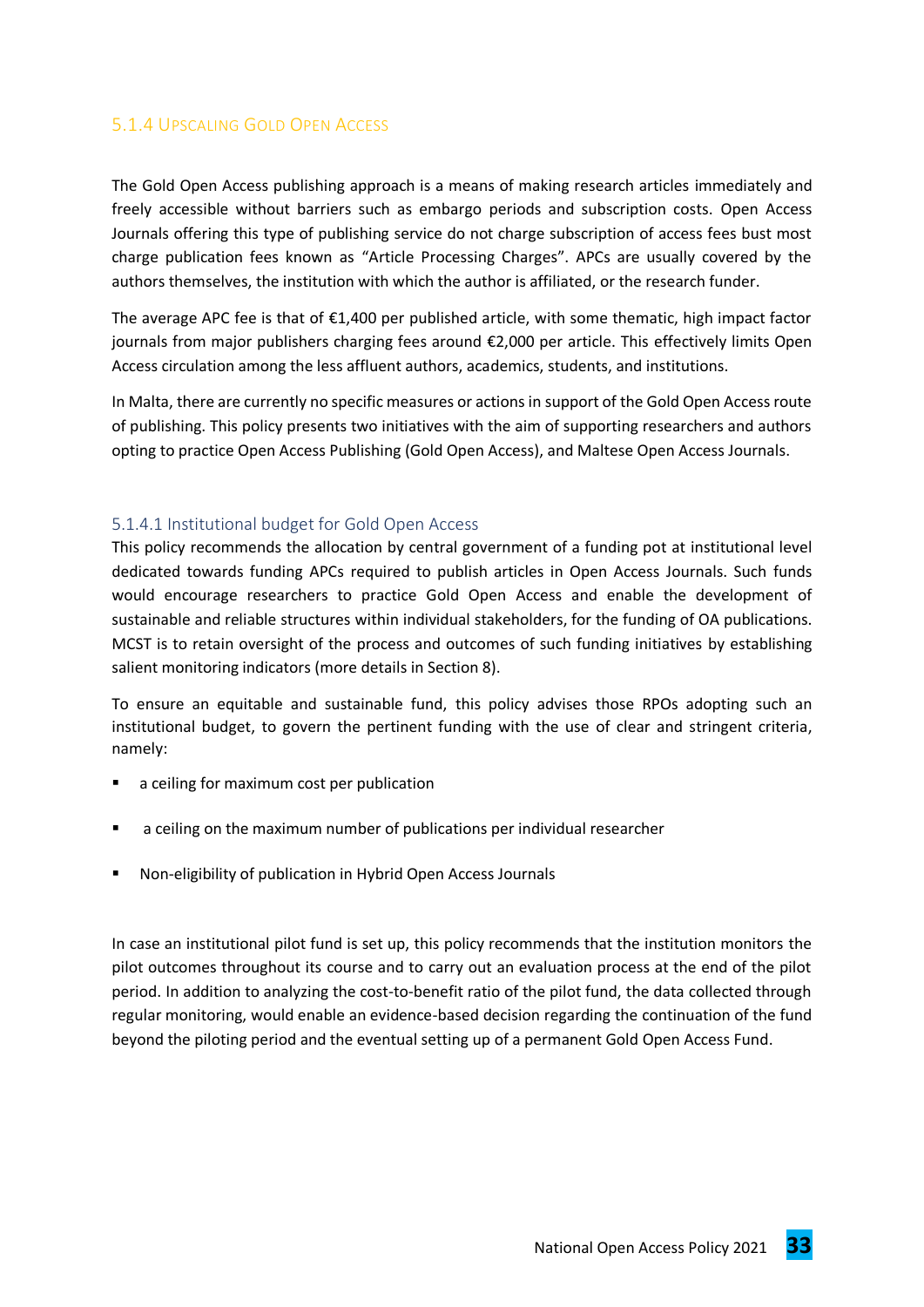# <span id="page-33-0"></span>5.1.4.2 Support Maltese Open Access Journals

The Directory of Open Access Journals (DOAJ) is a community-curated online directory that indexes and provides access to high quality, Open Access, peer-reviewed journals. DOAJ strives to achieve an equitable global transition to Open Access by raising the reputation and visibility of Open Access journals from any country or discipline. Several institutions including UM, MCAST and Malta Chamber of Scientists have established their own institution Open Access journals, with UM currently having 81 Open Access journals, MCAST having 1 journal and the Malta Chamber of Scientists having 1 journal. However, only a small fraction of these journals is registered in the Directory of Open Access Journals (DOAJ). In view of this, this policy underlines the need to strengthen the quality of Maltese Open Access Journals through registration in the DOAJ.

To register journals in the DOAJ, institutions need to meet the quality criteria imposed by the DOAJ as explained in the DOAJ website<sup>21</sup>. The quality criteria include basic journal information, quality and transparency of the Editorial Process, openness of the journal, content licensing and copyright issues. In addition to these criteria, DOAJ has developed a quality seal which outlines the best practices.

While this policy recommends that institutions should seek to register as many of their journals as possible in the DOAJ, this policy also acknowledges that the registration process can be a hefty one and difficult to successfully complete without support. In view of this, RPOs are encouraged to provide technical and financial support institutionally, to further enhance the quality of their respective Open Access Journals to comply with the criteria set by the DOAJ. Moreover, the stringent DOAJ quality criteria and the registration process, necessitate collaboration and knowledge exchange between local stakeholders which will increase the probability of success stories in this regard.

<sup>21</sup> <https://doaj.org/apply/guide/>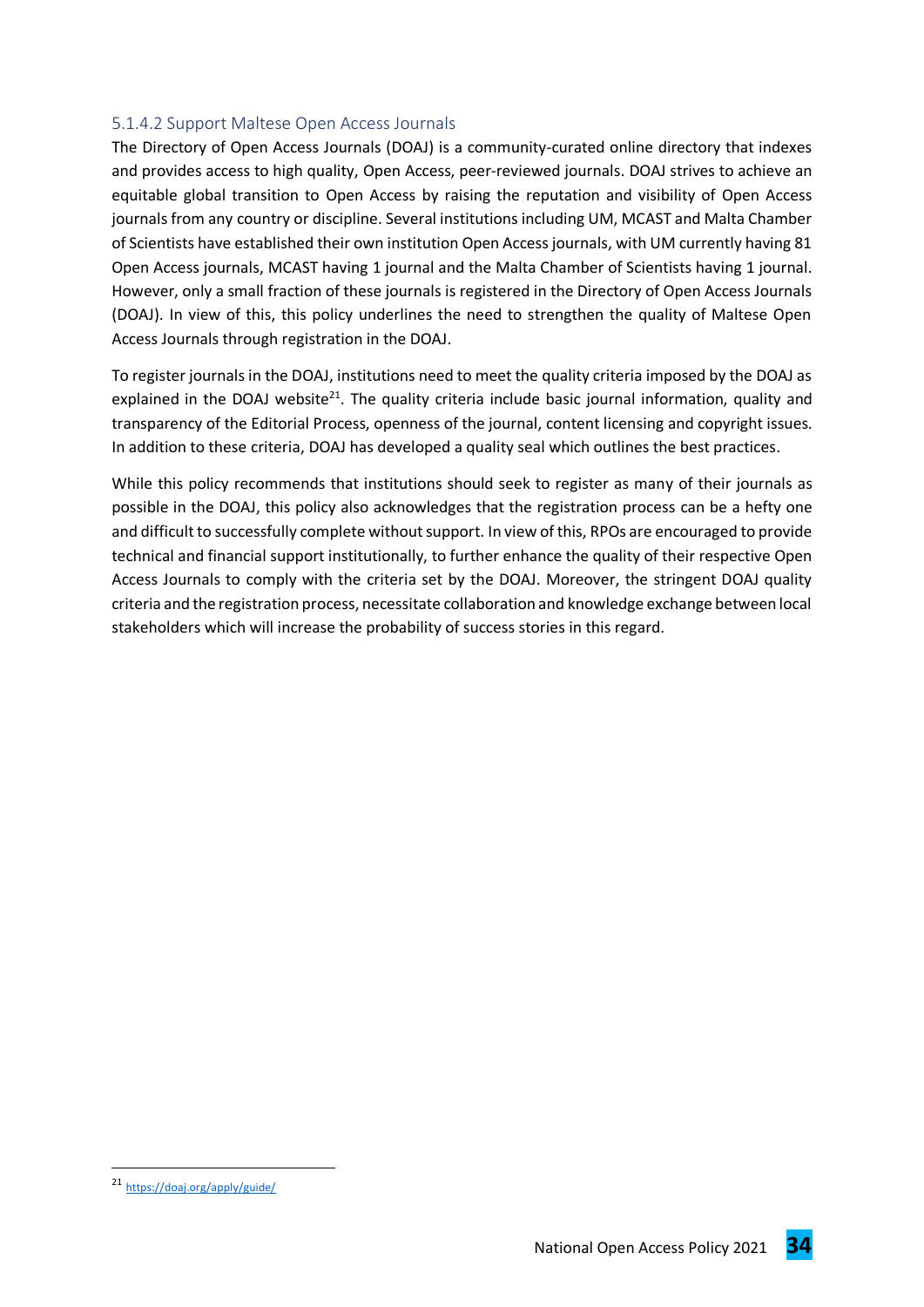# <span id="page-34-0"></span>5.2 Open Research Data and relevant Infrastructure

# <span id="page-34-1"></span>5.2.1 Introduction

Open Research Data, the FAIR Data concept, and Research Data Management, are relatively new topics to the research community, and not many countries in Europe or around the world have established and implemented relevant national strategies, policies, and infrastructures. Moreover, the sharing of research data is impeded by lack of adequate recognition since data citations are not yet a common practice, and by resistance from researchers who consider opening-up research data as a risk to jeopardize their individual publishing trajectory and impact.

At EU level, a strong signal in favor of Open Data was sent through Horizon 2020, its main research and innovation funding program, specifically through running a flexible pilot on Open Access to research entitled "Open Research Data (ORD) pilot". This pilot encouraged researchers to voluntarily open-up their respective research data by considering the need to balance openness with the protection of scientific information, commercialization, and intellectual property rights, privacy concerns, and security, and addresses data management and preservation. The pilot applied to research data underlying publications, but beneficiaries could also voluntarily make other datasets open. Participating projects were required to develop a data management plan, in which they specified what data will be open. This ORD pilot comprised all thematic areas of Horizon 2020 underlining the EC's ambition of "Open Research Data per default". Being a flexible pilot, beneficiaries could choose to 'opt-out' and not participate in the pilot at any stage of the project lifecycle. The ORD pilot aimed to improve and maximize access to, and re-use of research data generated by Horizon 2020 projects.

Building on the achievements and experience gained throughout the course of Horizon 2020, the EC aims to move a step closer towards fostering a European state in which research data is open by default, by moving beyond Open Access and promote Open Science within the ambit of the current framework programme (2021-2027), Horizon Europe. OS practices will be embedded in selected Horizon Europe work programs, depending on the scientific discipline.

In Horizon Europe, research data will be open by default under the principle "as open as possible, as closed as necessary." DMPs will become mandatory, even if research data is not open. The requirement for responsible data management will be separated from the requirement for providing open access to research data. More emphasis will be placed on supporting as much as possible the proliferation of data that is FAIR (findable, accessible, interoperable, and re-usable). Furthermore, the use of certified, reputable repositories and E-infrastructures including the EOSC will be required for research data in some Horizon Europe work programs.

# <span id="page-34-2"></span>5.2.2 FAIR Data

Despite the many advantages of opening-up research data, there seems to be less awareness of what the data science revolution will imply in terms implementing measures and associated costs. The European scientific system is characterized by shortcomings such as non-interoperable services and research data and limited cross-disciplinary access to research data. With the exponential increase in the size and complexity of research data, it is becoming more and more difficult for researchers to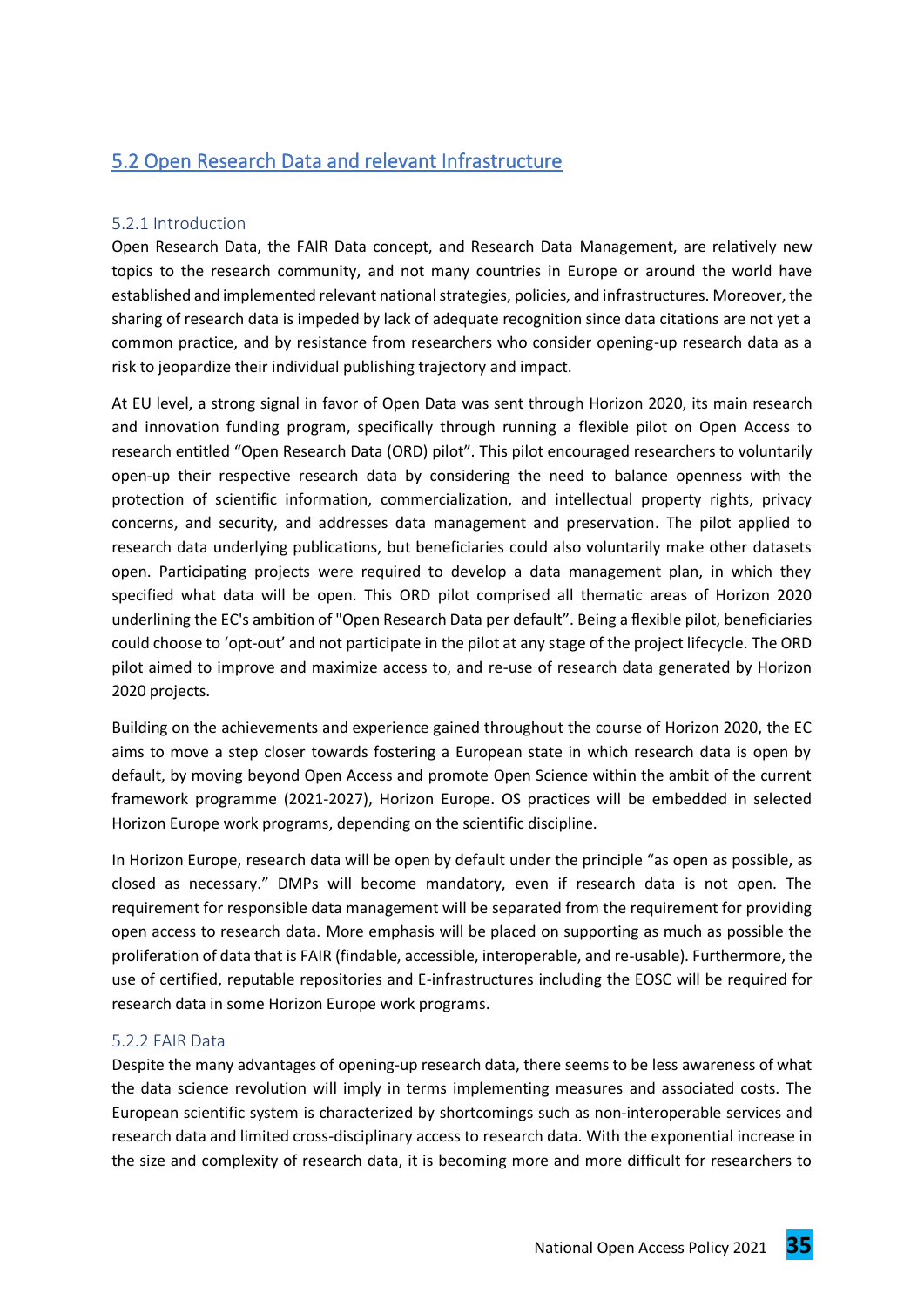curate, organize and store their own research data in a manner allowing it to be used by themselves or other researchers at a later stage.

In view of this, financial support towards the development of new research infrastructures is important, but this need to be coupled with technical support and adequate resources for data hosting and data stewardship. The provision of this technical support to researchers in curating and rendering research data FAIR, and the implementation of FAIR guidelines are essential for RPOs and institutions establishing data repositories. The adoption of FAIR data sharing, plays an essential role in the objectives of OS, to improve and accelerate R&I, and to increase the engagement of society.

FAIR data sharing is high on the agenda of the EC, and in support to the implementation of the FAIR data principles the EC established a FAIR Data expert group which was entrusted the task of developing tangible and actionable recommendations on this regard. The recommendations from this expert group address a broad range of changes in terms of policies, research culture and technical elements to turn FAIR into reality in Europe. Amendments in the data discovery, citation, and reuse processes; the establishment of data services to support FAIR; the implementation of interoperability frameworks which incorporate research community practices; the development of distributed, federated infrastructure unlocking the potential of analysis and data integration; upskilling in terms of data science and data stewardship; and incentives and funding for OS and FAIR, were amongst the recommended actions and measures proposed by the expert group.

The EC together with MS are in the process of setting up the EOSC which shall act as an umbrella initiative to implement key Open Science policies and provide seamless services in support of the idea of "commons". The key objective of EOSC is to present equal possibilities for European researchers to store, share, and re-use data across nations and scientific disciplines.

# <span id="page-35-0"></span>5.2.3 Open Research Data in Malta

While there is wide support across Maltese stakeholders to Open Access to scientific publications and is increasing in terms of acceptance and use, Open Research Data and FAIR Data is more recent and thus awareness and experience are consequently more limited. In addition, ORD and FAIR Data practices require a tailored approach for different disciplines making its implementation more challenging.

As with practices relating to OA to publications, the realization of ORD and FAIR Data, requires the development and implementation of policies, and the establishment of the necessary infrastructure and services. This is a process that requires careful design and allocation of resources.

None of the key Maltese stakeholders, producing and funding research, have established and implemented concrete policies for, or around, ORD and FAIR Data. The UM is currently in the process of collecting the necessary information, and is seeking to develop the skills, expertise and synergies needed for the eventual drafting of an institutional Open Data policy, together with the development of necessary infrastructure and new services enabling the curation, storage and sharing of research data.

As with policies on ORD and FAIR Data, none of the key Maltese stakeholders have established infrastructure and tools for researchers to store and share research data. However, the UM aspires to develop guidelines to exchange best practices relating to Research Data Management.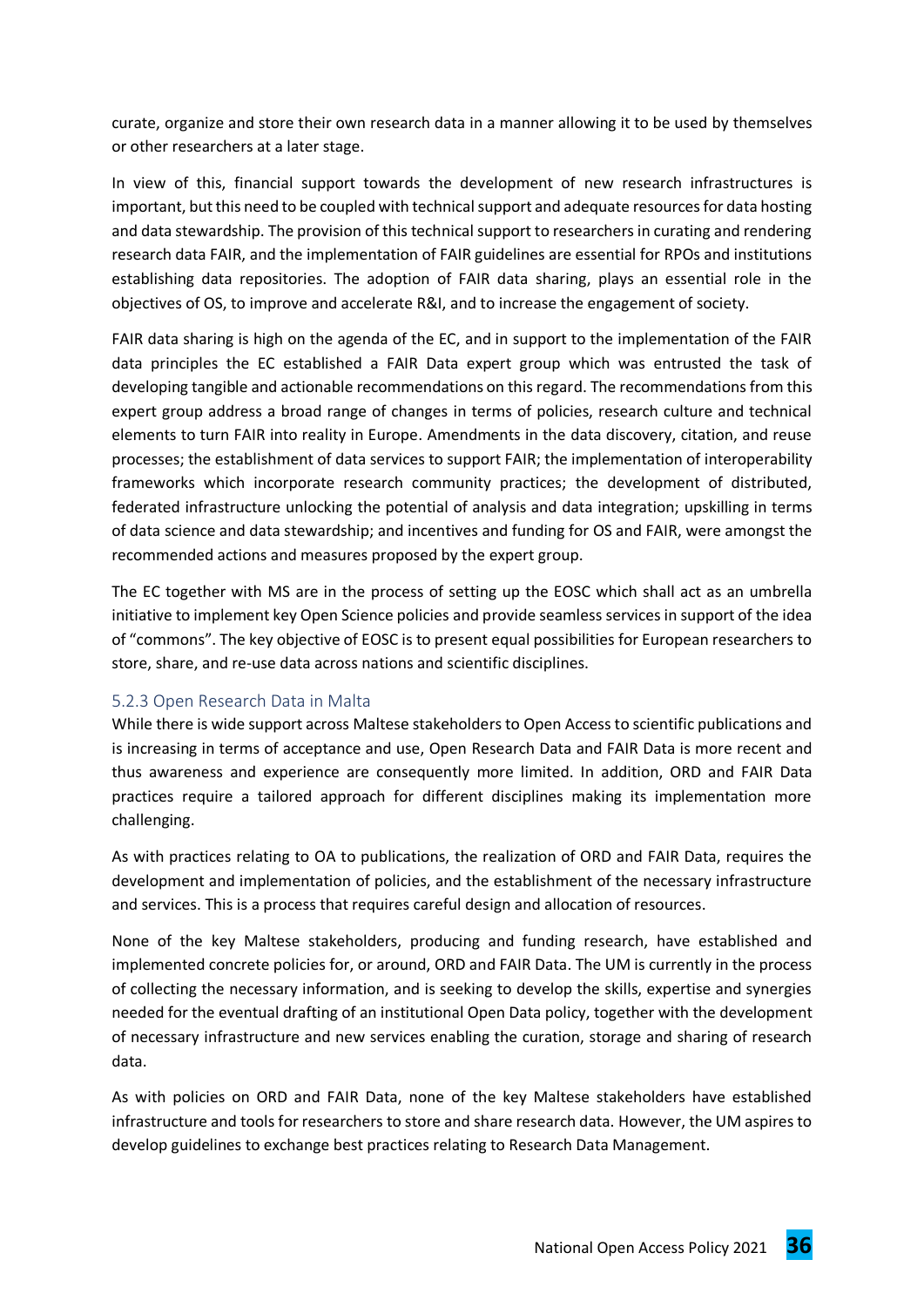This policy addresses both OA to publications and OA to research data, with priority and focus given to the former. The rationale for this approach stems from the fact that progress on OA to publications is the relative 'low hanging fruit', that can help pave the way for more awareness on, and acceptance of, the principle of 'openness' and its eventual extension to research data. This policy recommends a phased approach for Open Research Data and FAIR Data practices in Malta, both in terms of policies, and the setting up of infrastructure, where each phase develops, tests, and establishes processes and procedures, which become permanent in following phases. This national policy incorporates a framework spearheading the creation of a solid base in Malta for a future, more fully fledged National Open Research Data Policy, but stops short of specifics beyond Phase 1, to allow for a review and update of the policy in line with experience and lessons learnt. The details of the contents of Phase 1 are further elaborated on hereunder.

#### a) Voluntary Open Research Data

<span id="page-36-0"></span>This policy recommends that during Phase 1 a voluntary exploration of options is adopted in terms of ORD and FAIR Data practices for all publicly funded research. The key aim of this initial phase is to kickstart the process of upgrading Malta's current state-of-play in terms of Open/FAIR Data with relevant Maltese stakeholders gradually developing and implementing the necessary infrastructure, including targeted training activities, technical support, and legal aspects. The roll-out benefits of such developments will entail enhanced awareness amongst researchers and key players, capacity building in terms of ORD and FAIR Data practices, and development of new synergies in Malta, preventing duplication of efforts and fragmentation.

#### b) Data Management Plans

<span id="page-36-1"></span>DMPs are pivotal to ensure good data management practices as these describe the decisions made by researchers relating to the methodologies and standards used in the collection, processing, curation, and preservation of research data generated throughout the life cycle of a project. Moreover, DMPs are crucial in the process of rendering research data FAIR (findable, accessible, interoperable, and reusable). This policy strongly encourages RFOs to include as a deliverable, the submission of DMPs at the proposal developing stage of a national funded projects. This exercise will potentially promote awareness for issues around, data collection, processing, preservation, and dissemination, as well as a pre-emptive measure avoiding mishandling of research data generated at all stages of the project's life cycle. This policy also encourages the use of well-established, reputable DMP template services for the compilation of DMPs.

#### c) FAIR practices

<span id="page-36-2"></span>This national policy strongly encourages the adoption of FAIR practices. Technical support to researchers in rendering their data sets FAIR is important during this phase. In order to ensure the provision of such support, this policy requests research funders and other relevant Maltese stakeholders to allow data stewardship costs to become eligible costs in national funded projects. It is recommended that researchers use well-recognised and accredited data repositories to store and share data. Researchers are encouraged to seek to deposit in data repositories with persistent identifiers. In terms of accessibility, researchers are encouraged to use data repositories with unrestricted APIs for better machine readability. The policy promotes and endorses the use of repositories which produce metadata coherent with OpenAIRE and DataCite Metadata Guidelines,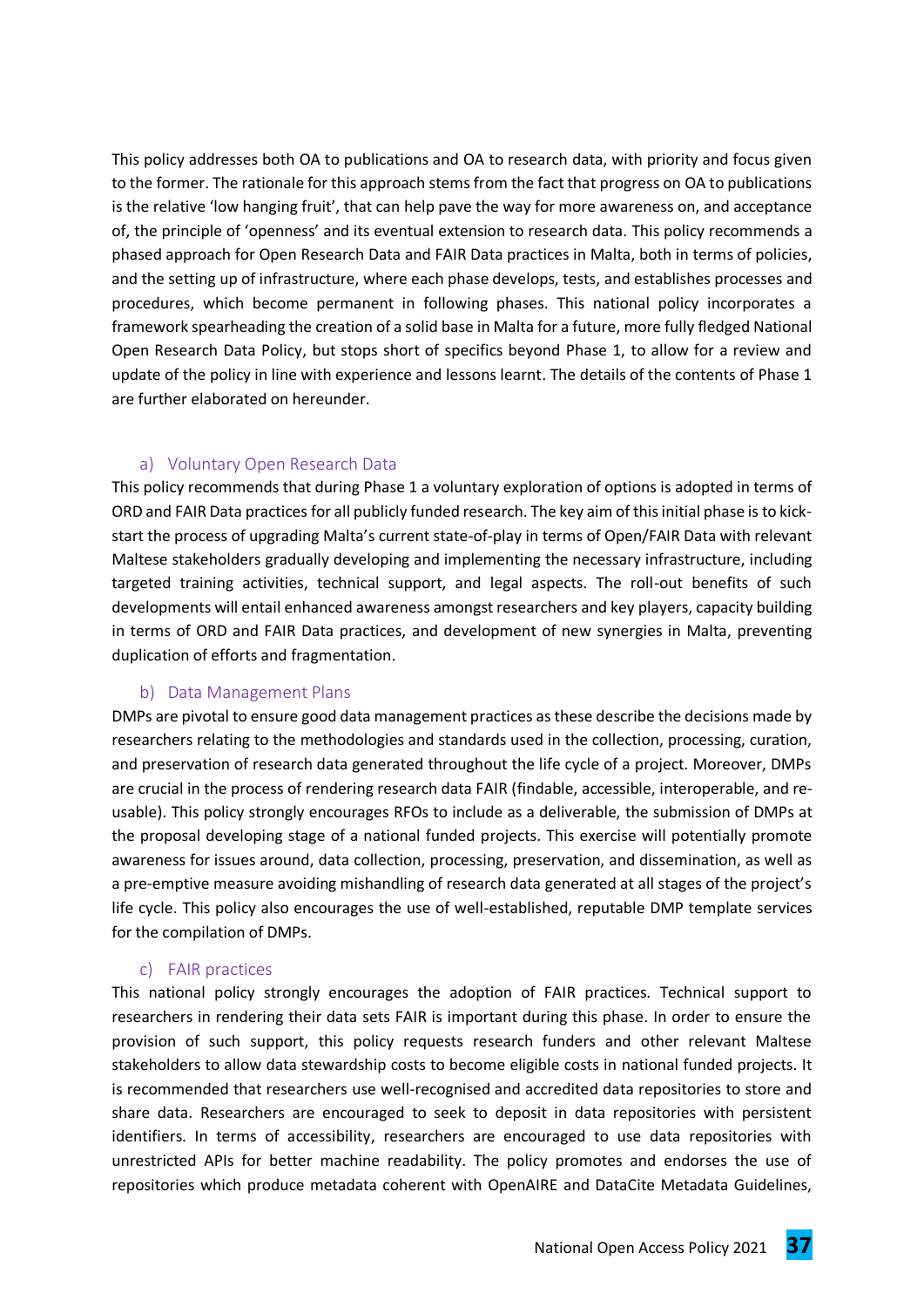together with the use of discipline domain metadata by way of enhancing the interoperability of data sets. The reusability aspect of stored and shared data sets is essential for this data to be used in other research activities, fostering acceleration of research and innovation and generation of knowledge and prevent duplication of work and hence ineffective use of limited resources. In view of this, researchers practicing Open Data are encouraged to grant permission for text and data mining, exploitation, reproduction, and dissemination and to use simple open licenses such as Creative Commons.

# d) Data sharing

<span id="page-37-0"></span>This policy strongly encourages researchers to seek to share research data underpinning scientific publications, through a reputable data repository. However, this policy acknowledges the need for researchers to set a suitable embargo period upon deposition before opening the data. Furthermore, in addition to data underlying research publications, researchers are also encouraged to deposit other data generated along the project life cycle, such as raw data and associated metadata. This policy encourages research funders setting deliverables of national funded projects that, when possible, to include as a requirement for beneficiaries to report back the deposited data at project assessment time (interim and final).

# e) Metadata

<span id="page-37-1"></span>As a consequence of data complexity and data entropy, the life span of typical datasets may be short lasting, usually from generation to publication. This also applies for data, which is properly archived and preserved, which despite this, still tends to degrade in information content through time. The generation and registration of metadata of research datasets is essential for maintaining long-term historical records of datasets and to mitigate inconsistencies in documenting data and processing methods. Consequently, metadata have the potential of delaying data entropy and thus increase dataset longevity. Metadata enhances the findability of stored data and facilitates data sharing and long-term reuse by the originator, and by other researchers. This stems from the fact that metadata contain pertinent information on the data set contents, context, quality, structure, and accessibility, which is required to understand and effectively use the data. To further promote the FAIR concept, this policy strongly encourages researchers to immediately open metadata, and for this practice to be by default as much as possible.

# f) Open Data Policies and relevant Infrastructure

<span id="page-37-2"></span>To further support ORD and FAIR Data practices in Malta, this phase will provide an opportunity for key Maltese institutions to upgrade existing and develop and implement the necessary ORD policies and relevant infrastructure.

During this phase, this policy encourages:

- i. RPOs to seek to form synergies and participate in relevant forums to gain the necessary capacity, skills and knowhow required on key issues such as DMP formation, curation of data into FAIR data, deposition in data repositories and research data sharing. MCST will seek to signpost such availabilities.
- ii. RPOs to consider the possibility of setting up/upgrading of institutional repositories to allow researchers to store and share research data. In the interim, it is recommended that researchers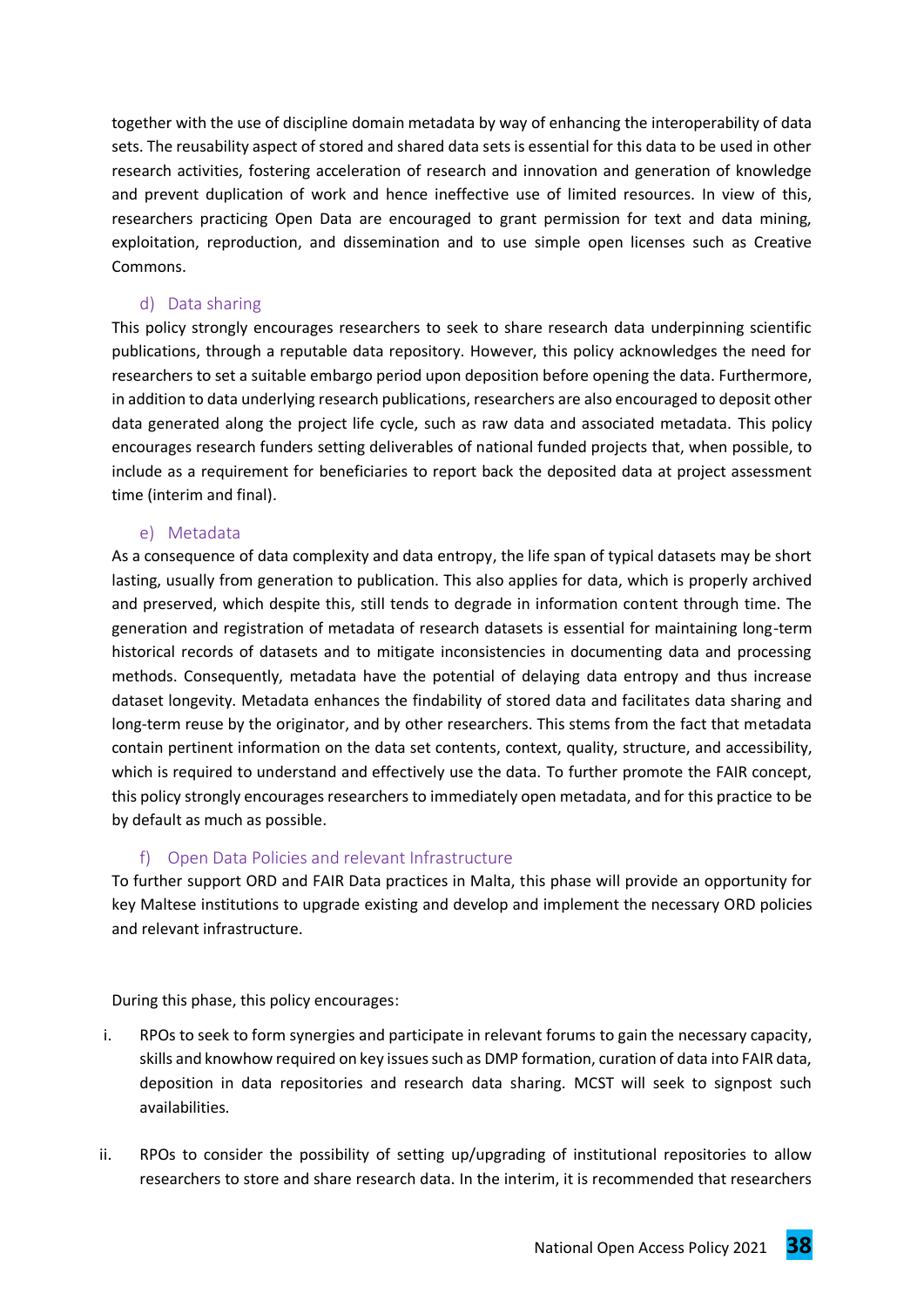and national funding beneficiaries are advised, supported, and encouraged to use EU Einfrastructure, namely data repositories and services. In addition to increasing the possibilities of new research, faster development of innovative solutions, and the prevention of duplication and fragmentation, through storing and sharing research data, researchers would also gain relevant experience and the necessary know-how which will in-turn facilitate the eventual implementation of institutional ORD policies and infrastructures, should these be developed.

iii. RPOs to seek to develop Open Data and FAIR institutional/departmental guidelines on ORD best practices. Such guidelines can act as a solid base for the development of future institutional policies on ORD and FAIR Data practices.

The OpenAIRE National Open Access Desk is well positioned to play a central role in advising researchers about the available tools and services for Open Data and could be instrumental in preparing a list of services and contacts available for use, as well as appropriate guidelines. Furthermore, such services could also be found through the EOSC Portal or the panEuropean ongoing data cluster projects such as Panosc (Photon and Neutron Open Science Cloud), EOSC-Life for life sciences, SSHOC (Social Sciences & Humanities Open Cloud), and ESCAPE for Astronomy.

# <span id="page-38-0"></span>5.2.4 Moving beyond Phase 1

As explained earlier, this policy recommends that the end of Phase 1 is followed by a point of reflection with an extensive analyses of Phase 1 developments and outcomes. With the experience gained and lessons learnt during Phase 1, Malta would have a better understanding of the strengths and what aspects require further improvements. In view of this, Malta would be in a better position to take evidence-based decisions on ensuing policy phases and establish a best way forward on ORD/FAIR Data policies and infrastructure appropriate for the local context.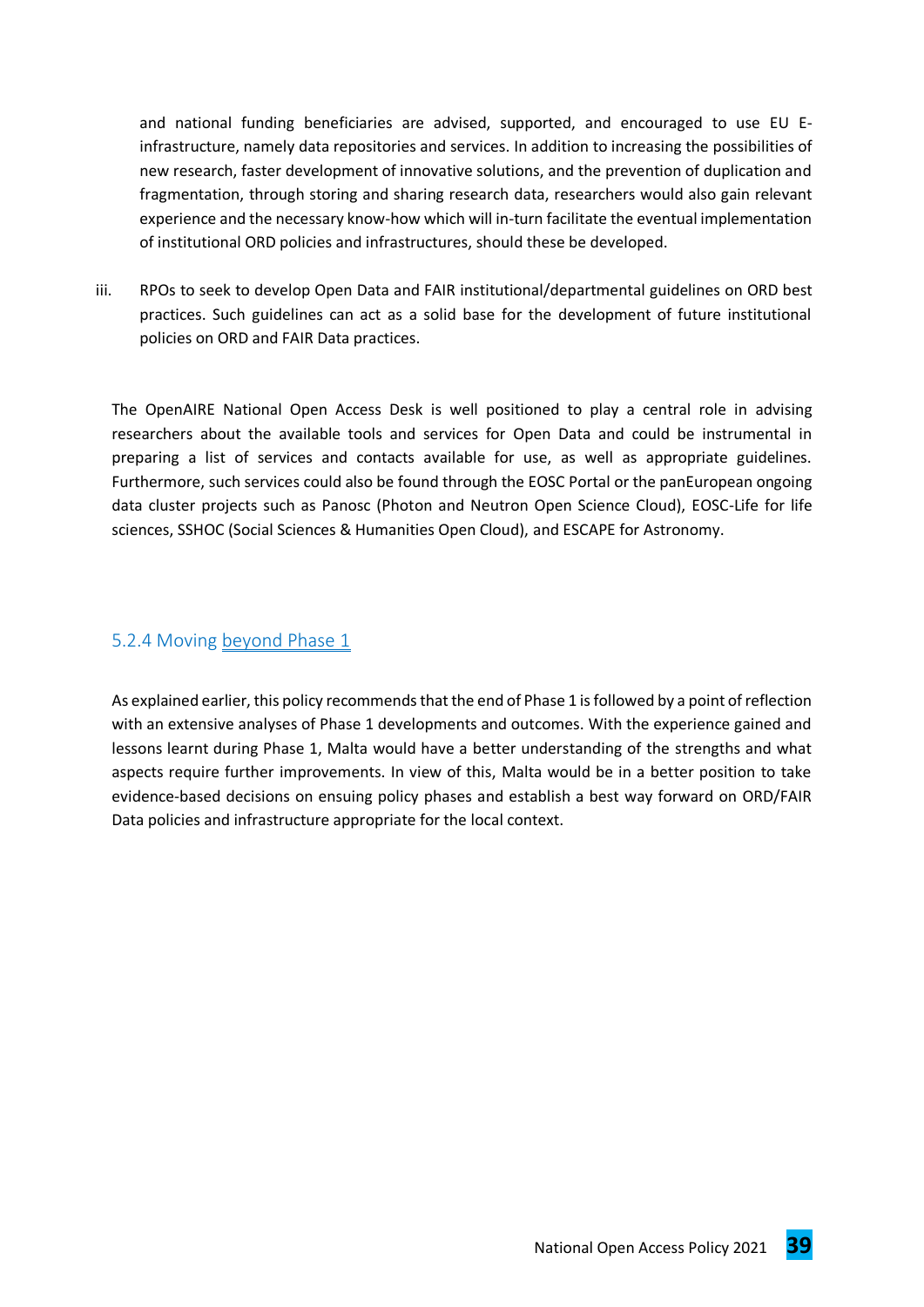# <span id="page-39-0"></span>6 Policy Enabling Factors

# <span id="page-39-1"></span>6.1 Research and Researcher Evaluation

Through Open Science, researchers and research administrators seek to improve the quality, reproducibility, and social impact of research. Researchers' engagement in OS can be spurred through encouragement and incentives from employers and research funders through assessment. The addition of OS practices as an indicator in research/researchers' evaluation matrices could act as a key factor ensuring that a lasting change towards OS materializes. This can only be achieved if a far more comprehensive assessment of researchers is introduced.

In fact, the EC is undertaking on-going consultations with relevant stakeholders to identify salient ways to further improve the European research assessment system with specific emphasis being placed on incentivizing OS practices. The EC intends to present a European initiative towards a reformed research assessment system which embraces a 'coalition of the willing' approach, following an agreement between European RPOs and RFOs. The initiative would define the ambitions, principles, and broad lines of action for a modernized research assessment system, with a roadmap and milestones for its implementation. It will also ensure that the appropriate national framework conditions will enable changes in research assessment.

Changing the evaluation of academic work is one of the necessary steps in the transformation of research systems that embrace OS. Adapting the rewards cycle in research to increasingly incentivize and recognize OS practices, will fuel the transition to a more inclusive and collaborative academic culture that also engages with society even when setting research agendas.

# <span id="page-39-2"></span>6.1.1 Recognising and Rewarding Researchers in the Context of Open Science

For most researchers and academics, securing funding is an important aspect of career development and ultimate success of their research programs. In recent years, research funders and research performing organizations have introduced awards and funding opportunities specifically targeting open research practices. While there is no guarantee that these funding mechanisms will be maintained, these clearly reflect the changing norms in the Scientific System and illustrate the increasing opportunities that Open Access offers in gaining recognition and resources.

Current evaluation methods practiced by employers of researchers in Malta are mainly based on the prestige of the journals in which researchers publish their research outputs. The journals' prestige is in turn based mainly on the Journal Impact Factor. This policy strongly encourages employers of researchers to not only base researcher assessment on the IF of the journals in which researchers publish but include OS practices as one of the criteria in their respective researcher performance evaluation processes and career development and progression.

The European Framework for Research Careers (EFRC) demarcates researchers into four categories, namely First Stage Researcher (R1), Recognised Researcher (R2), Established Researcher (R3) and Leading Researcher (R4). Researchers at all levels (R1-R4), should be incentivized and supported to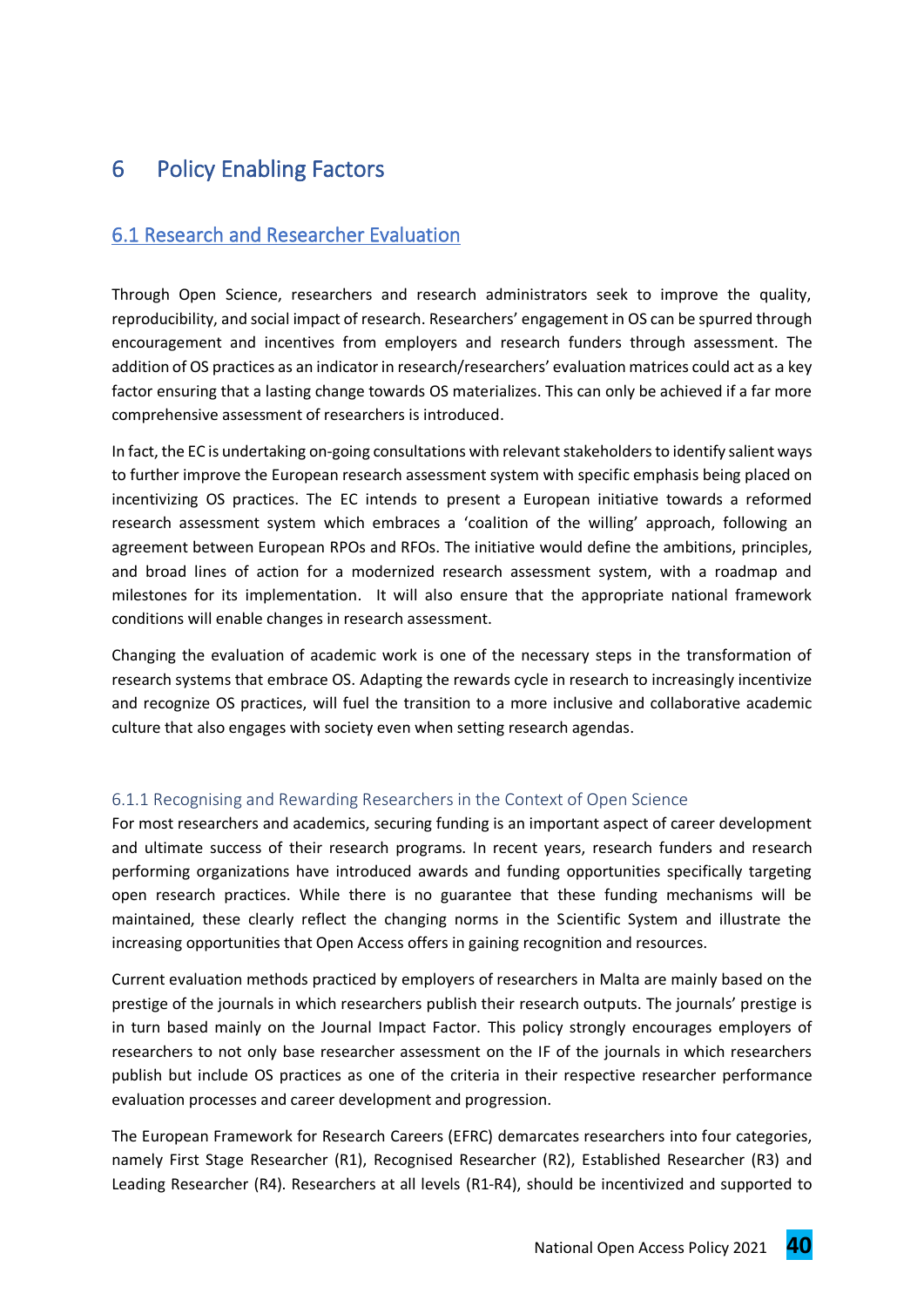practice OS while keeping in mind the needs and responsibilities of each category. New evaluation criteria in institutional assessment processes must be fair and must offer guarantees of treating every applicant equally, irrespective of his/her career level. Whereas giving acknowledgement to past achievements/practices with rewards is important, steering future behaviors with incentives is also essential especially for early-stage researchers.

Those RFOs managing national funded projects, are encouraged to include OS practices in the evaluation criteria for funding proposals.

# <span id="page-40-0"></span>6.1.2 Research/Researcher Evaluation Tools

Most employers of researchers rely on a limited set of evaluation practices, mostly geared towards assessing research publications. In addition, quantitative publication metrics, notably the Journal IF and H-index, and qualitative peer review, are the commonest practices considered for evaluating researchers and their output. Other methods, such as those that adequately reflect the engagement of OS practices, are less widespread and less developed as part of individual-level incentive and reward structures. In fact, to date, there is no evidence for alternative assessment practices in Malta.

Evaluating a researcher cannot be summarized by a single figure since researchers' merits and achievements are a complex set of different variables. A better approach would be through the use of evaluation methods with multi-dimensional criteria, which have a higher probability of providing a more realistic proxy of the measurement of quality and thus would be more reliable and accurate, eliminating any discrimination.

There are several available tools that can be used to streamline and facilitate the implementation of such assessment methods. Two of the most used tools are The Open Science Career Assessment Matrix (OS-CAM), and Declaration on Research Assessment (DORA).

#### **(a) The Open Science Career Assessment Matrix (OS-CAM)**

OS-CAM provides a framework that can be used to develop evaluation systems that can be applied in various contexts at individual and group level, for the purpose of recruitment and promotion, in the evaluation of grant and fellowship applications and to develop institutional funding allocation models or incentives focused on building OS capacity. In addition, the OS-CAM can be used for this purpose, taking into consideration what is expected from a researcher and what is relevant for the specific post, grant, or career advancement. This tool incorporates broader aspects of being an excellent researcher, such as service and leadership, research impact and contribution to teaching, many of which are starting to be included in Research Performing Organisations' job descriptions and promotion criteria.

In view of this, OS-CAM possibly represents a practical move towards a more comprehensive approach to evaluating researchers, including through the lens of OS, and describes how these broader aspects can be considered within the context of recognising researcher's contributions to OS.

While the OS-CAM can be populated with numbers and weightings, this can only be part of the process. In any evaluation process, the wide diversity of researchers' experiences and capabilities are such that good decisions require qualitative judgement. This is ideally done through a panel of independent researchers who, respecting the principles of 'openness', transparency, and merit, are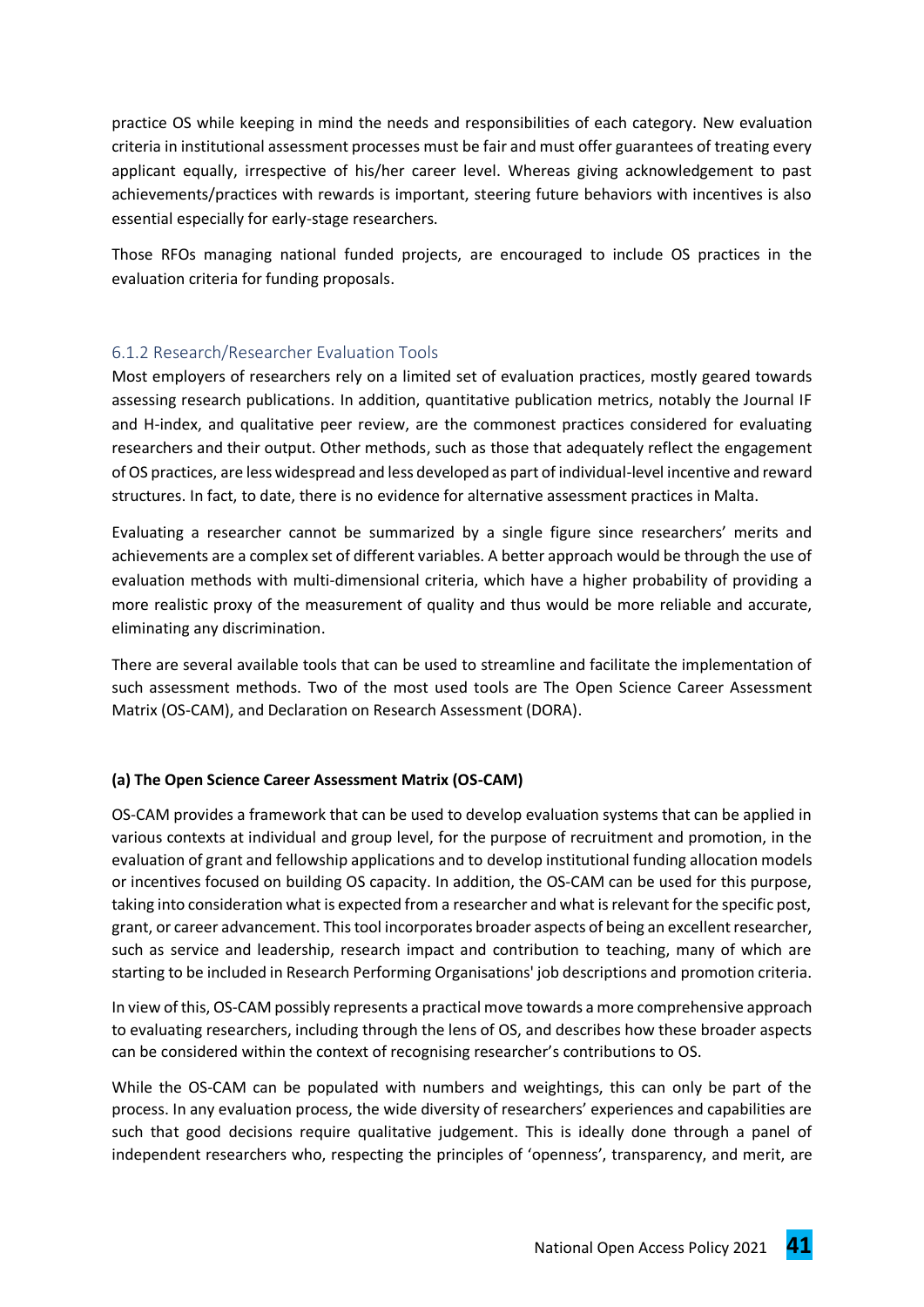entrusted with the task to assess the range of a researcher's achievements, whether it is for a new position, career advancement or for a funding grant.

#### **(b) Declaration on Research Assessment (DORA)**

DORA is another tool that recognises the need to improve the ways in which the outputs of scholarly research are evaluated. It presents a means of measuring research output quality by regulating the practice of using the IF of journals to assess individual researchers or research groups or even institutions. In a similar manner to OS-CAM, it presents an ideal opportunity for RFOs and RPOs to introduce a far more comprehensive assessment of researchers that will encourage and incentivise their participation in Open Science. To date, close to 13,000 institutions and individual researchers worldwide have signed the DORA.

#### <span id="page-41-0"></span>6.1.3 Way forward for Malta

This policy acknowledges that changing researcher evaluation and assessment methods which have been engrained in the local culture for a long period of time is complex, and this complexity is the main, key barrier towards change. Notwithstanding this, the development of research/researcher assessment practices that adequately reflect OS practices, is an issue that is rapidly gaining in prominence in Europe and should therefore also be addressed in the Maltese context.

In line with the general approach of this policy, a phased approach is proposed, possibly with pilot actions, seeing employers of researchers introducing a more nuanced assessment of researchers, which takes OS practices into account. This policy encourages the undertaking of research/researcher evaluations making use of the available Evaluation Tools such as DORA and OS-CAM.

This policy acknowledges that adopting a new approach to evaluating research and researchers will take time and stresses that it needs to be well-planned, and its implementation continuously monitored and improved when necessary. The outcome of this change must be to improve the quality of research in a manner that safeguards research integrity and greater peer and public engagement in research. Most importantly, it must mainstream the practice of OS through incentivising researchers with recognition and rewards. This will require feasibility studies and pilot exercises to ensure that the approach achieves the desired outcome. This policy recognises that there cannot be a one-size-fits-all approach, given the difference between disciplines and institutional structures.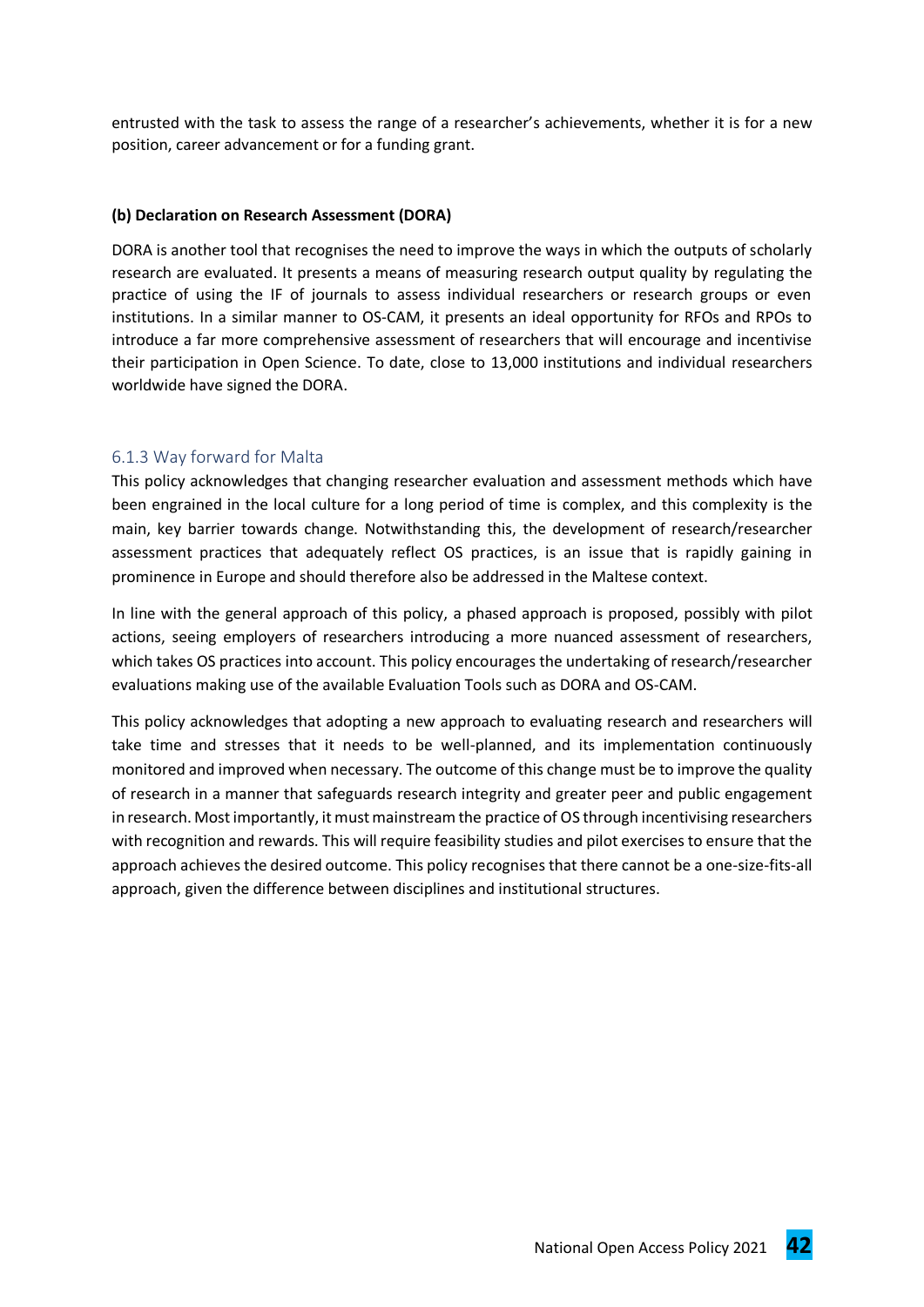# <span id="page-42-0"></span>6.2 Awareness Raising

Beyond reinforcing Open Science with additional incentives and rewards and with the development of support infrastructure, it is imperative that key actors in the field strive to raise awareness of Open Science Practices which is pivotal to enhance uptake. Raising awareness of the value of the 'openness principle' on an individual, institutional, and societal level will prepare a fertile ground for learning and practicing appropriate skills. Awareness of OS policy initiatives, existing guidelines, as well as existing training opportunities forms an integral part of the awareness raising endeavor.

One key challenge of RPOs and RFOs is promoting the idea of uploading research outputs in Open Access to researchers and/or academics, some of which might be unaware of OA and its benefits, or their copyright obligations and restrictions. Indeed, RPOs and RFOs have important, but different complementary roles in raising awareness on the subject matter.

Besides a lack of awareness of OA practices, take up can also be hindered by researchers' reluctance to openly share research outputs, perhaps because of journal reputation considerations, or funding concerns<sup>22</sup>. To counteract this, strong communication channels need to be set up with the main players and customized narratives should also be provided, to ensure that concerns and reservations with disseminating research outputs through Green or Gold Open Access are adequately and effectively addressed.

# <span id="page-42-1"></span>6.2.1 Launching an awareness-raising campaign in Malta

This policy recommends that MCST in collaboration with other stakeholders, undertakes a broad awareness-raising campaign on Open Science, addressing Open Access to publications, Research Data Management, as well as Open/FAIR Research Data. This campaign should start with the launch of this policy and should aim to increase awareness on the benefits and challenges of OS practices amongst all relevant stakeholders in Malta, notably academia, citizens, politicians, and private entities.

Structured coordination of communication activities by relevant stakeholders is essential, and to ensure this, it is recommended that an overarching mechanism is established. This work should be followed up and complemented by relevant actions at institutional and sectorial levels.

# <span id="page-42-2"></span>6.2.2 Institutional Open Access Champions

It is recommended that research performing organizations nominate Open Access Champion/s at institutional level, to act as main contact point/s providing support and the necessary information and guidance to researchers, on issues relating to Open Science. Such institutional Open Access champions should be adequately skilled and experienced in the field, and themselves practice OA, to be well equipped to promote such practices and effectively contribute to a change in culture and mentality of researcher in Malta with regards to the 'openness' principle.

*<sup>22</sup> <https://www.weforum.org/agenda/2014/11/barriers-to-open-access-publishing/>* (as last seen on 25/06/2021)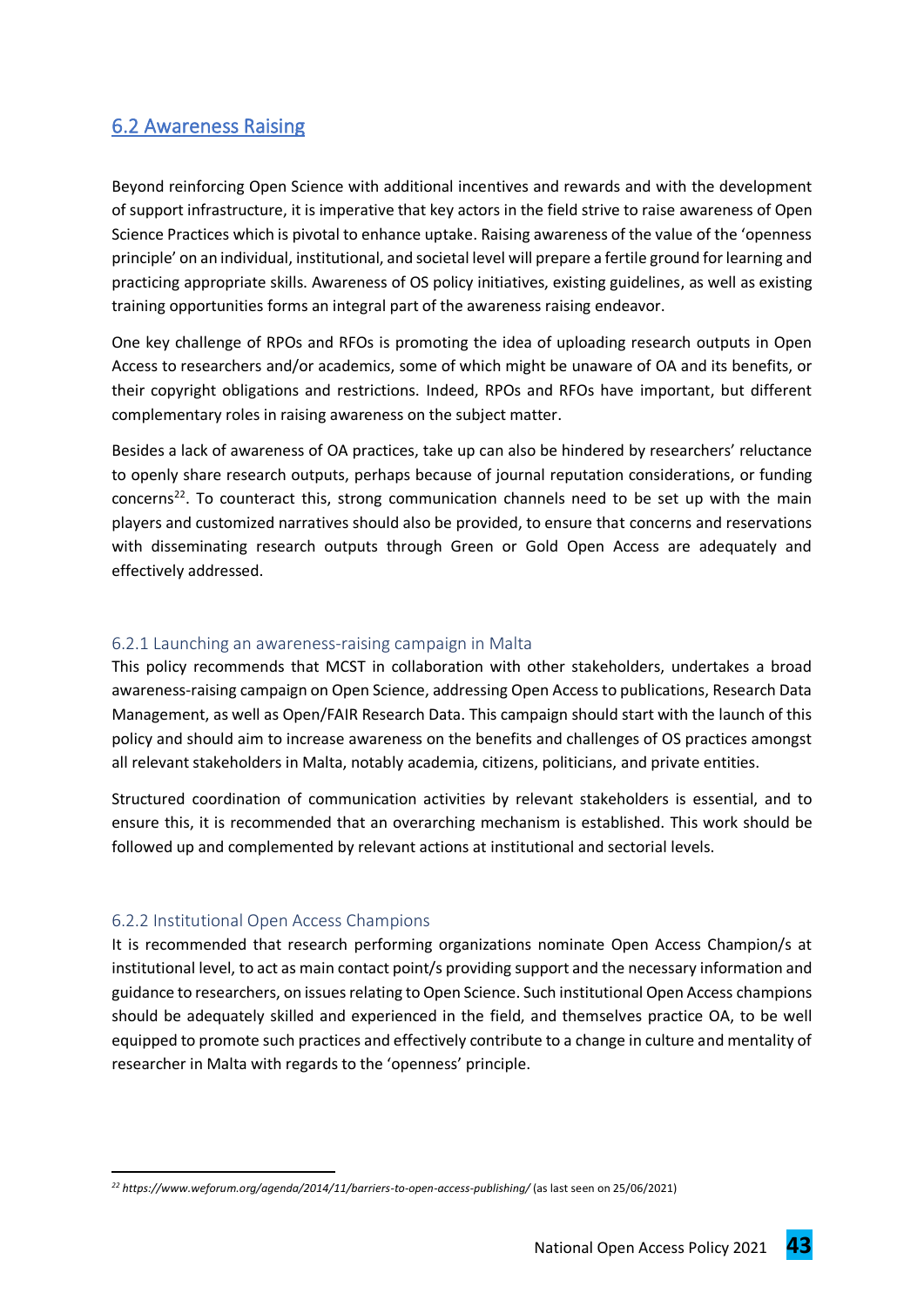# <span id="page-43-0"></span>6.2.3 Institutional Open Science Departments

One main hinderance to OS practices is the misinformation and misconceptions, notably on the peerreview process in OA, copyrights, and rights retention, circulating among local researchers and academics and the private sector. To this end, this policy endorses and commends the continuation of activities currently being undertaken by some Maltese actors, with the aim of providing technical information and assistance to researchers, and to highlight the benefits of OS.

It is strongly recommended that in addition to electing an institutional Open Access champion, RPOs should also establish an institutional Open Science Department, serving inter alia as an outreach department, further assisting the marketing of the OS concept and to organize the workflow related to OA. In addition to providing technical support to researchers, another key task of such a department would be to engage in the organization of workshops, talks, information sessions and other outreach activities, showcasing the benefits of OS. Such activities, coupled with the participation and support of the institutional Open Access Champions, would help reach a wide audience, and will increasingly encourage researchers and academics to practice OA and thus, redress current hinderances to OS practices.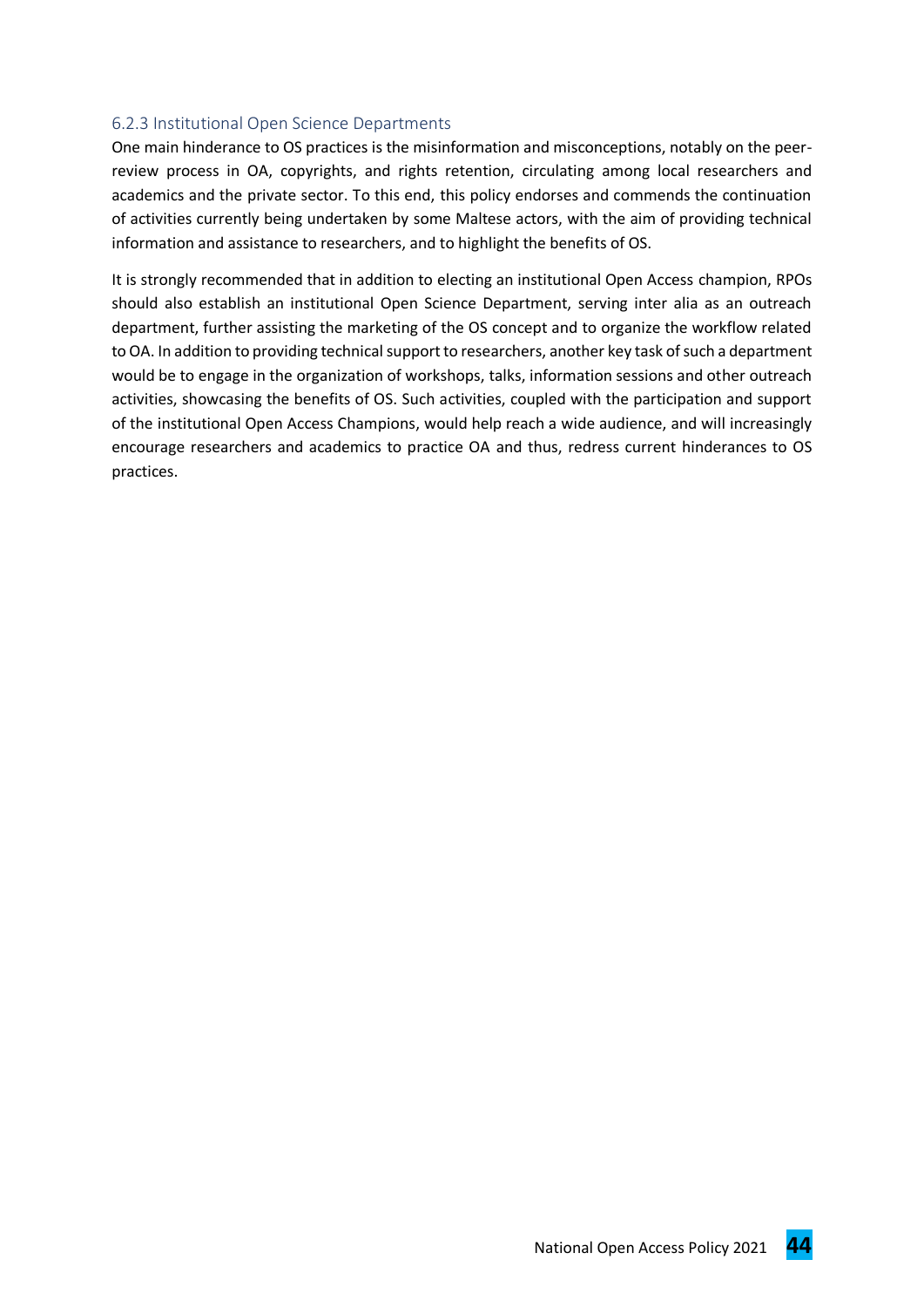# <span id="page-44-0"></span>6.3 Skills, Training, and Support

When researchers are aware of Open Science, and are adequately trained, supported, and guided at all career stages to practice OS, the potential to fundamentally change the way research is performed and disseminated is enhanced.

In 2017, the European Commission's Steering Group on Human Resources and Mobility (SGHRM) Working Group on Education and Skills, conducted a survey with the aim of assessing the current situation on OS perspectives and good practices. The pertinent report<sup>23</sup> entitled "Providing researchers with the skills and competencies they need to practise Open Science", recommends a set of actions and measures aiming at fostering an environment where researchers across Europe and Member States acquire appropriate skills and competences necessary to practice OS.

The report underlines that the survey outcomes indicate that there is a general shortage of appropriate skills training and guidance for researchers in terms of OS practices. Researchers' and academics' feedback showed, that either training opportunities for Open Access to publications, Research Data Management, and Open/FAIR Data are not yet widely offered, or that they are not aware of those existing training opportunities, and of Open Science policies and practices. This showcases a clear and urgent need of more skills, training, and support activities on the topic, to begin, and also continue to engage, and fully practice OS. Nevertheless, the survey outcomes confirm that most researchers would like to participate in OS-related courses.

# <span id="page-44-1"></span>6.3.1 Defining necessary skills for Open Science

Open Science skills for researchers in a modern technological and data intensive research environment, are undergoing a rapid change, requiring integrated solutions from different actors. In view of this, national and institutional OS roadmaps will be needed to address the new challenges in a coherent way.

As illustrated in Table 1, in alignment with the EU Open Science Monitor<sup>24</sup>, OS skills can be regrouped into four larger categories of skills that researchers and other members of the research and scientific community need to practice with varying degrees according to respective disciplines and professions.

 $23$ 

[https://www.researchgate.net/publication/319017220\\_Written\\_by\\_The\\_Working\\_Group\\_on\\_Education\\_and\\_Skills\\_under\\_Open\\_Science](https://www.researchgate.net/publication/319017220_Written_by_The_Working_Group_on_Education_and_Skills_under_Open_Science_Providing_researchers_with_the_skills_and_competencies_they_need_to_practise_Open_Science_Report_of_the_Working_Group_on_Educati) Providing researchers with the skills and competencies they need to practise Open Science Report of the Working Group on [Educati](https://www.researchgate.net/publication/319017220_Written_by_The_Working_Group_on_Education_and_Skills_under_Open_Science_Providing_researchers_with_the_skills_and_competencies_they_need_to_practise_Open_Science_Report_of_the_Working_Group_on_Educati)

<sup>24</sup> [https://ec.europa.eu/info/research-and-innovation/strategy/strategy-2020-2024/our-digital-future/open-science/open-science](https://ec.europa.eu/info/research-and-innovation/strategy/strategy-2020-2024/our-digital-future/open-science/open-science-monitor_en)[monitor\\_en](https://ec.europa.eu/info/research-and-innovation/strategy/strategy-2020-2024/our-digital-future/open-science/open-science-monitor_en)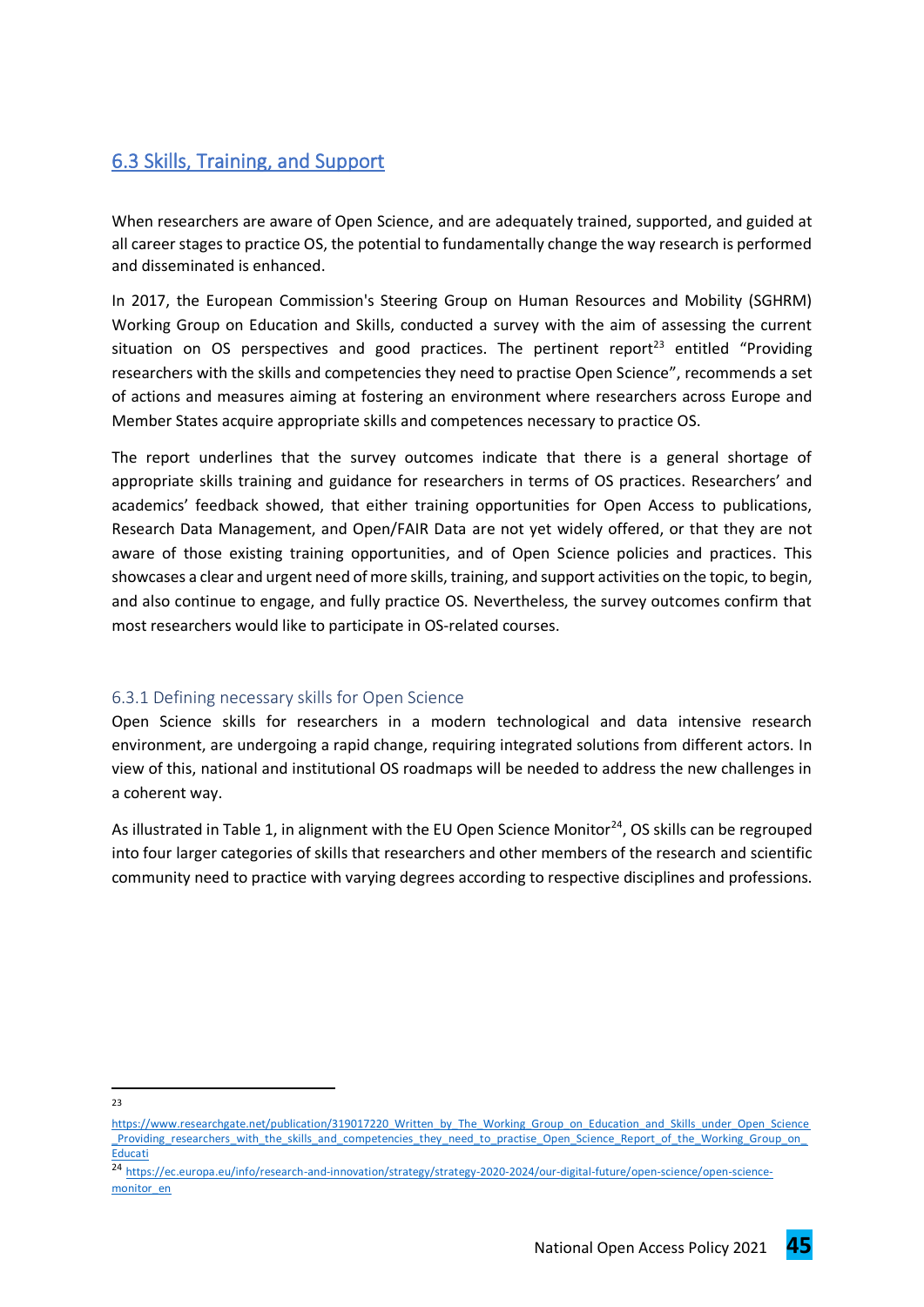<span id="page-45-2"></span>*Table 1*: the four categories of necessary Open Science skills.

| <b>Category</b> | <b>Skills</b>                                                                  |  |
|-----------------|--------------------------------------------------------------------------------|--|
|                 | Skills and expertise necessary for Open Access publishing, both Green and      |  |
|                 | Gold approaches.                                                               |  |
|                 | Skills and expertise in research data management; data production; data        |  |
| $\overline{2}$  | analysis, use, reuse; FAIR Data principle, respecting legal and other          |  |
|                 | constraints.                                                                   |  |
| 3               | Skills and expertise to act in and beyond one's own scholarly and disciplinary |  |
|                 | community.                                                                     |  |
|                 | Skills and expertise resulting from a general and broad concept of Citizen     |  |
| 4               | Science, where researchers interact with the general public to enhance the     |  |
|                 | impact of science and research.                                                |  |

The skills highlighted in Table 1, are needed at different levels by the research system; researchers, technicians,and support and administrative staff, depending on the role that these various functions have in an OS research environment.

#### <span id="page-45-0"></span>6.3.2 Situation in Malta

As regards the situation in Malta, the UM Library provides information and training on OA to scientific publications. More specifically an Open Science Department was established, which apart from running a website with information and guidelines on OS, organises a variety of Open Access-related activities, such as training workshops and courses. The UM Library provides voluntary training to researchers and academics with the aim of explaining how research outputs, notably peer-reviewed publications, can be uploaded on the UM's institutional repository "OAR@UM", and offer training sessions with academics addressing copyright and plagiarism issues. Moreover, as part of the annual Open Access Week, more in-depth training on both the Green and Gold Open Access approaches is provided by the UM Library. Publisher representatives are invited by the UM Library to provide academics and researchers with guidelines on best practices related to publishing methodologies, with Open Access publishing being the main focus of these discussions and talks.

Currently, there seem to be no specific training actions being undertaken by key Maltese stakeholders, targeting research data management and Open/FAIR Data. The UM Library is however in the process of collecting the necessary information and developing the required expertise and skills to enable the provision of such training.

# <span id="page-45-1"></span>6.3.3 Recommended way forward for Malta

Open Science is transformative to the research landscape, allowing research to be carried out with a high degree of transparency, collegiality, and research integrity. For OS to become a reality, researchers need appropriate discipline-dependent skills, training, and professional development at all stages of their research careers. The overarching goal of this policy is to ensure that OS skills become an integral and streamlined component of the standard education, training and career development paths of researchers and academics in Malta. Such a transformation can create unprecedented connections between researchers and the general public, allowing for a vibrant Citizen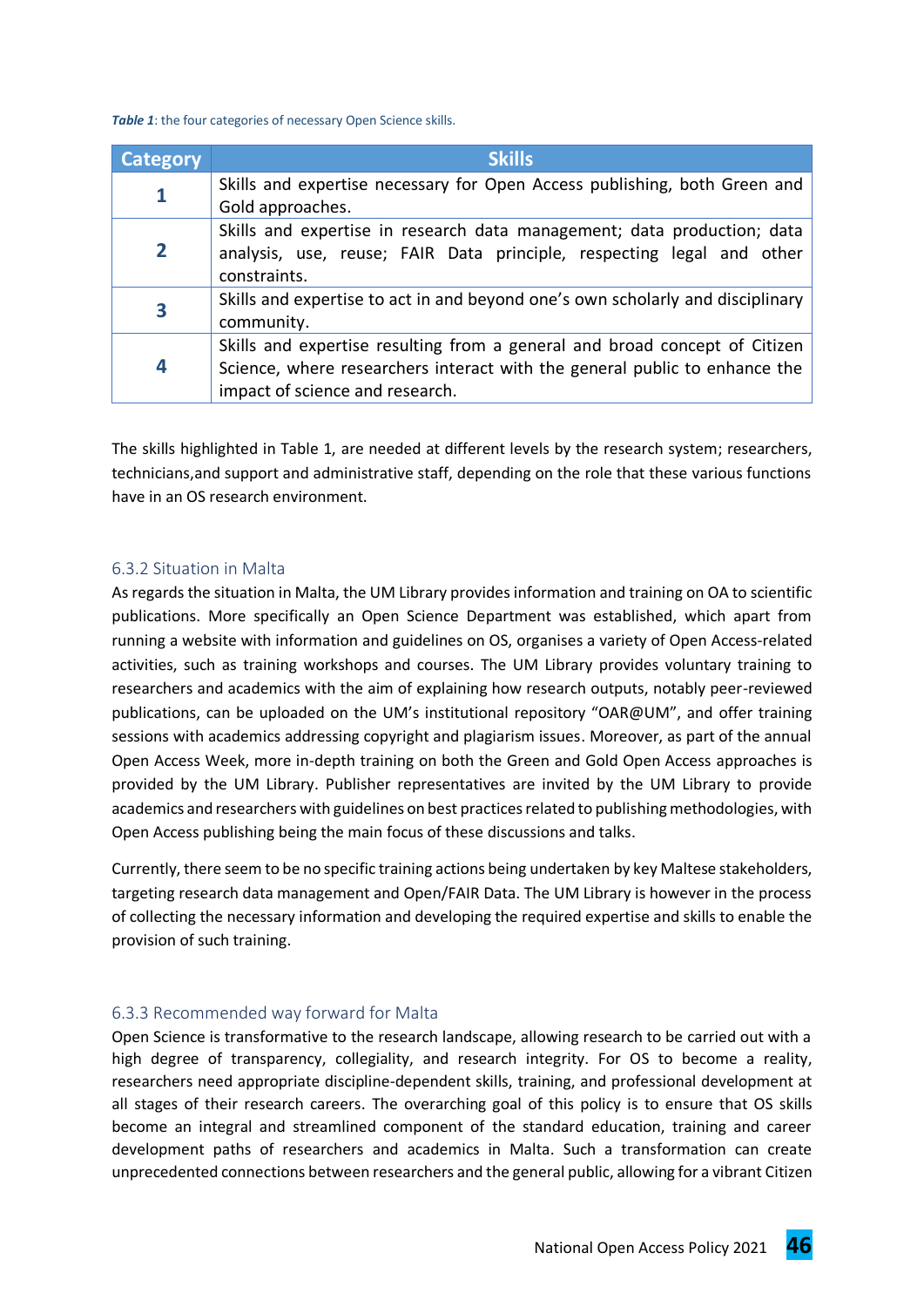Science movement, poised to have transformative effects on how research is executed. Moreover, a broad-spectrum of OS skills will have a major impact on research integrity, enabling researchers to avoid plagiarism, data manipulation, and data falsification, which further underlines the importance of developing such skills.

# <span id="page-46-0"></span>a) Establishment of institutional skills, competencies, and training centres for Open Science

With regards to training and support measures on Open Access to publications, this policy endorses and strongly encourages the continuity of those actions and activities being undertaken institutionally, and encourages other key Maltese actors, notably research performing entities, to introduce such technical assistance to their respective researchers and academics. Moreover, this policy recommends building on and further developing the training actions already being undertaken, to wholly cover the four skill categories outlined in Table 1.

To streamline such activities institutionally, this policy recommends key Maltese actors currently employing researchers, to "phase-in", the development of a skills, competencies, and training centre/department for Open Science practices. The sharing of lessons learnt, technical expertise and experience from those institutions having such a centre already in place, could be pivotal to prevent fragmentation and duplication of efforts. Coordination across relevant Maltese stakeholders is also encouraged, through this policy's governance structure.

Encouraged activities to be undertaken within such institutional training centers include:

a. Skills and training for researchers on practices related to Open Access to publications, research data management, Open/FAIR Data

b. Skills and training for the support personnel (technical, legal, ethical, and business aspects for all supporting staff)

c. Setting up of a coordinated Helpdesk which offers knowledge-based support on various Open Science issues pertinent to the institution.

# b) Career Development with an Open Science perspective

<span id="page-46-1"></span>It is critical for key Maltese stakeholders to ensure that researchers at all levels, have access to professional development and the appropriate skills to fully engage with OS. Moreover, learning and practicing OS skills should form a more integral part of professional training and career development for researchers. This professional development must be tailored for all four research stages (R1 to R4). Furthermore, R3 and R4 researchers need to take more leadership, and act as drivers towards a change in the local culture.

This policy acknowledges the need to be sensitive to independent learning styles and to OS possibilities and challenges of different disciplines and takes into account that different disciplinary scholarly communication practices have been established.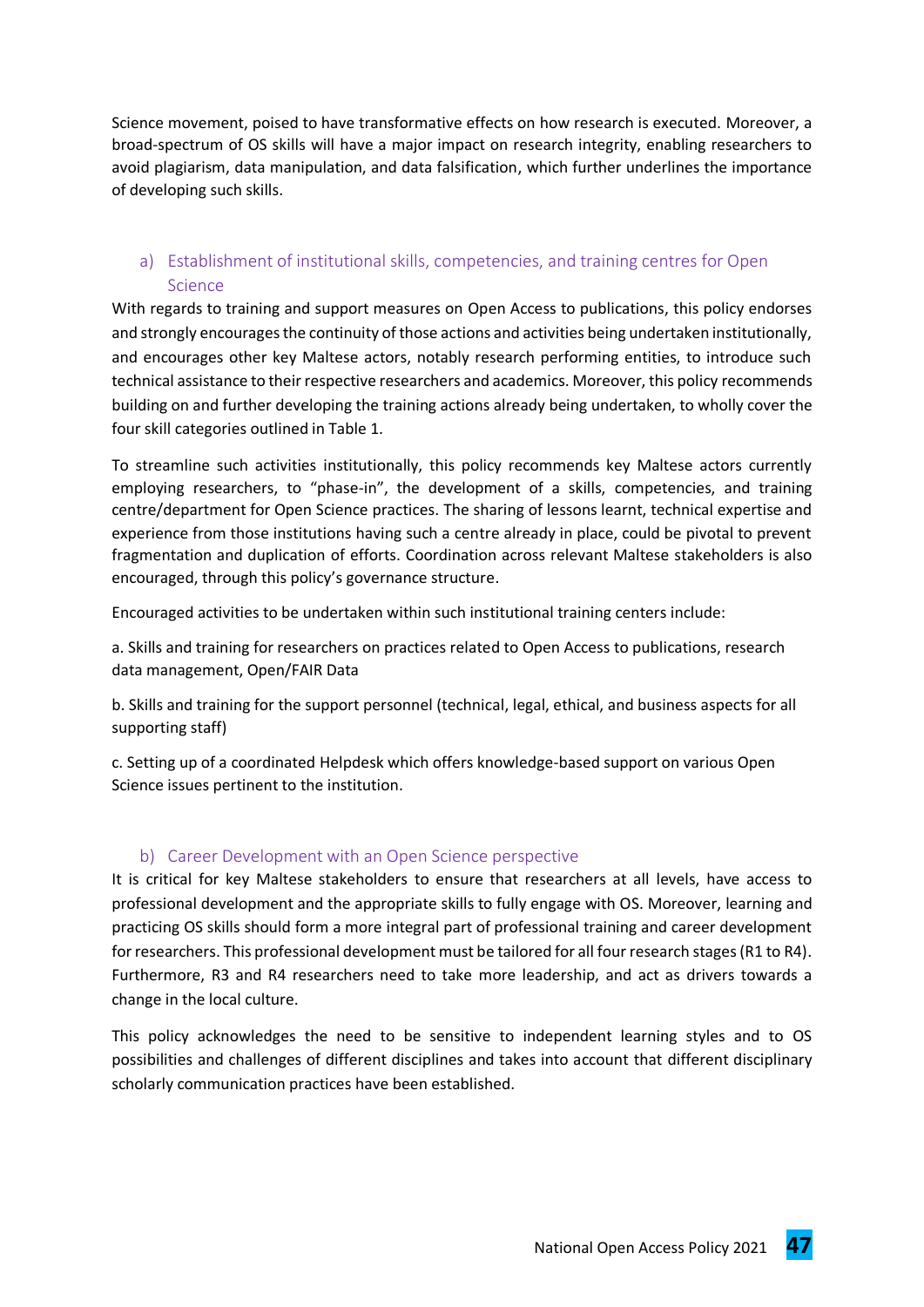# <span id="page-47-0"></span>7 Implementation, Governance and Sustainability

The diversity in research practices and publication cultures within different disciplines poses multiactor challenges and consequently calls for contextualized solutions in terms of Open Science. In view of this, the engagement of a variety of stakeholders is required with each having different roles and responsibilities to fulfil. The main identified stakeholders pertinent to the implementation, governance, and sustainability of this National Open Access Policy for Malta, are the Government of Malta, Research Performing Organizations and Research Funding Organizations.

# <span id="page-47-1"></span>7.1 National Government

National Governments have a variety of rolesin spearheading Open Access and Open Science. In 2017, the Government of Malta joined other EU Member States governments in supporting OS by mandating the development of a National Open Access Policy. This aligned Malta with provisions of the 2016 Competitiveness Council Conclusions<sup>25</sup> on the transition towards an OS system. Member States' governments are either directly involved in OA negotiations, through funding or policies, or allocate funding towards national Open Science programmes and initiatives.

# <span id="page-47-2"></span>7.2 Research Performing Organizations

RPOs, such as higher educational institutions and other research institutions, also have a pivotal role to play, particularly in leading the transition towards a research and scientific system which increasingly embraces the 'openness' principle in terms of research outputs. Furthermore, through their respective OS policies these actors can set standards and provide guidance for best practices while at the same time respect the individual researchers' choices of publication and data management venues. Through incentives and evaluation systems which adequately reward OS practices, RPOs can help create research ecosystems in which researchers take publishing decisions in the interest of OA and OS.

# <span id="page-47-3"></span>7.3 Research Funding Organizations

Research funders also have an active role to play, particularly in setting conditions for national funded research grants and deliverables related to OA and OS for beneficiaries. Many research funders across the EU have adopted policies for OA publishing. Moreover, when applicable, some RFOs ask for the submission of DMPs as a requirement relating to scientific research data.

<sup>25</sup> <https://data.consilium.europa.eu/doc/document/ST-9526-2016-INIT/en/pdf>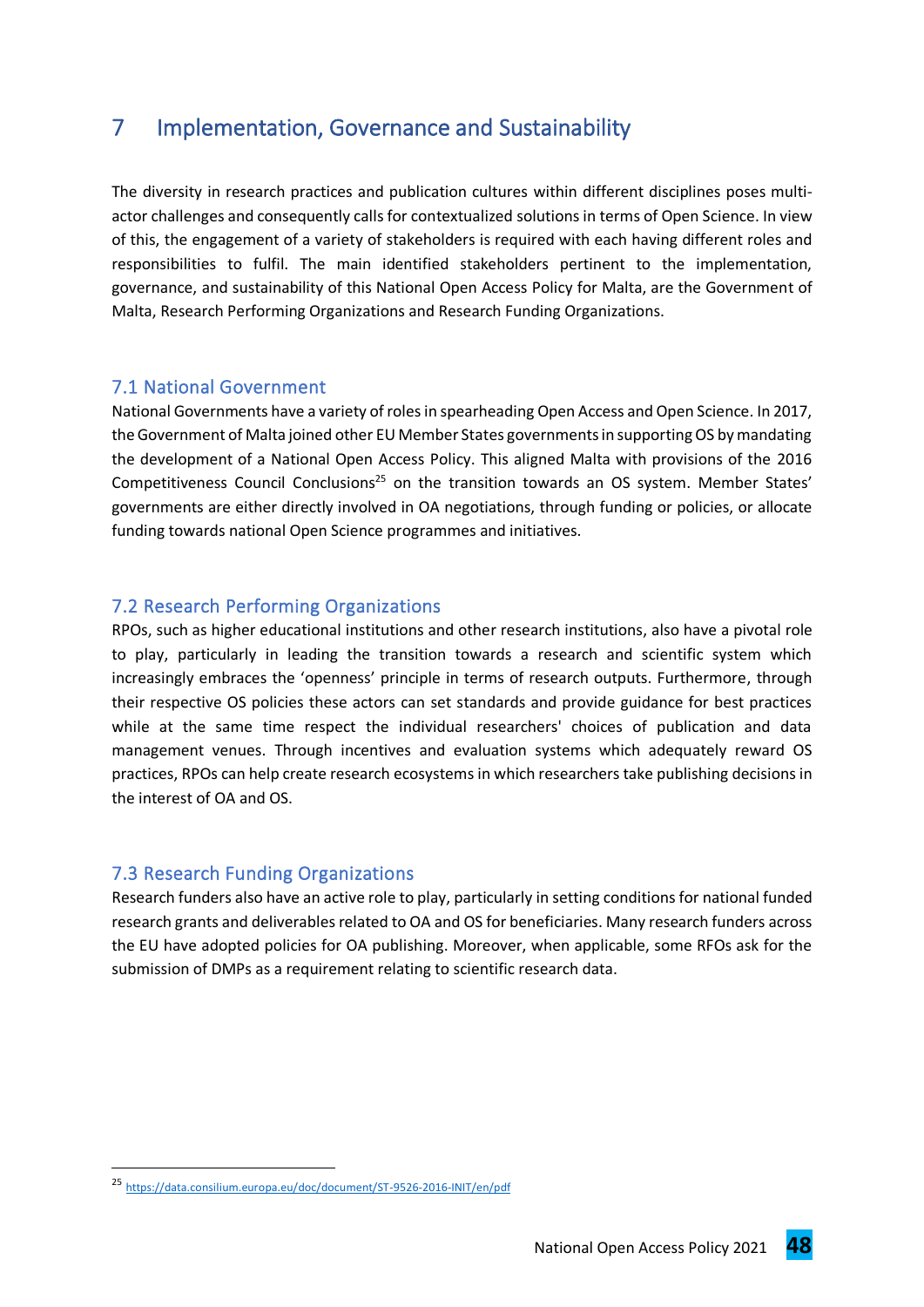# <span id="page-48-0"></span>7.4 Proposed Governance Model for Malta's National Open Access Policy

The governance model for implementing the National Open Access Policy for Malta will require the active involvement of all key stakeholders and will be pivotal in safeguarding the policy's sustainability in the long-term. As was the case in other Member States, without clear political support, without supportive leadership from higher educational institutions, and without research funders pushing towards mandatory OA publishing conditions, successful implementation and a future proof national Open Access policy will be very difficult to achieve.

In addition to national funding, coordination between key stakeholders is an important driver for the successful implementation and sustainability of a national Open Access policy. An inclusive, wellbalanced, and equitable coordination mechanism among relevant Maltese actors is key towards a successful Open Access policy which results in a swift transition towards a research community which embraces and practices OS. Coordination does not necessarily require the establishment a new entity, but rather, the key success factor being building bridges which sustain an open communication and coordination process on an ongoing basis.

# <span id="page-48-1"></span>7.4.1 Phase 1: National Open Science Technical Working Group

The PSF report provided a strong framework for Malta to develop its first National Open Access policy. As the report itself recommends, the report's recommendations need to be embedded in practice in the factual, context on the ground in Malta to ensure acceptance and eventual effective implementation.

The Malta Council for Science and Technology coordinated the setting up and the work of a national OS WG. This WG acted as the principal form for national communication management, coordination and knowledge exchange required for the co-design of the National Open Access Policy. This group ensured that the policy's development was carried out in a way that is appropriate for the local Maltese context and its framework conditions, through adequate contextualization in a small, peripheral country context such as Malta. The WG members (Annex III) thus helped ground this policy in Malta's current realities through their individual and collective expertise and experience, by providing technical opinions and advice on 'translating' the PSF report's recommendations into practical, actionable items for an Open Access policy for Malta.

The open communication channels with key stakeholders, through this WG was pivotal to ascertain the right balance between an overambitious policy, which would not find local stakeholder support, and an unambitious policy, which would not significantly improve the state of OS in Malta.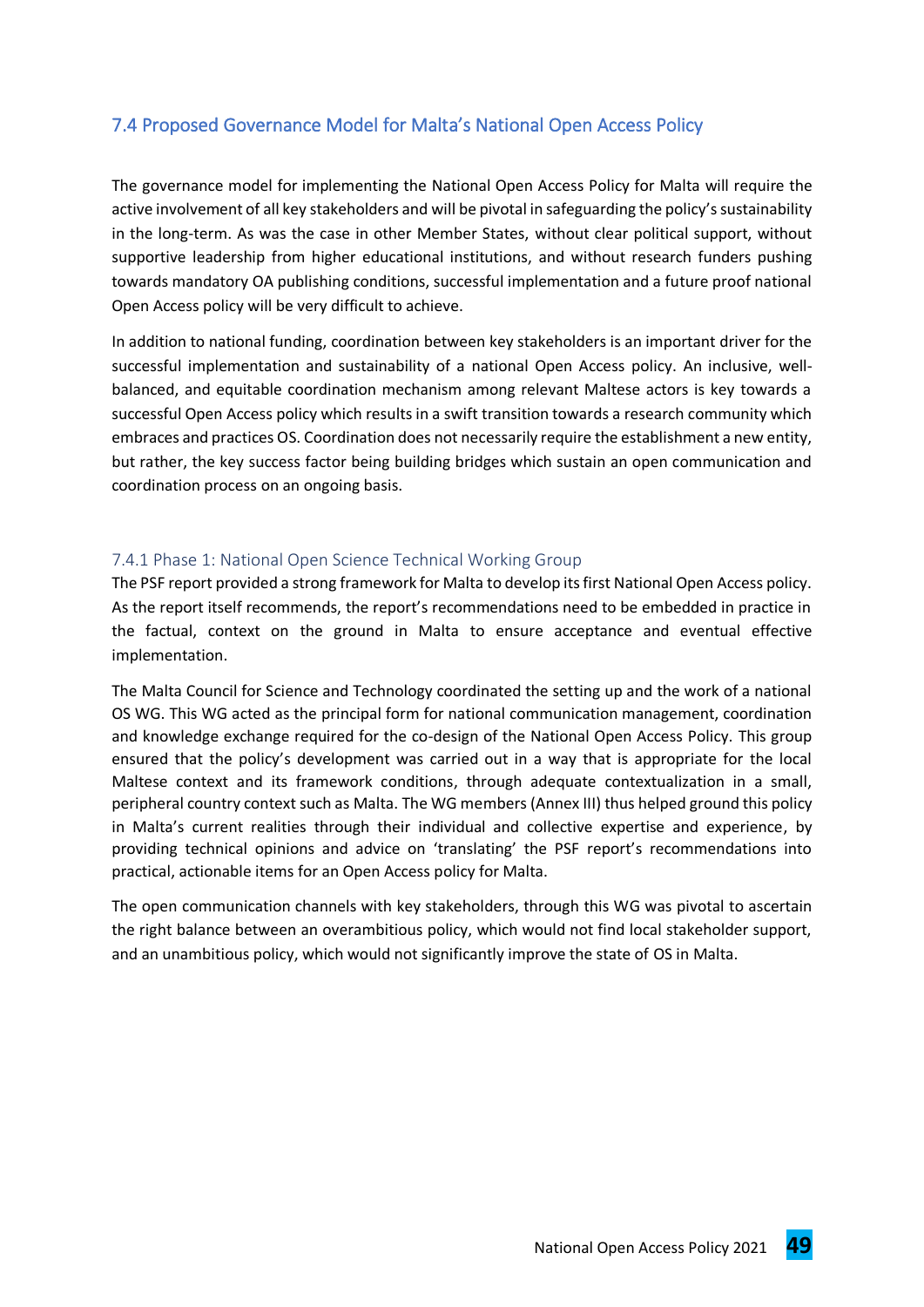# <span id="page-49-0"></span>7.4.2 Phase 2: governance structure for policy implementation

Following the work of the National Open Science Technical Working Group towards the development of this policy, the implementation process necessitates a more sophisticated governance structure. To that end, the following governance structure is recommended:

- (a) Executive Committee This committee would have the responsibility of executing the policy's objectives and ensuring that the specific actions for each stakeholder are followed up. It is recommended that high level representatives from all key stakeholders, form part of this committee. Coordination at this executive level is particularly important for those national services provided in support of OS, addressed in previous chapters of this policy.
- (b) Thematic working groups In the process of executing this policy it is important for the Executive Committee to be supported by experts in working groups, the setting up of which would be based on the content of this national policy. This layer of thematic working groups should be responsible to provide the necessary, specific expertise and advice on roadmap actions and milestones.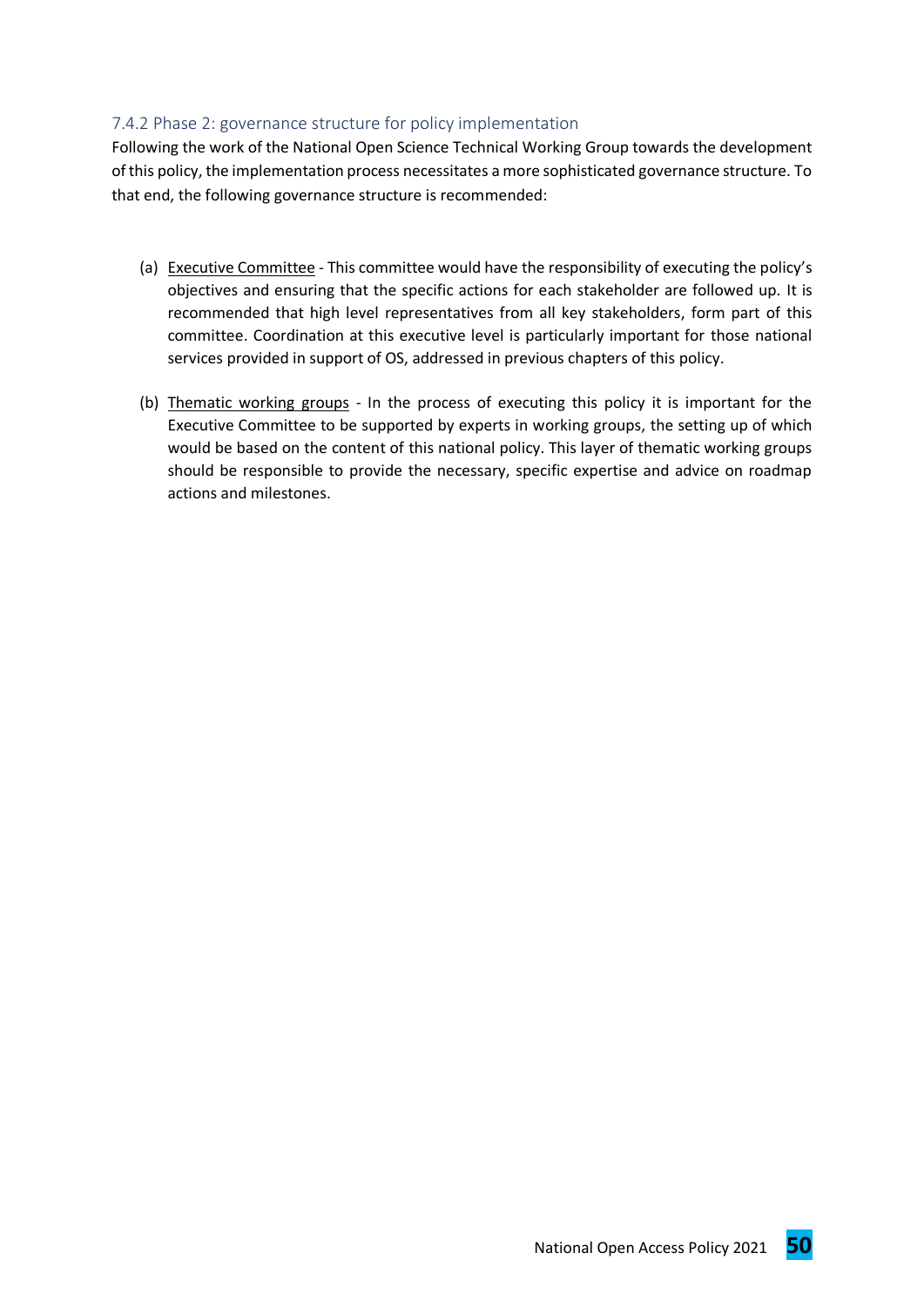# <span id="page-50-0"></span>8 Policy Monitoring

The global transition to Open Access has accelerated in the past few years. Many EU MS have developed and implemented or are in the process of developing national OA policies and/or strategies<sup>26</sup>. Moreover, some key, European research stakeholders, including but not limited to, RPOs and RFOs have also adopted institutional Open Access policies and established supporting measures for researchers including provision of funding and development of infrastructures and services to foster the transition to OA.

The launch of Malta's first National Open Access Policy, together with the development and upgrading of institutional OA repositories and policies, prove that Malta valorizes 'openness' in terms of circulation of knowledge, and endeavors in aligning itself with European-level developments in the field of OS. This transition, however, is complex and involves a variety of approaches and multifaceted strategies, and thus, the continuous and constant availability of data and information on the state of scholarly publishing at national and institutional level, is invaluable to help monitor this policy's implementation.

MCST will retain oversight of the level of implementation of this policy until the end of 2025, by conducting monitoring exercises in 2023 and 2025, to gather pertinent information through a set of different indicators. The identified indicators were selected with the scope of keeping a clear visual on the progress in terms of the transition of Malta's scientific system and research community to OA, and to monitor the outcomes of the investments made to support this transition. Moreover, the selected indicators (Table 2) will provide information on the sustainability of the actions recommended within this policy. All these will enable evidence-based evaluation and upgrading of Malta's OA policy.

This document presents Malta's first National Open Access Policy which reflects the national setting and context in 2020-2021, and its implementation will span the next few years. The policy will be reviewed in 2025, and the lessons learnt, experience gained, and information collected from the monitoring exercises may guide the revision and subsequent updating of the policy.

<sup>26</sup> *<https://www.openaire.eu/os-eu-countries>*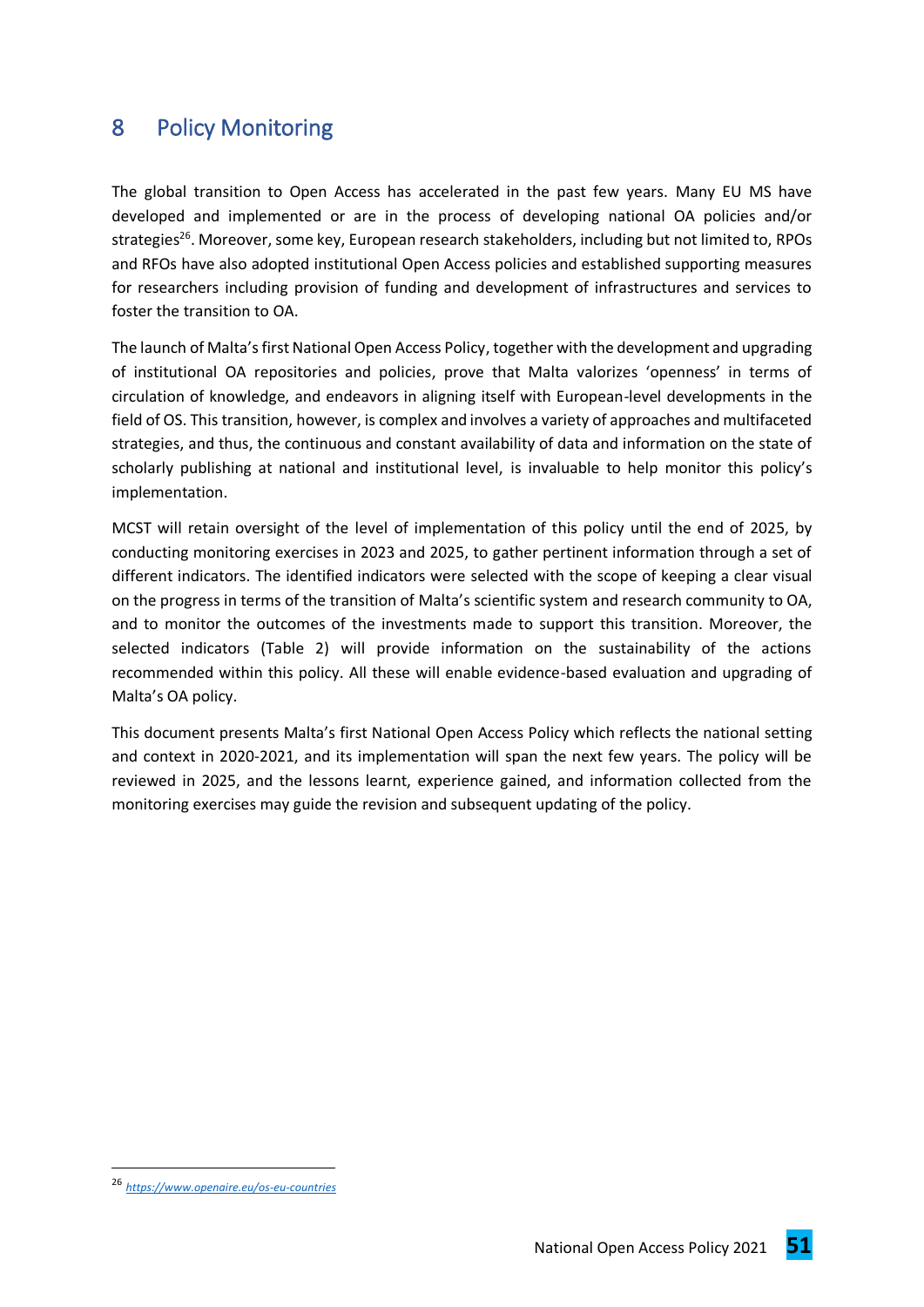<span id="page-51-0"></span>*Table 2:* 2021 National Open Access Policy Monitoring Indicators

| <b>2021 National Open</b><br><b>Access Policy</b><br><b>Dimension</b> | <b>Identified indicators</b>                                                                                                                                                                                 |
|-----------------------------------------------------------------------|--------------------------------------------------------------------------------------------------------------------------------------------------------------------------------------------------------------|
|                                                                       | A1: Number of publications in OA<br>(Green and Gold), as a percentage of<br>the total number of publications.<br>A2: Number of institutional<br>OS.                                                          |
| <b>Key Policy Areas</b>                                               | policies.                                                                                                                                                                                                    |
|                                                                       | A3: Number of Maltese OA Journals<br>registered in DOAJ, as a % of the total<br>Maltese OA journals.                                                                                                         |
|                                                                       | A4: Total expenditure covering costs<br>of APCs.                                                                                                                                                             |
|                                                                       | A5: Number of nationally funded<br>that<br>include<br>OA.<br>programmes<br>publishing (Green or Gold OA) as a<br>required deliverable, as a % of all<br>nationally funded programmes.                        |
|                                                                       | A6: Number of nationally funded<br>the<br>programmes<br>that<br>include<br>submission of DMPs at proposal<br>development stage, as a required<br>deliverable, as a % of all nationally<br>funded programmes. |
|                                                                       | <b>B1:</b> Number of training activities                                                                                                                                                                     |
| <b>Enabling Policy</b><br><b>Factors</b>                              | addressing OS.<br><b>B2: Number of participants attending</b><br>B1 training activities.                                                                                                                     |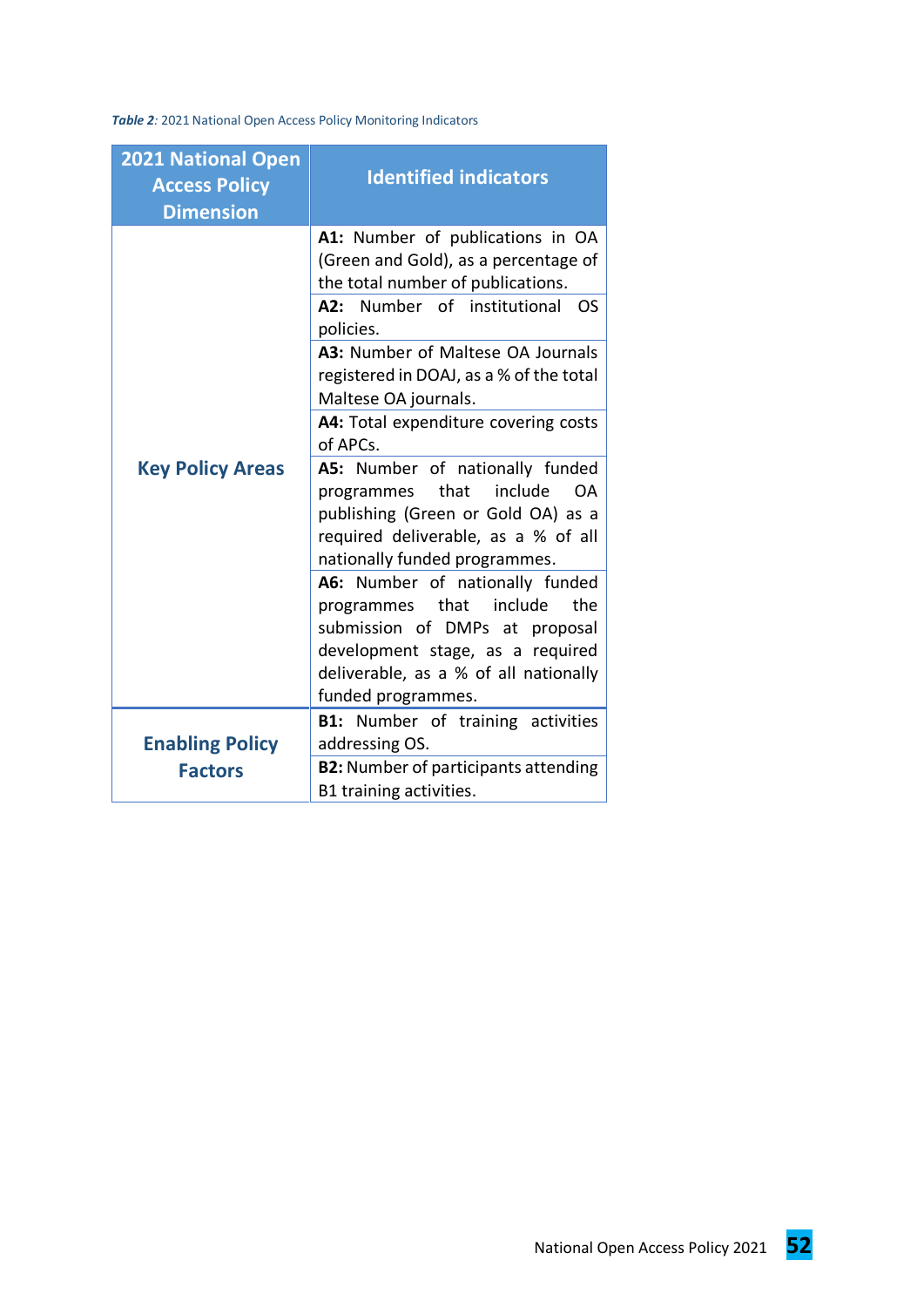# <span id="page-52-0"></span>Annex I: Local stakeholders interviewed during PSF Experts' first country visit

The PSF expert group's first country visit took place from 2 October to 4 October 2019 and included interviews with the below list of stakeholders that are active in the Maltese R&I and scientific publication system. The interviews with these stakeholders were based on a semi-structured questionnaire, developed in advance.

- Tech MT
- Malta Enterprise
- MCST
- The Malta Chamber of Science
- UM
- Malta Data Protection Office
- National Library of Malta
- MEDE (Scholarships)
- MEAE (Funding)
- National Archives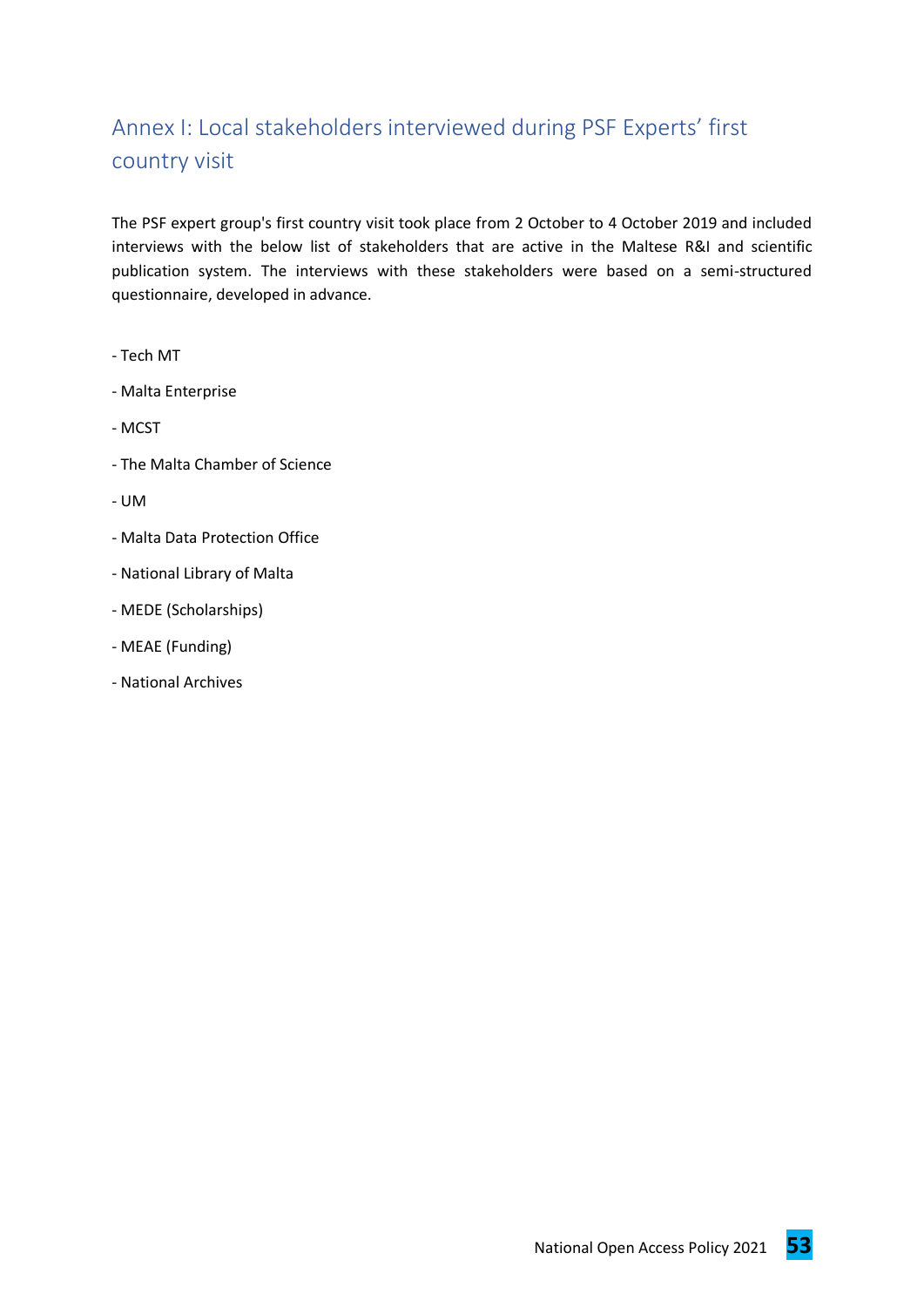# <span id="page-53-0"></span>Annex II: 'Pre-mortem' exercise undertaken during PSF Experts' second country visit

During our second visit to Malta the expert group undertook two workshopsto which the stakeholders interviewed during the first country visit were invited. The first workshop was held with high-level representatives from key institutions in Malta. During this workshop, the experts presented draft recommendations and performed a 'pre-mortem' exercise<sup>27</sup>.

The 'pre-mortem' technique can be considered as a risk analysis which is conducted in a way that elicits from participants, critical and outside the box thinking. The main objective of this technique is to lead to the identification and analyses of the potential problems of a given project prior the commencement of the actual project. The participating, local stakeholders in the second country visit's 'pre-mortem' exercise were asked to imagine a situation one year after the Maltese national policy on Open Access has been launched and assume that the policy failed to achieve its goals. During the exercise, the participants were asked to come up with possible reasons behind this negative outcome.

The 'pre-mortem' exercise is divided into three steps:

# I. Brainstorm

The first part of the exercise is to brainstorm all imaginable reasons for the failure. The aim is to come up with as many explanations as possible without considering the probability of occurrence and without thinking of solutions. The brainstorm input is prepared individually per participant.

# II. Categorisation

All the outputs of the brainstorming step are circulated/made available with all participants. In Step II, the brainstorming ideas are categorised into two groups; A) Issues about which something can be done to redress, B) Issues which cannot be influenced or do anything about. This exercise is normally performed as a plenary session.

# III. Solutions

The last step of this exercise is to come up with different solutions to the issues that are placed in category A of Step II.

<sup>27</sup><https://hbr.org/2007/09/performing-a-project-premortem>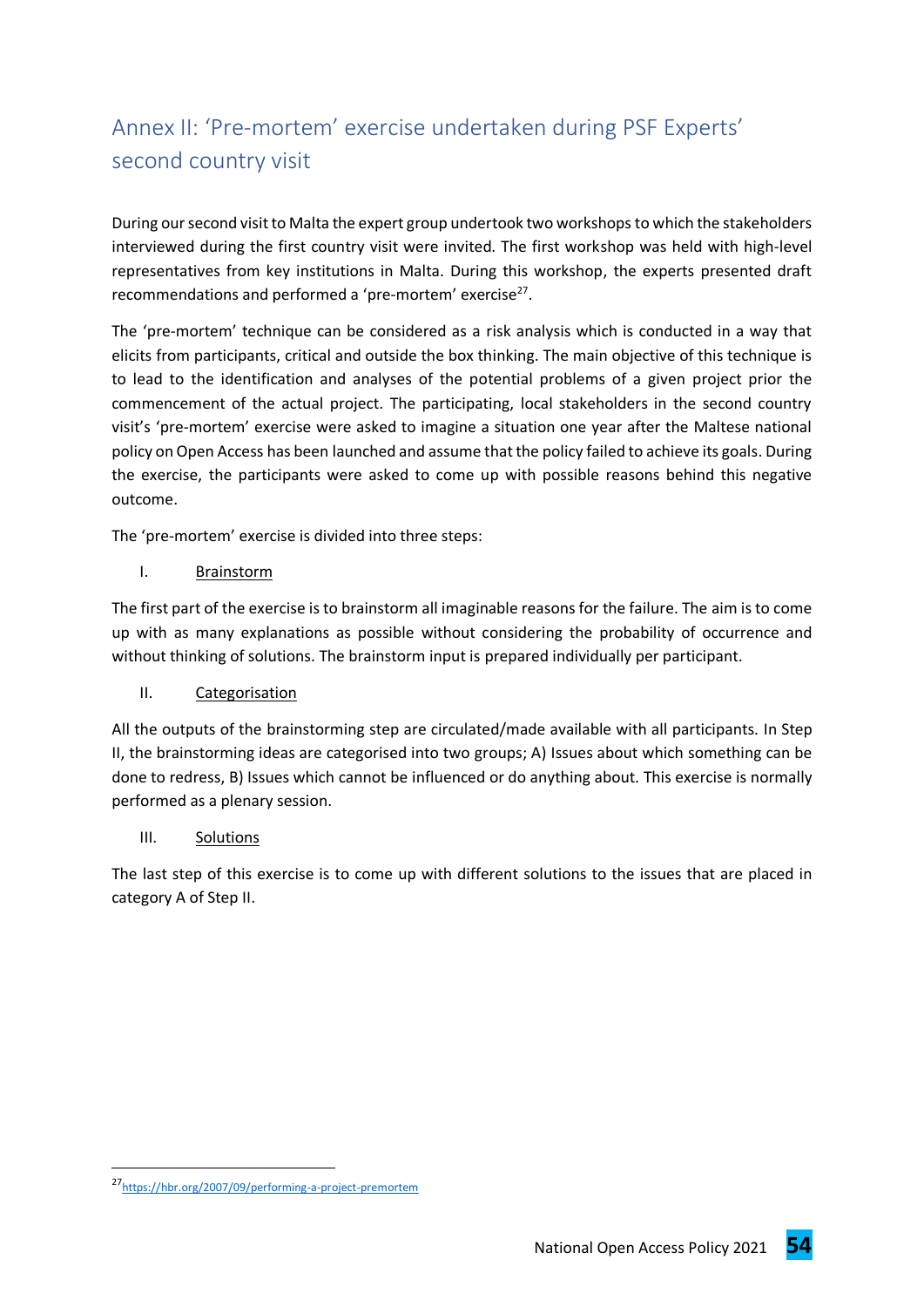# <span id="page-54-0"></span>Annex III: Members of the National Open Science Technical Working Group

The WG was composed of stakeholders relevant for the purpose of supporting the development of Malta's first OA policy. It worked at the level of seniority necessary to bring to the group both technical expertise and a wide understanding of an organization's perspective and requirements in different areas of OS. The member organizations of the WG are listed below.

- MCST (Chair and Secretariat of WG)
- Malta Chamber of Scientists
- UM
- Malta Libraries
- MFED
- Office of the Prime Minister (Funds and Programmes Division)
- National Archives of Malta
- MCAST
- Tech.MT
- MITA
- Office of the Information and Data Protection Commissioner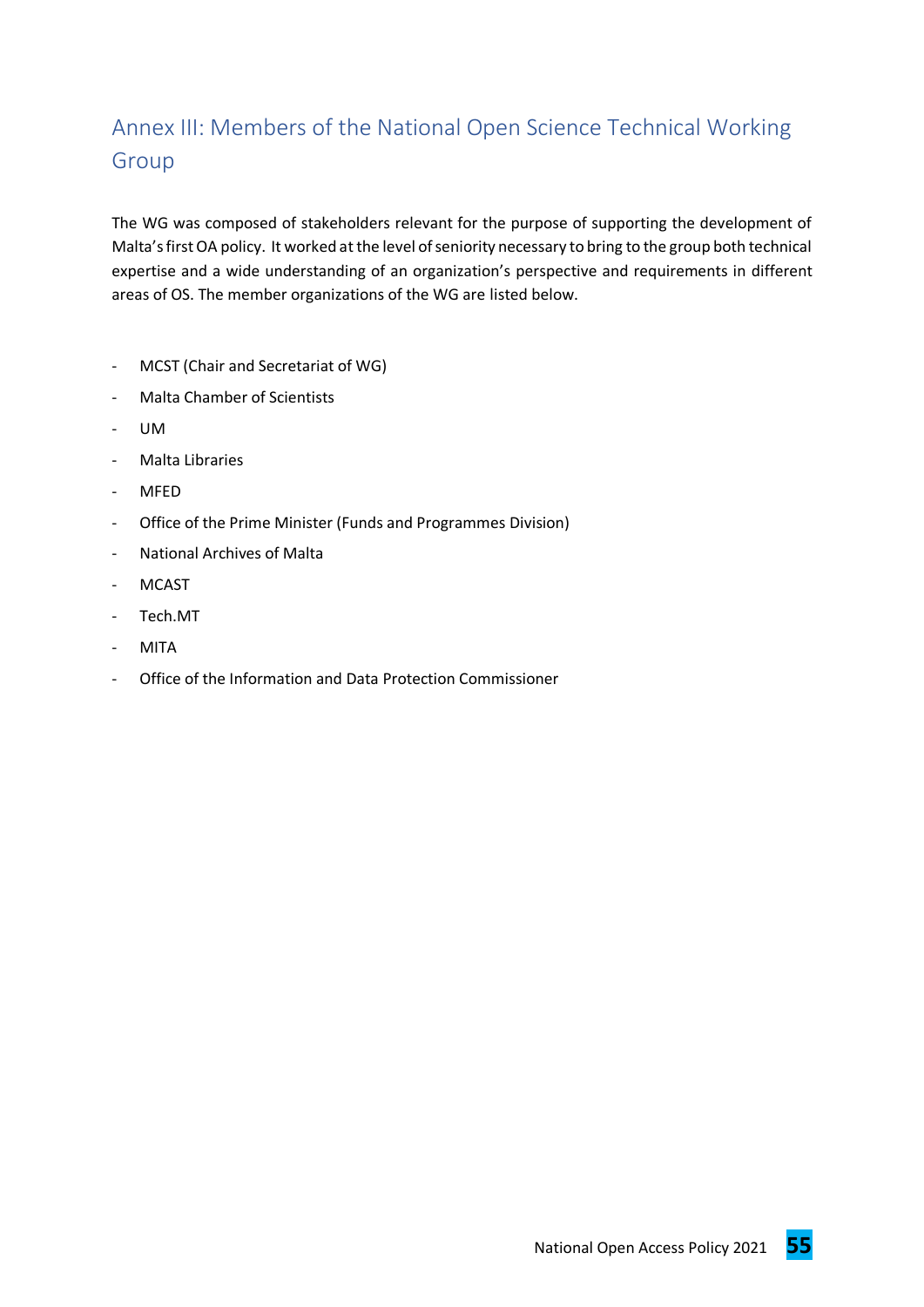# <span id="page-55-0"></span>References

- 1. [https://ec.europa.eu/info/research-and-innovation/strategy/strategy-2020-2024/our-digital](https://ec.europa.eu/info/research-and-innovation/strategy/strategy-2020-2024/our-digital-future/open-science/open-science-monitor/trends-open-access-publications_en)[future/open-science/open-science-monitor/trends-open-access-publications\\_en](https://ec.europa.eu/info/research-and-innovation/strategy/strategy-2020-2024/our-digital-future/open-science/open-science-monitor/trends-open-access-publications_en)
- 2. <https://asistdl.onlinelibrary.wiley.com/doi/epdf/10.1002/asi.22963>
- 3. <https://www.enago.com/academy/benefits-of-open-access-publications/>
- 4. <https://www.springernature.com/gp/open-research/about/benefits>
- 5. <https://elifesciences.org/articles/16800#bib40>
- 6. <https://www.openaire.eu/open-science-europe-overview>
- 7. <https://www.openaire.eu/os-malta>
- 8. <https://www.journalindicators.com/methodology#indicators>
- 9. <https://journal.mcast.edu.mt/resources/html/cms/MAINPAGE>
- 10. [https://www.projectsmart.co.uk/the-phased-approach-to-project-management](https://www.projectsmart.co.uk/the-phased-approach-to-project-management-implementation.php)[implementation.php](https://www.projectsmart.co.uk/the-phased-approach-to-project-management-implementation.php)
- 11. <https://www.openaire.eu/open-science-europe-overview>
- 12. https://www.researchgate.net/publication/351512647 The burden of article processing char ges on Canadian universities
- 13. <https://www.mdpi.com/apc>
- 14. <https://doaj.org/apply/guide/>
- 15. <https://www.fosteropenscience.eu/sites/default/files/pdf/2276.pdf>
- 16. [https://ec.europa.eu/info/research-and-innovation/strategy/strategy-2020-2024/our-digital](https://ec.europa.eu/info/research-and-innovation/strategy/strategy-2020-2024/our-digital-future/open-science/open-access_en)[future/open-science/open-access\\_en](https://ec.europa.eu/info/research-and-innovation/strategy/strategy-2020-2024/our-digital-future/open-science/open-access_en)
- 17. [https://op.europa.eu/en/publication-detail/-/publication/b5a8eee0-1811-11eb-b57e-](https://op.europa.eu/en/publication-detail/-/publication/b5a8eee0-1811-11eb-b57e-01aa75ed71a1)[01aa75ed71a1](https://op.europa.eu/en/publication-detail/-/publication/b5a8eee0-1811-11eb-b57e-01aa75ed71a1)
- 18. [https://data.europa.eu/data/datasets/open-research-data-the-uptake-of-the-pilot-in-the-first](https://data.europa.eu/data/datasets/open-research-data-the-uptake-of-the-pilot-in-the-first-calls-of-horizon-2020?locale=en)[calls-of-horizon-2020?locale=en](https://data.europa.eu/data/datasets/open-research-data-the-uptake-of-the-pilot-in-the-first-calls-of-horizon-2020?locale=en)
- 19. <https://open-research-europe.ec.europa.eu/about>
- 20. <https://www.frontiersin.org/articles/10.3389/fdata.2019.00043/full>
- 21. <https://eosc-portal.eu/>
- 22. [https://ec.europa.eu/research/participants/docs/h2020-funding-guide/cross-cutting](https://ec.europa.eu/research/participants/docs/h2020-funding-guide/cross-cutting-issues/open-access-data-management/data-management_en.htm)[issues/open-access-data-management/data-management\\_en.htm](https://ec.europa.eu/research/participants/docs/h2020-funding-guide/cross-cutting-issues/open-access-data-management/data-management_en.htm)
- 23. <https://www.villanovau.com/resources/bi/metadata-importance-in-data-driven-world/>
- 24. [https://op.europa.eu/en/publication-detail/-/publication/47a3a330-c9cb-11e7-8e69-](https://op.europa.eu/en/publication-detail/-/publication/47a3a330-c9cb-11e7-8e69-01aa75ed71a1/) [01aa75ed71a1/](https://op.europa.eu/en/publication-detail/-/publication/47a3a330-c9cb-11e7-8e69-01aa75ed71a1/)
- 25. <https://www.scienceeurope.org/our-priorities/research-assessment/>
- 26. <https://openaccess.mpg.de/Berlin-Declaration>
- 27. <http://www.berlin9.org/about/declaration/>
- 28. <https://openaccess.mpg.de/319790/Signatories>
- 29. <https://openscience.eu/open-science-policy-platform-final-report/>
- 30. <http://www.istl.org/10-winter/article2.html>
- 31. [https://ec.europa.eu/info/sites/default/files/srip/2020/ec\\_rtd\\_srip-2020-report.pdf](https://ec.europa.eu/info/sites/default/files/srip/2020/ec_rtd_srip-2020-report.pdf)
- 32. <https://journals.library.ualberta.ca/istl/index.php/istl/article/view/2512>
- 33. <https://www.oecd.org/science/inno/open-science.htm>
- 34. <https://www.fosteropenscience.eu/content/what-open-science-introduction>
- 35. [https://op.europa.eu/en/publication-detail/-/publication/3213b335-1cbc-11e6-ba9a-](https://op.europa.eu/en/publication-detail/-/publication/3213b335-1cbc-11e6-ba9a-01aa75ed71a1)[01aa75ed71a1](https://op.europa.eu/en/publication-detail/-/publication/3213b335-1cbc-11e6-ba9a-01aa75ed71a1)
- 36. <https://zenodo.org/record/3673754#.YQfGy-gzY2y>